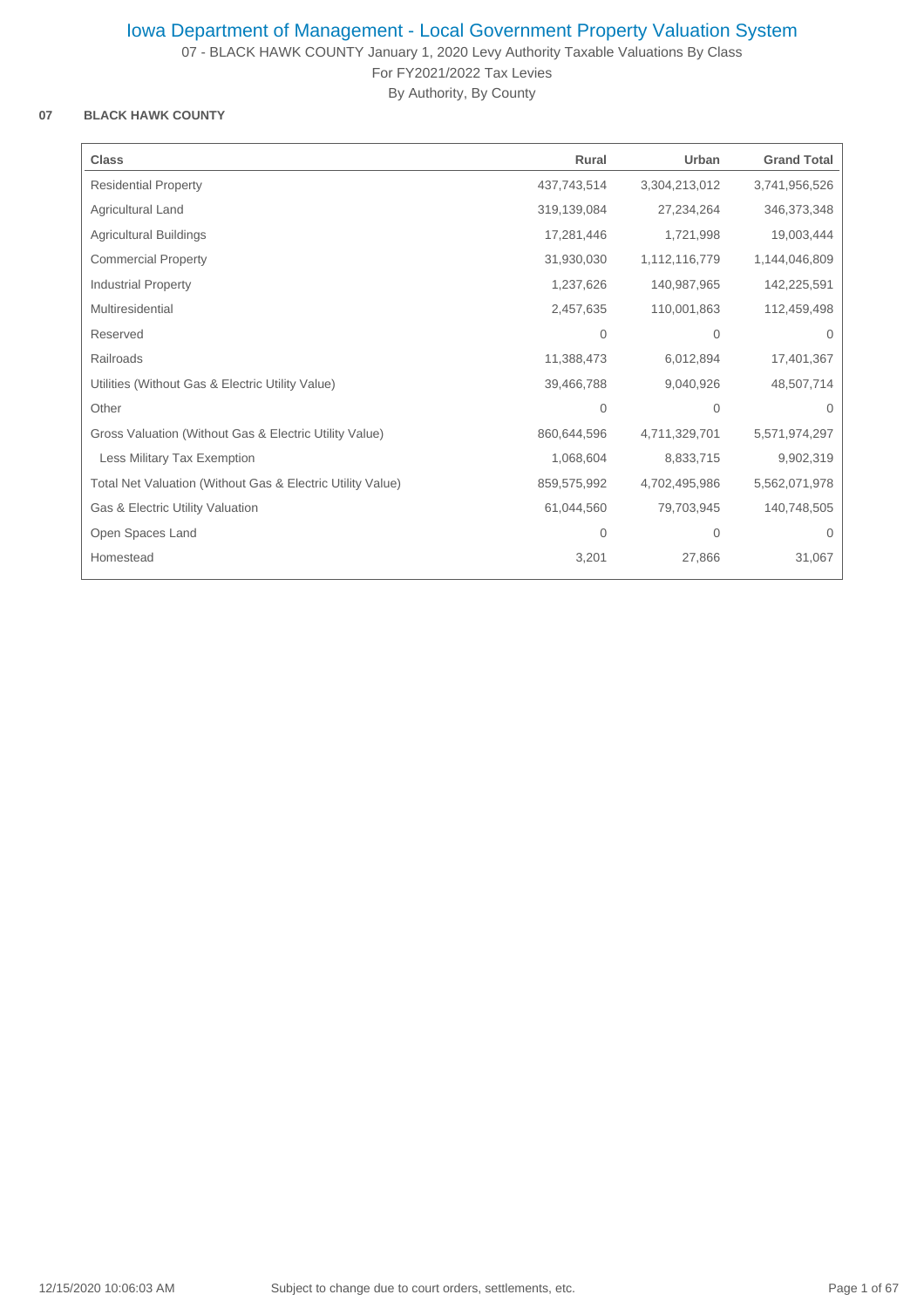07 - BLACK HAWK COUNTY January 1, 2020 Levy Authority Taxable Valuations By Class For FY2021/2022 Tax Levies

By Authority, By County

## **07 T BLACK HAWK COUNTY TIF**

| <b>Class</b>                                               | Rural          | Urban        | <b>Grand Total</b> |
|------------------------------------------------------------|----------------|--------------|--------------------|
| <b>Residential Property</b>                                | 43,970         | 95,501,842   | 95,545,812         |
| Agricultural Land                                          | $\mathbf{0}$   | 405,697      | 405,697            |
| <b>Agricultural Buildings</b>                              | $\mathbf{0}$   | 7,820        | 7,820              |
| <b>Commercial Property</b>                                 | $\mathbf{0}$   | 395,417,824  | 395,417,824        |
| <b>Industrial Property</b>                                 | $\mathbf{0}$   | 101,547,596  | 101,547,596        |
| Multiresidential                                           | $\mathbf{0}$   | 21,872,158   | 21,872,158         |
| Reserved                                                   | $\Omega$       | $\mathbf{0}$ | $\Omega$           |
| Railroads                                                  | 0              | $\mathbf 0$  | $\Omega$           |
| Utilities (Without Gas & Electric Utility Value)           | 0              | $\mathbf{0}$ | $\mathbf{0}$       |
| Other                                                      | $\overline{0}$ | $\mathbf{0}$ | $\mathbf{0}$       |
| Gross Valuation (Without Gas & Electric Utility Value)     | 43,970         | 614,752,937  | 614,796,907        |
| Less Military Tax Exemption                                | $\overline{0}$ | $\mathbf{0}$ | $\Omega$           |
| Total Net Valuation (Without Gas & Electric Utility Value) | 43,970         | 614,752,937  | 614,796,907        |
| Gas & Electric Utility Valuation                           | $\mathbf{0}$   | $\mathbf 0$  | $\Omega$           |
| Open Spaces Land                                           | $\Omega$       | $\mathbf 0$  | $\Omega$           |
| Homestead                                                  | $\overline{0}$ | $\mathbf{0}$ | $\mathbf 0$        |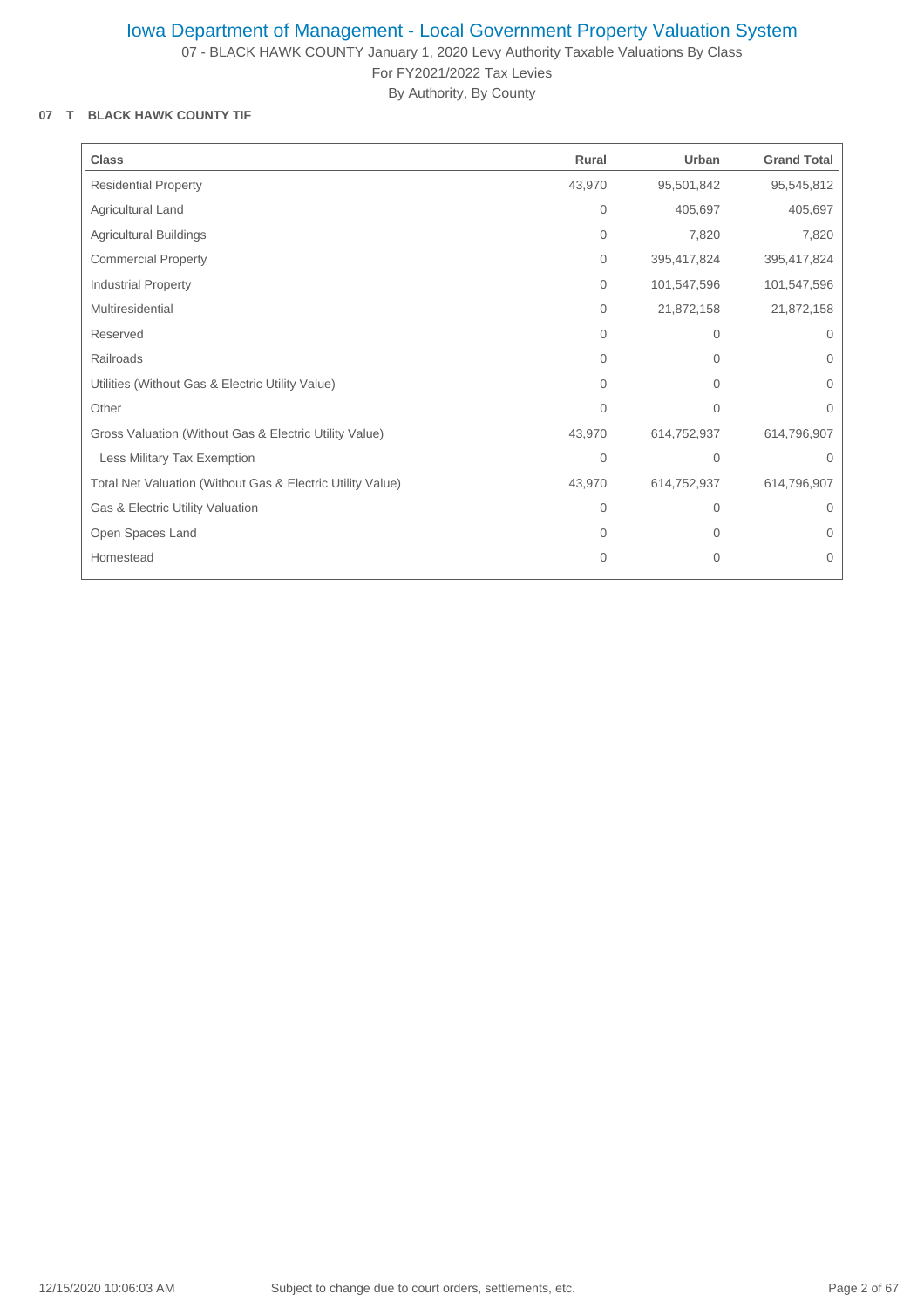07 - BLACK HAWK COUNTY January 1, 2020 Levy Authority Taxable Valuations By Class For FY2021/2022 Tax Levies

By Authority, By County

## **071044 CEDAR FALLS**

| <b>Class</b>                                               | Rural       | Urban          | <b>Grand Total</b> |
|------------------------------------------------------------|-------------|----------------|--------------------|
| <b>Residential Property</b>                                | 79,215,113  | 1,470,944,635  | 1,550,159,748      |
| Agricultural Land                                          | 18,136,642  | 4,516,876      | 22,653,518         |
| <b>Agricultural Buildings</b>                              | 1,224,178   | 329,452        | 1,553,630          |
| <b>Commercial Property</b>                                 | 9,897,642   | 410,514,046    | 420,411,688        |
| <b>Industrial Property</b>                                 | 0           | 17,464,742     | 17,464,742         |
| Multiresidential                                           | $\Omega$    | 56,170,806     | 56,170,806         |
| Reserved                                                   | $\Omega$    | $\overline{0}$ | $\Omega$           |
| Railroads                                                  | 2,642,937   | 1,911,900      | 4,554,837          |
| Utilities (Without Gas & Electric Utility Value)           | 1,090,972   | 2,721,651      | 3,812,623          |
| Other                                                      | 0           | $\mathbf{0}$   | $\Omega$           |
| Gross Valuation (Without Gas & Electric Utility Value)     | 112,207,484 | 1,964,574,108  | 2,076,781,592      |
| Less Military Tax Exemption                                | 105,564     | 2,833,560      | 2,939,124          |
| Total Net Valuation (Without Gas & Electric Utility Value) | 112,101,920 | 1,961,740,548  | 2,073,842,468      |
| Gas & Electric Utility Valuation                           | 2,954,497   | 3,565,613      | 6,520,110          |
| Open Spaces Land                                           | 0           | 0              | 0                  |
| Homestead                                                  | 392         | 9,056          | 9,448              |
|                                                            |             |                |                    |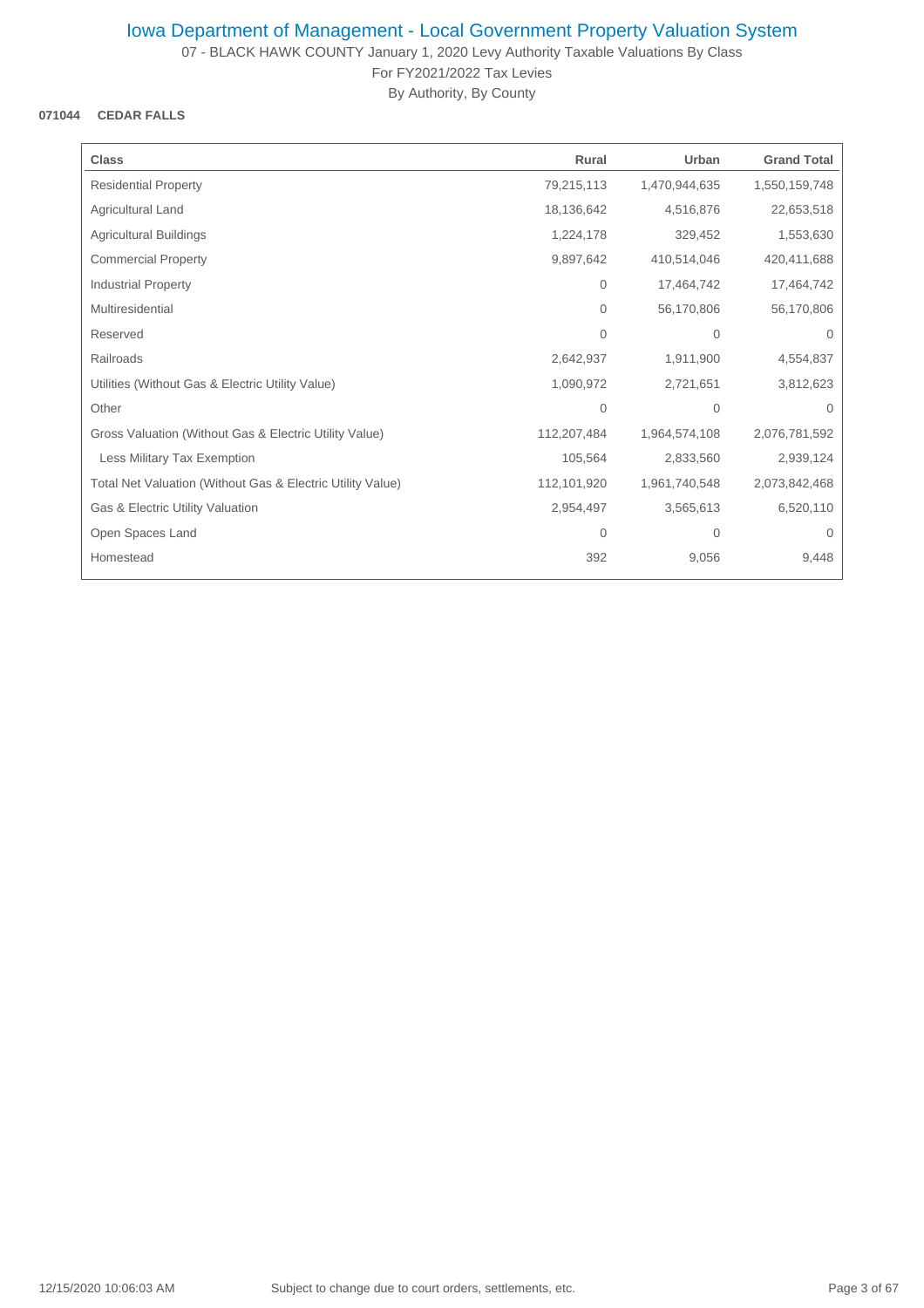07 - BLACK HAWK COUNTY January 1, 2020 Levy Authority Taxable Valuations By Class For FY2021/2022 Tax Levies

By Authority, By County

### **071044T CEDAR FALLS SCHOOL TIF**

| <b>Class</b>                                               | Rural        | Urban         | <b>Grand Total</b> |
|------------------------------------------------------------|--------------|---------------|--------------------|
| <b>Residential Property</b>                                | $\mathbf{0}$ | 16,960,668    | 16,960,668         |
| Agricultural Land                                          | $\mathbf{0}$ | $\mathbf{0}$  | 0                  |
| Agricultural Buildings                                     | $\mathbf{0}$ | $\mathbf{0}$  | 0                  |
| <b>Commercial Property</b>                                 | $\mathbf{0}$ | 156,236,309   | 156,236,309        |
| <b>Industrial Property</b>                                 | $\mathbf{0}$ | 28,535,518    | 28,535,518         |
| Multiresidential                                           | $\mathbf{0}$ | 10,454,884    | 10,454,884         |
| Reserved                                                   | $\Omega$     | $\mathbf{0}$  | $\Omega$           |
| Railroads                                                  | $\Omega$     | $\Omega$      | $\Omega$           |
| Utilities (Without Gas & Electric Utility Value)           | 0            | $\mathbf{0}$  | 0                  |
| Other                                                      | $\mathbf{0}$ | $\mathbf{0}$  | $\Omega$           |
| Gross Valuation (Without Gas & Electric Utility Value)     | $\mathbf{0}$ | 212, 187, 379 | 212, 187, 379      |
| Less Military Tax Exemption                                | $\Omega$     | $\Omega$      | $\Omega$           |
| Total Net Valuation (Without Gas & Electric Utility Value) | $\mathbf{0}$ | 212, 187, 379 | 212, 187, 379      |
| Gas & Electric Utility Valuation                           | $\Omega$     | $\Omega$      | $\Omega$           |
| Open Spaces Land                                           | $\Omega$     | $\Omega$      | $\Omega$           |
| Homestead                                                  | 0            | $\mathbf{0}$  | $\mathbf 0$        |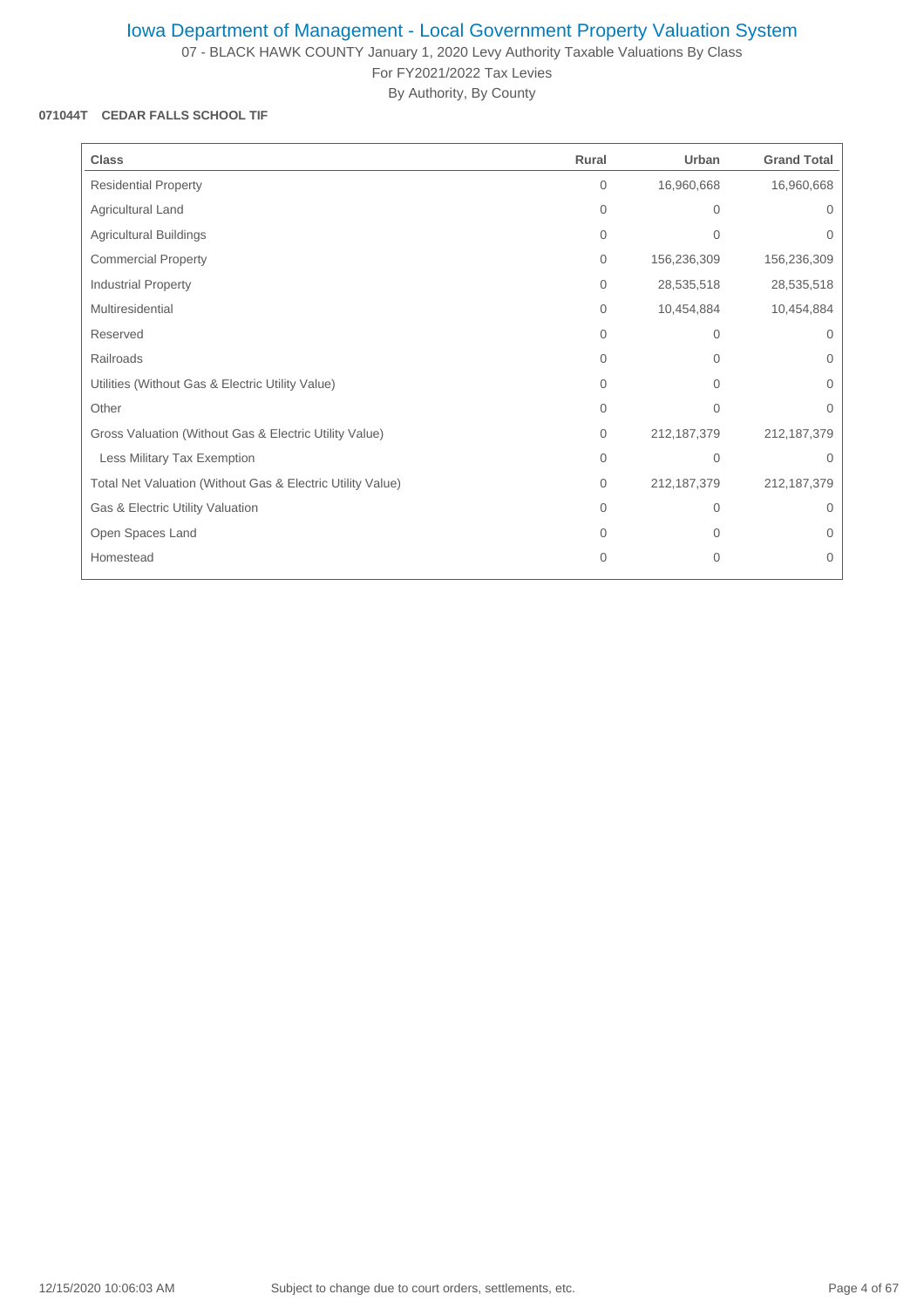07 - BLACK HAWK COUNTY January 1, 2020 Levy Authority Taxable Valuations By Class For FY2021/2022 Tax Levies

By Authority, By County

## **091719 DENVER**

| <b>Class</b>                                               | Rural          | Urban          | <b>Grand Total</b> |
|------------------------------------------------------------|----------------|----------------|--------------------|
| <b>Residential Property</b>                                | 26,480,087     | $\overline{0}$ | 26,480,087         |
| Agricultural Land                                          | 20,105,310     | $\overline{0}$ | 20,105,310         |
| <b>Agricultural Buildings</b>                              | 781,023        | $\mathbf{0}$   | 781,023            |
| <b>Commercial Property</b>                                 | 260,937        | $\mathbf{0}$   | 260,937            |
| <b>Industrial Property</b>                                 | $\Omega$       | $\mathbf{0}$   | $\mathbf{0}$       |
| Multiresidential                                           | $\Omega$       | $\Omega$       | $\Omega$           |
| Reserved                                                   | $\Omega$       | $\mathbf 0$    | $\mathbf 0$        |
| Railroads                                                  | 0              | $\mathbf{0}$   | 0                  |
| Utilities (Without Gas & Electric Utility Value)           | 327,600        | $\overline{0}$ | 327,600            |
| Other                                                      | $\overline{0}$ | $\mathbf{0}$   | $\Omega$           |
| Gross Valuation (Without Gas & Electric Utility Value)     | 47,954,957     | $\overline{0}$ | 47,954,957         |
| Less Military Tax Exemption                                | 88,896         | $\mathbf{0}$   | 88,896             |
| Total Net Valuation (Without Gas & Electric Utility Value) | 47,866,061     | $\mathbf{0}$   | 47,866,061         |
| Gas & Electric Utility Valuation                           | 16,259,164     | 0              | 16,259,164         |
| Open Spaces Land                                           | $\mathbf 0$    | $\mathbf 0$    | $\mathbf 0$        |
| Homestead                                                  | 205            | $\mathbf 0$    | 205                |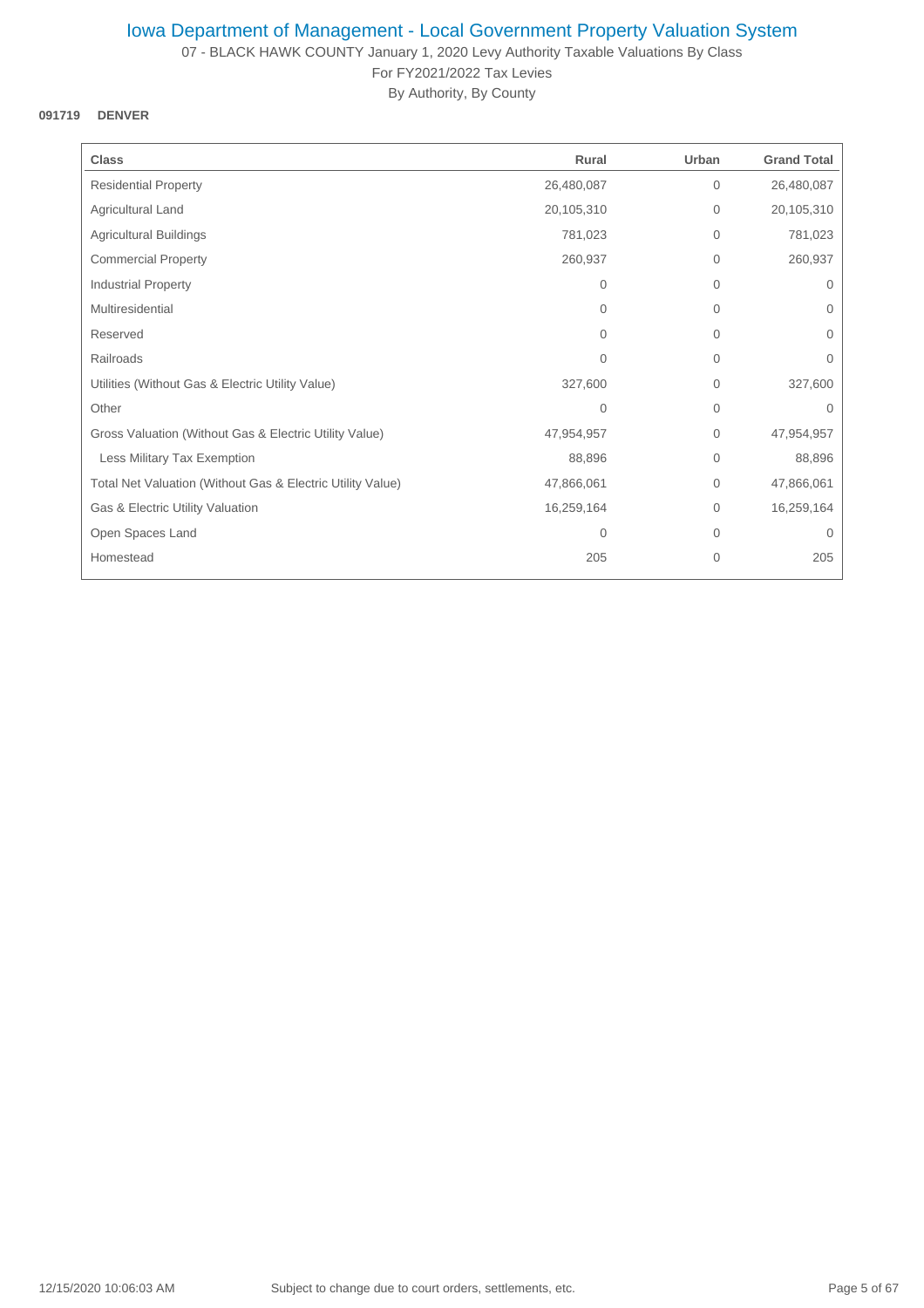07 - BLACK HAWK COUNTY January 1, 2020 Levy Authority Taxable Valuations By Class For FY2021/2022 Tax Levies

By Authority, By County

## **381791 DIKE-NEW HARTFORD**

| <b>Class</b>                                               | Rural        | Urban          | <b>Grand Total</b> |
|------------------------------------------------------------|--------------|----------------|--------------------|
| <b>Residential Property</b>                                | 7,311,770    | $\mathbf{0}$   | 7,311,770          |
| Agricultural Land                                          | 6,103,910    | 96,988         | 6,200,898          |
| <b>Agricultural Buildings</b>                              | 348,592      | $\mathbf{0}$   | 348,592            |
| <b>Commercial Property</b>                                 | 163,701      | $\mathbf{0}$   | 163,701            |
| <b>Industrial Property</b>                                 | $\Omega$     | $\overline{0}$ | $\mathbf{0}$       |
| Multiresidential                                           | $\Omega$     | $\Omega$       | $\Omega$           |
| Reserved                                                   | $\Omega$     | 0              | $\mathbf{0}$       |
| Railroads                                                  | 205,814      | 0              | 205,814            |
| Utilities (Without Gas & Electric Utility Value)           | 283,063      | $\overline{0}$ | 283,063            |
| Other                                                      | $\mathbf{0}$ | $\mathbf{0}$   | $\Omega$           |
| Gross Valuation (Without Gas & Electric Utility Value)     | 14,416,850   | 96,988         | 14,513,838         |
| Less Military Tax Exemption                                | 12,964       | $\mathbf{0}$   | 12,964             |
| Total Net Valuation (Without Gas & Electric Utility Value) | 14,403,886   | 96,988         | 14,500,874         |
| Gas & Electric Utility Valuation                           | 692,990      | $\overline{0}$ | 692,990            |
| Open Spaces Land                                           | 0            | 0              | $\mathbf{0}$       |
| Homestead                                                  | 41           | $\mathbf 0$    | 41                 |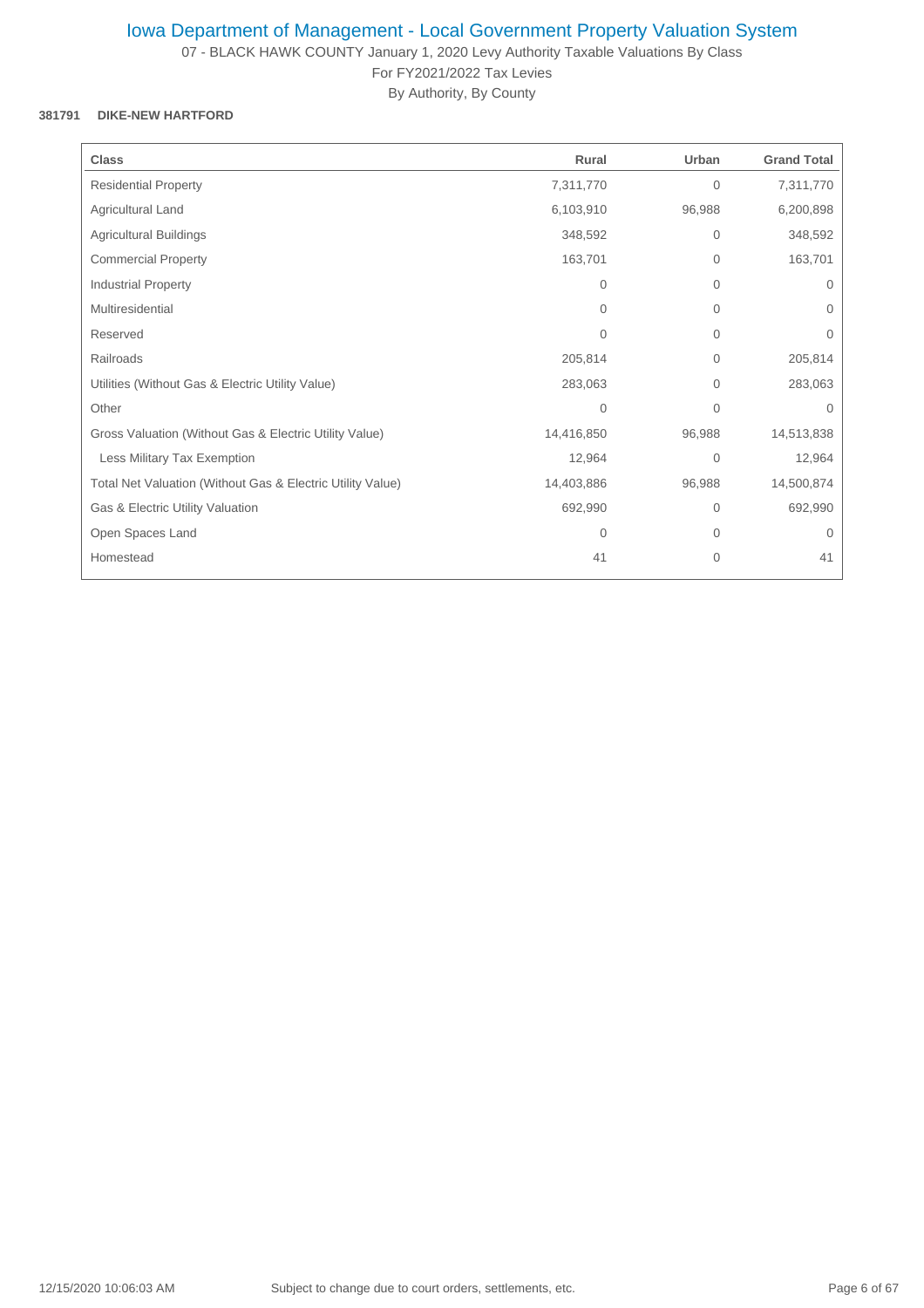07 - BLACK HAWK COUNTY January 1, 2020 Levy Authority Taxable Valuations By Class

For FY2021/2022 Tax Levies By Authority, By County

#### **381791T DIKE-NEW HARTFORD SCHOOL TIF**

| <b>Class</b>                                               | Rural    | Urban          | <b>Grand Total</b> |
|------------------------------------------------------------|----------|----------------|--------------------|
| <b>Residential Property</b>                                | 43,970   | $\overline{0}$ | 43,970             |
| Agricultural Land                                          | 0        | 0              | 0                  |
| <b>Agricultural Buildings</b>                              | $\Omega$ | $\overline{0}$ | $\mathbf{0}$       |
| <b>Commercial Property</b>                                 | $\Omega$ | 0              | $\mathbf{0}$       |
| Industrial Property                                        | $\Omega$ | 0              | $\mathbf{0}$       |
| Multiresidential                                           | $\Omega$ | 0              | 0                  |
| Reserved                                                   | $\Omega$ | $\Omega$       | $\Omega$           |
| Railroads                                                  | $\Omega$ | $\Omega$       | $\Omega$           |
| Utilities (Without Gas & Electric Utility Value)           | $\Omega$ | $\overline{0}$ | $\mathbf{0}$       |
| Other                                                      | $\Omega$ | $\overline{0}$ | $\Omega$           |
| Gross Valuation (Without Gas & Electric Utility Value)     | 43,970   | 0              | 43,970             |
| Less Military Tax Exemption                                | $\Omega$ | 0              | $\Omega$           |
| Total Net Valuation (Without Gas & Electric Utility Value) | 43,970   | $\mathbf{0}$   | 43,970             |
| Gas & Electric Utility Valuation                           | $\Omega$ | $\Omega$       | $\mathbf{0}$       |
| Open Spaces Land                                           | $\Omega$ | $\Omega$       | $\Omega$           |
| Homestead                                                  | 0        | $\mathbf{0}$   | $\mathbf{0}$       |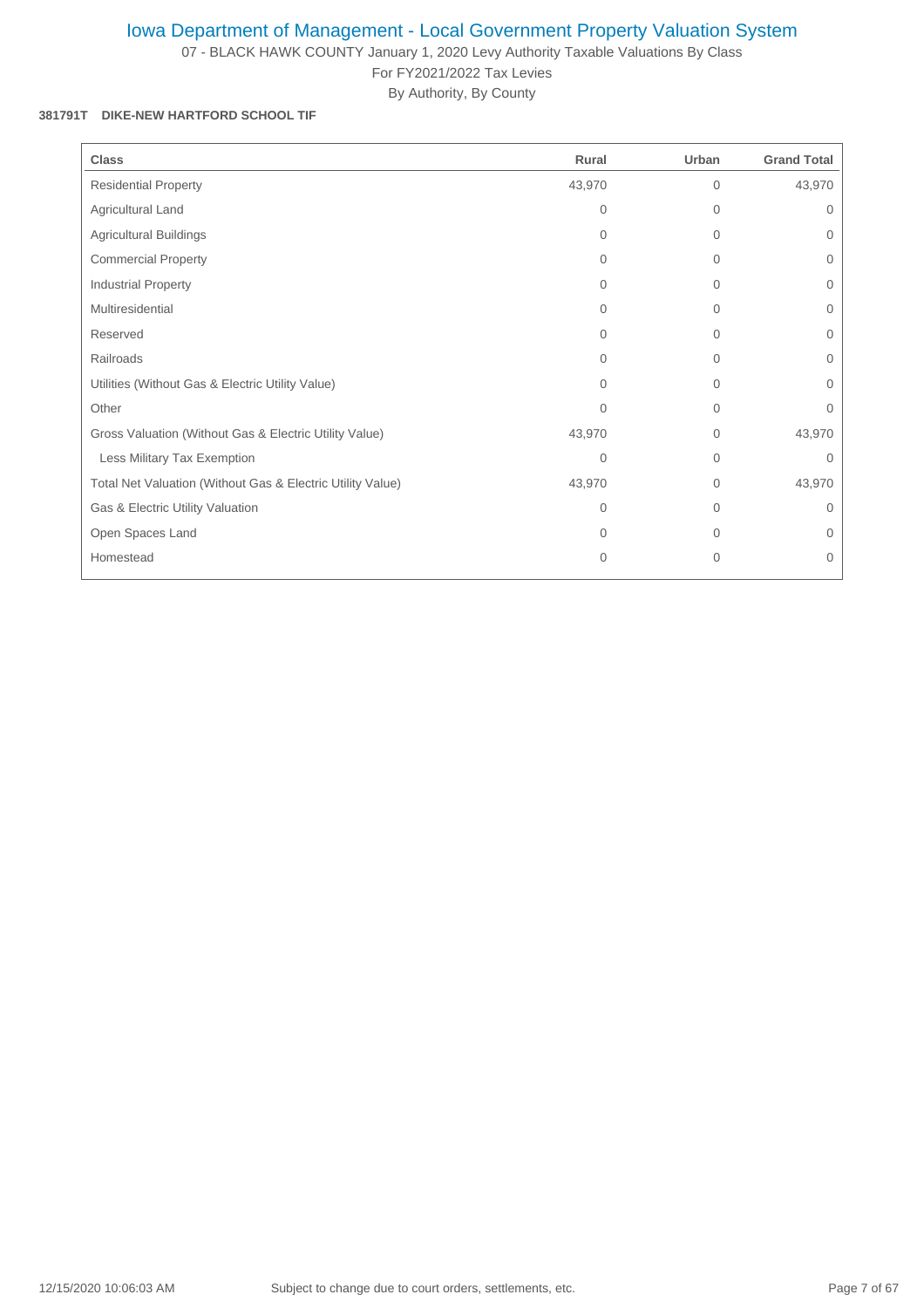07 - BLACK HAWK COUNTY January 1, 2020 Levy Authority Taxable Valuations By Class For FY2021/2022 Tax Levies

By Authority, By County

## **071908 DUNKERTON**

| <b>Class</b>                                               | Rural        | Urban        | <b>Grand Total</b> |
|------------------------------------------------------------|--------------|--------------|--------------------|
| <b>Residential Property</b>                                | 57,315,195   | 22,679,794   | 79,994,989         |
| Agricultural Land                                          | 56,817,235   | 349,016      | 57,166,251         |
| <b>Agricultural Buildings</b>                              | 2,313,171    | 2,343        | 2,315,514          |
| <b>Commercial Property</b>                                 | 2,051,595    | 6,442,117    | 8,493,712          |
| <b>Industrial Property</b>                                 | 58,860       | 2,560,659    | 2,619,519          |
| Multiresidential                                           | 201,339      | 545,238      | 746,577            |
| Reserved                                                   | $\mathbf{0}$ | $\mathbf{0}$ | 0                  |
| Railroads                                                  | 1,070,156    | 68,081       | 1,138,237          |
| Utilities (Without Gas & Electric Utility Value)           | 849,018      | 18,160       | 867,178            |
| Other                                                      | $\mathbf{0}$ | $\mathbf 0$  | $\Omega$           |
| Gross Valuation (Without Gas & Electric Utility Value)     | 120,676,569  | 32,665,408   | 153,341,977        |
| Less Military Tax Exemption                                | 161,124      | 70,376       | 231,500            |
| Total Net Valuation (Without Gas & Electric Utility Value) | 120,515,445  | 32,595,032   | 153,110,477        |
| Gas & Electric Utility Valuation                           | 16,549,272   | 282,568      | 16,831,840         |
| Open Spaces Land                                           | $\mathbf{0}$ | 0            | 0                  |
| Homestead                                                  | 472          | 224          | 696                |
|                                                            |              |              |                    |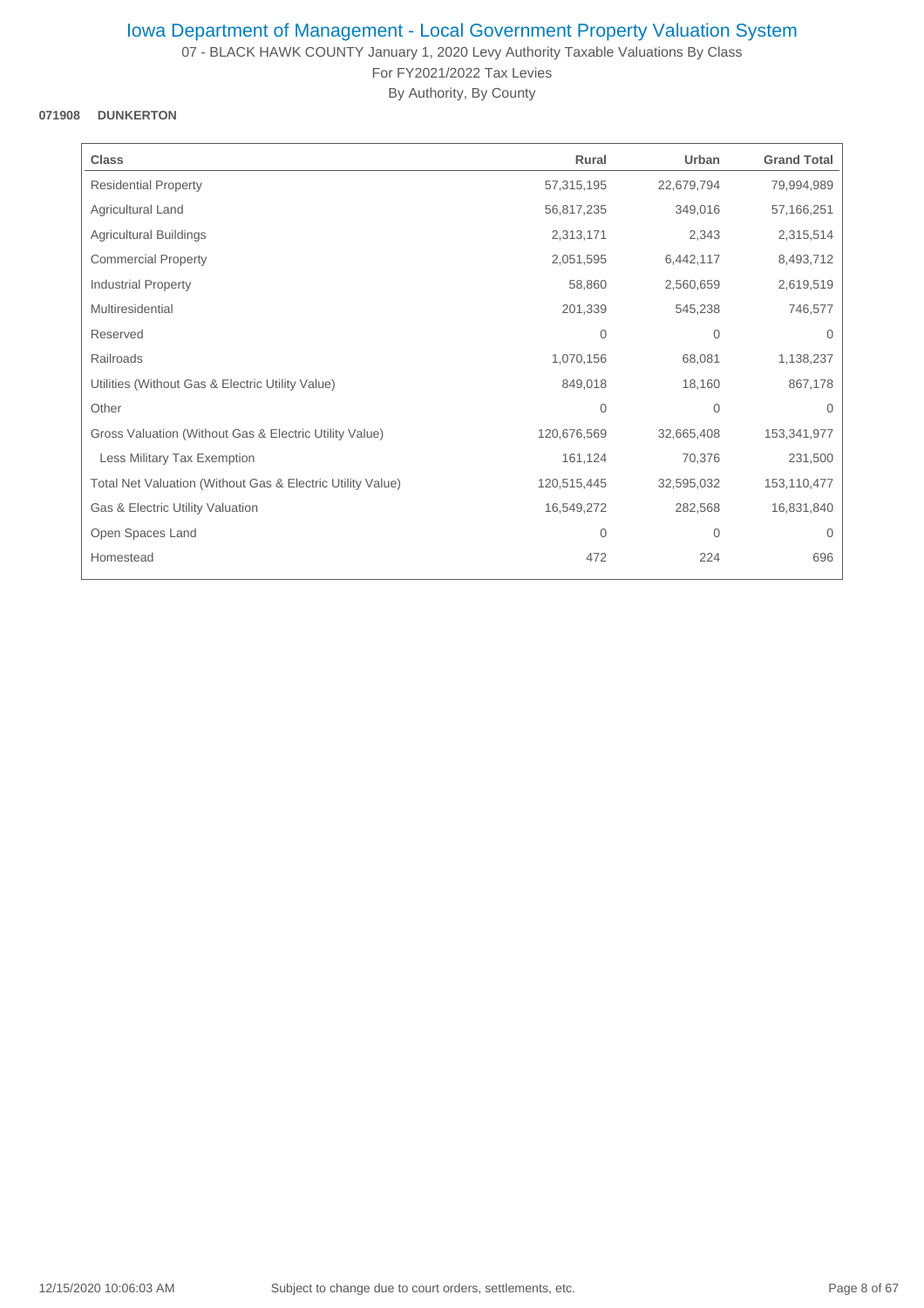07 - BLACK HAWK COUNTY January 1, 2020 Levy Authority Taxable Valuations By Class For FY2021/2022 Tax Levies

By Authority, By County

### **071908T DUNKERTON SCHOOL TIF**

| <b>Class</b>                                               | Rural        | Urban          | <b>Grand Total</b> |
|------------------------------------------------------------|--------------|----------------|--------------------|
| <b>Residential Property</b>                                | $\Omega$     | 1,288,119      | 1,288,119          |
| Agricultural Land                                          | 0            | 14,273         | 14,273             |
| <b>Agricultural Buildings</b>                              | 0            | 270            | 270                |
| <b>Commercial Property</b>                                 | 0            | 694,529        | 694,529            |
| Industrial Property                                        | $\Omega$     | 336,468        | 336,468            |
| Multiresidential                                           | 0            | 61,772         | 61,772             |
| Reserved                                                   | $\Omega$     | $\Omega$       | $\Omega$           |
| Railroads                                                  | $\Omega$     | $\Omega$       | $\Omega$           |
| Utilities (Without Gas & Electric Utility Value)           | $\Omega$     | $\mathbf{0}$   | $\mathbf 0$        |
| Other                                                      | $\Omega$     | $\Omega$       | $\Omega$           |
| Gross Valuation (Without Gas & Electric Utility Value)     | 0            | 2,395,431      | 2,395,431          |
| Less Military Tax Exemption                                | $\Omega$     | $\Omega$       | $\Omega$           |
| Total Net Valuation (Without Gas & Electric Utility Value) | $\mathbf{0}$ | 2,395,431      | 2,395,431          |
| Gas & Electric Utility Valuation                           | $\Omega$     | $\overline{0}$ | $\Omega$           |
| Open Spaces Land                                           | $\Omega$     | 0              | $\mathbf 0$        |
| Homestead                                                  | 0            | $\mathbf{0}$   | $\overline{0}$     |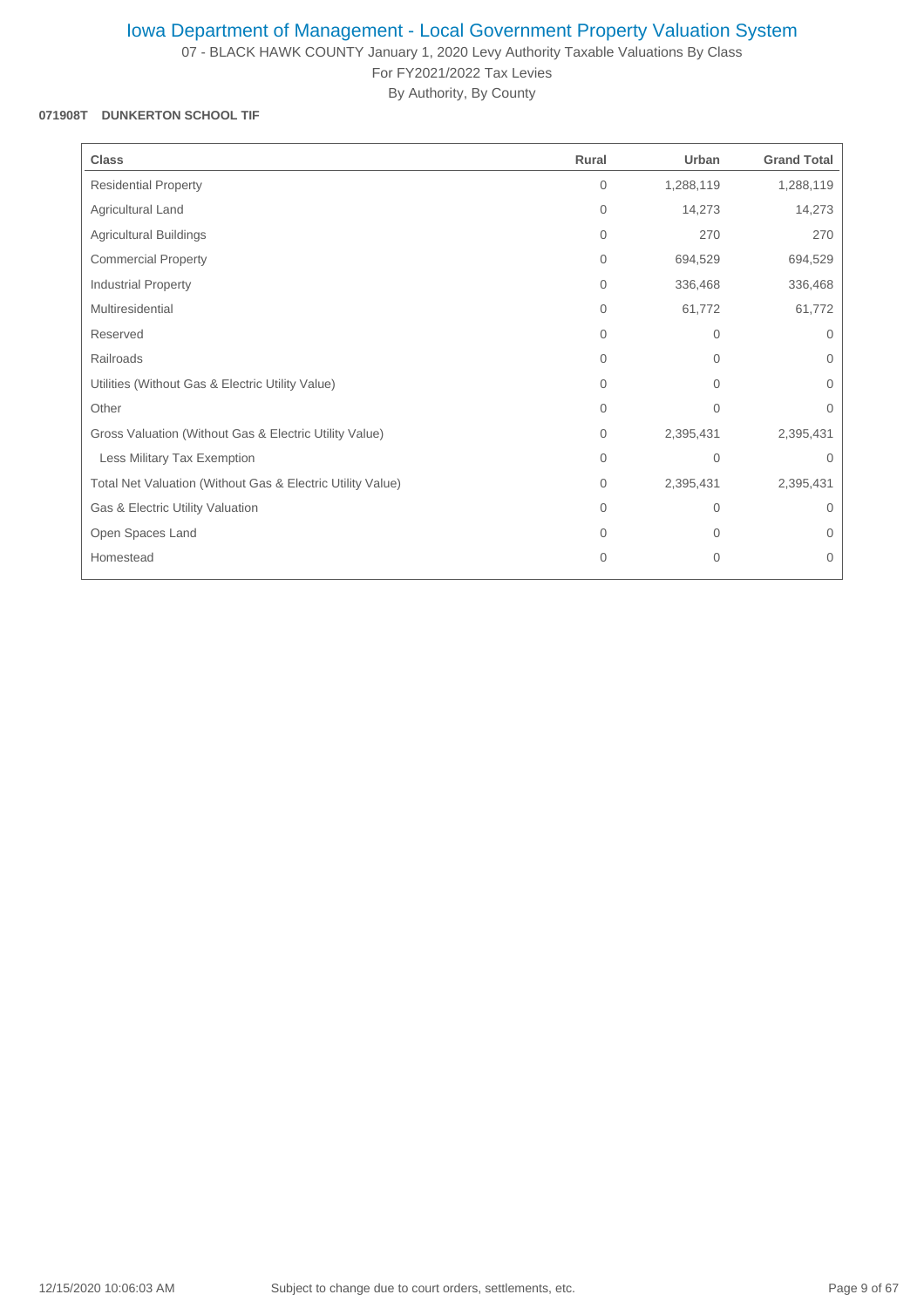07 - BLACK HAWK COUNTY January 1, 2020 Levy Authority Taxable Valuations By Class For FY2021/2022 Tax Levies

By Authority, By County

### **861935 UNION**

| <b>Class</b>                                               | Rural        | Urban        | <b>Grand Total</b> |
|------------------------------------------------------------|--------------|--------------|--------------------|
| <b>Residential Property</b>                                | 43,569,110   | 53,654,939   | 97,224,049         |
| Agricultural Land                                          | 52,087,390   | 1,025,753    | 53,113,143         |
| <b>Agricultural Buildings</b>                              | 2,497,317    | 155,083      | 2,652,400          |
| <b>Commercial Property</b>                                 | 2,560,707    | 10,685,598   | 13,246,305         |
| <b>Industrial Property</b>                                 | $\mathbf{0}$ | $\mathbf{0}$ | $\Omega$           |
| Multiresidential                                           | $\Omega$     | 782,002      | 782,002            |
| Reserved                                                   | $\Omega$     | $\mathbf{0}$ | 0                  |
| Railroads                                                  | 2,899,201    | 0            | 2,899,201          |
| Utilities (Without Gas & Electric Utility Value)           | 2,458,630    | 87,681       | 2,546,311          |
| Other                                                      | $\mathbf{0}$ | $\mathbf{0}$ | $\Omega$           |
| Gross Valuation (Without Gas & Electric Utility Value)     | 106,072,355  | 66,391,056   | 172,463,411        |
| Less Military Tax Exemption                                | 100,008      | 179,644      | 279,652            |
| Total Net Valuation (Without Gas & Electric Utility Value) | 105,972,347  | 66,211,412   | 172,183,759        |
| Gas & Electric Utility Valuation                           | 2,917,285    | 104,488      | 3,021,773          |
| Open Spaces Land                                           | $\mathbf 0$  | 0            | $\mathbf 0$        |
| Homestead                                                  | 293          | 647          | 940                |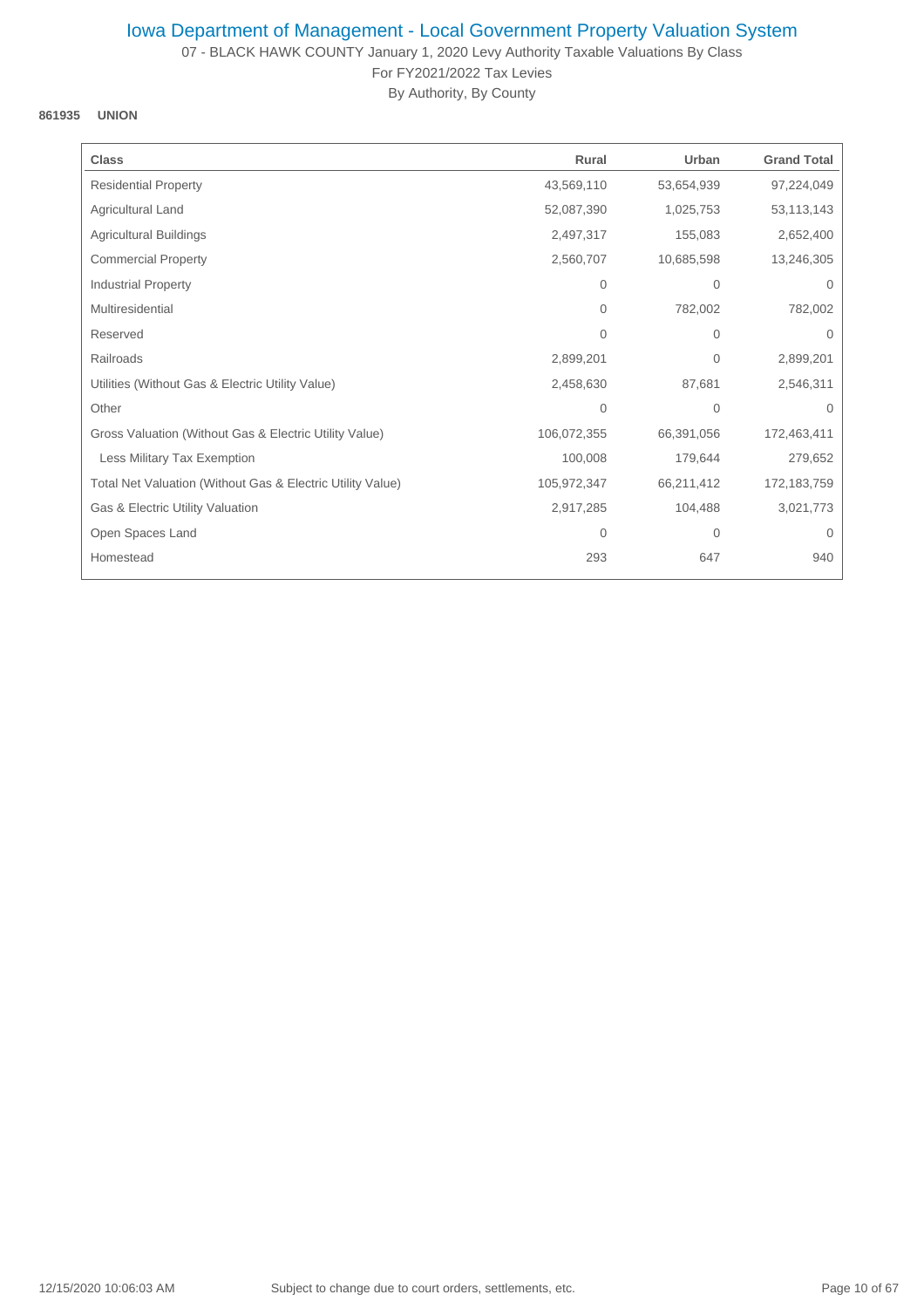07 - BLACK HAWK COUNTY January 1, 2020 Levy Authority Taxable Valuations By Class For FY2021/2022 Tax Levies

By Authority, By County

### **861935T UNION SCHOOL TIF**

| <b>Class</b>                                               | Rural        | Urban        | <b>Grand Total</b> |
|------------------------------------------------------------|--------------|--------------|--------------------|
| <b>Residential Property</b>                                | 0            | 6,530,578    | 6,530,578          |
| Agricultural Land                                          | 0            | 83           | 83                 |
| <b>Agricultural Buildings</b>                              | 0            | 13           | 13                 |
| <b>Commercial Property</b>                                 | $\Omega$     | 647,745      | 647,745            |
| Industrial Property                                        | 0            | $\mathbf 0$  | $\mathbf 0$        |
| Multiresidential                                           | 0            | 46,660       | 46,660             |
| Reserved                                                   | $\Omega$     | 0            | $\Omega$           |
| Railroads                                                  | $\Omega$     | $\Omega$     | $\Omega$           |
| Utilities (Without Gas & Electric Utility Value)           | 0            | 0            | $\mathbf 0$        |
| Other                                                      | $\mathbf{0}$ | $\mathbf{0}$ | $\mathbf 0$        |
| Gross Valuation (Without Gas & Electric Utility Value)     | $\mathbf{0}$ | 7,225,079    | 7,225,079          |
| Less Military Tax Exemption                                | 0            | $\mathbf 0$  | $\mathbf 0$        |
| Total Net Valuation (Without Gas & Electric Utility Value) | 0            | 7,225,079    | 7,225,079          |
| Gas & Electric Utility Valuation                           | $\Omega$     | $\Omega$     | $\Omega$           |
| Open Spaces Land                                           | $\Omega$     | $\Omega$     | $\Omega$           |
| Homestead                                                  | 0            | $\mathbf{0}$ | $\mathbf{0}$       |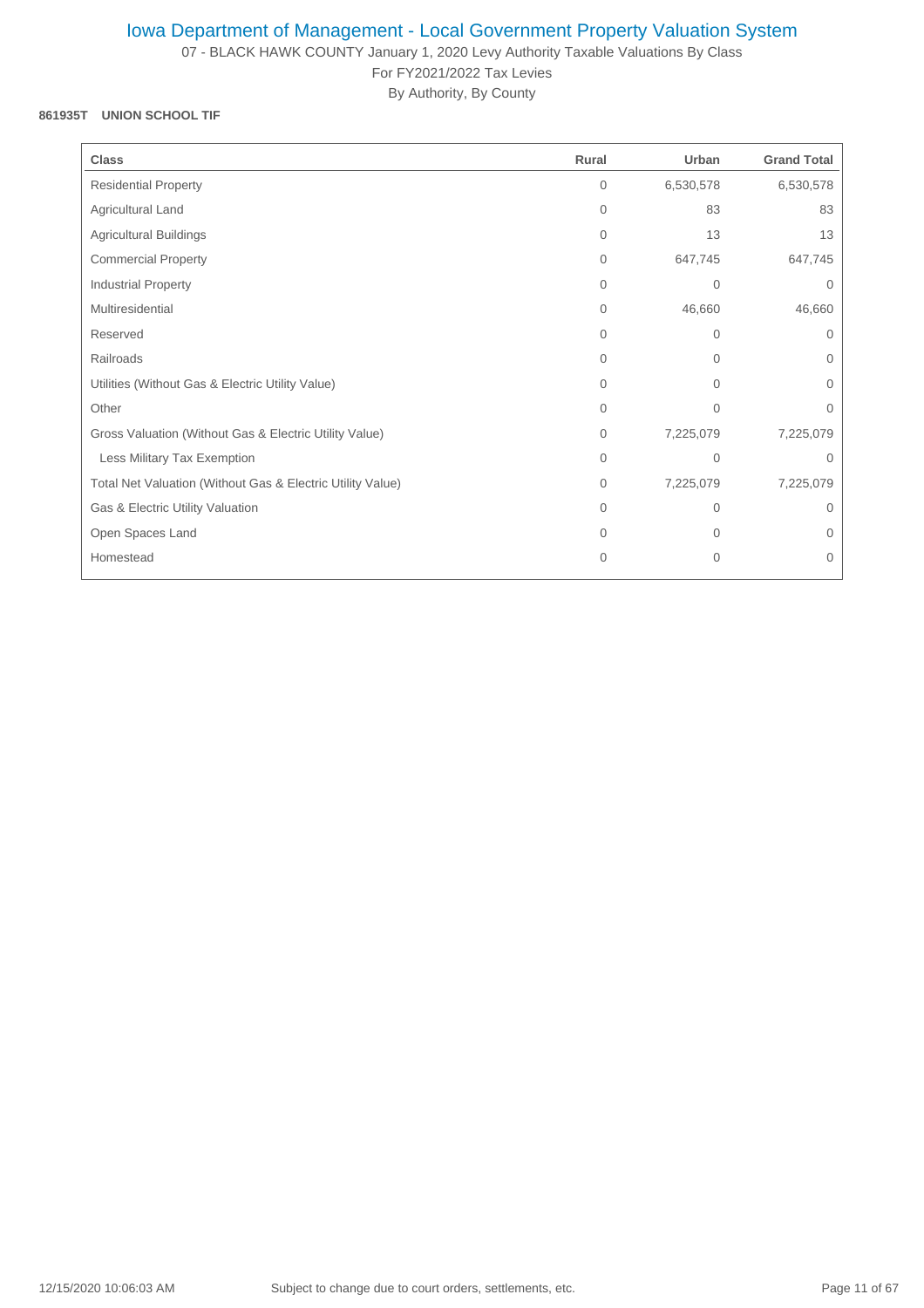07 - BLACK HAWK COUNTY January 1, 2020 Levy Authority Taxable Valuations By Class For FY2021/2022 Tax Levies

By Authority, By County

### **862502 GLADBROOK-REINBECK**

| <b>Class</b>                                               | Rural          | Urban        | <b>Grand Total</b> |
|------------------------------------------------------------|----------------|--------------|--------------------|
| <b>Residential Property</b>                                | 6,587,701      | $\mathbf 0$  | 6,587,701          |
| Agricultural Land                                          | 14,626,392     | 0            | 14,626,392         |
| <b>Agricultural Buildings</b>                              | 688,072        | $\mathbf{0}$ | 688,072            |
| <b>Commercial Property</b>                                 | 2,282,927      | $\mathbf 0$  | 2,282,927          |
| Industrial Property                                        | 0              | $\mathbf 0$  | $\mathbf{0}$       |
| Multiresidential                                           | 7,084          | $\mathbf 0$  | 7,084              |
| Reserved                                                   | $\Omega$       | $\mathbf 0$  | $\Omega$           |
| Railroads                                                  | $\Omega$       | $\mathbf 0$  | 0                  |
| Utilities (Without Gas & Electric Utility Value)           | 168,516        | $\mathbf 0$  | 168,516            |
| Other                                                      | $\overline{0}$ | $\mathbf{0}$ | $\Omega$           |
| Gross Valuation (Without Gas & Electric Utility Value)     | 24,360,692     | $\mathbf 0$  | 24,360,692         |
| Less Military Tax Exemption                                | 14,816         | $\mathbf 0$  | 14,816             |
| Total Net Valuation (Without Gas & Electric Utility Value) | 24,345,876     | $\mathbf{0}$ | 24,345,876         |
| Gas & Electric Utility Valuation                           | 526,817        | $\mathbf{0}$ | 526,817            |
| Open Spaces Land                                           | 0              | $\mathbf 0$  | $\mathbf{0}$       |
| Homestead                                                  | 53             | $\mathbf{0}$ | 53                 |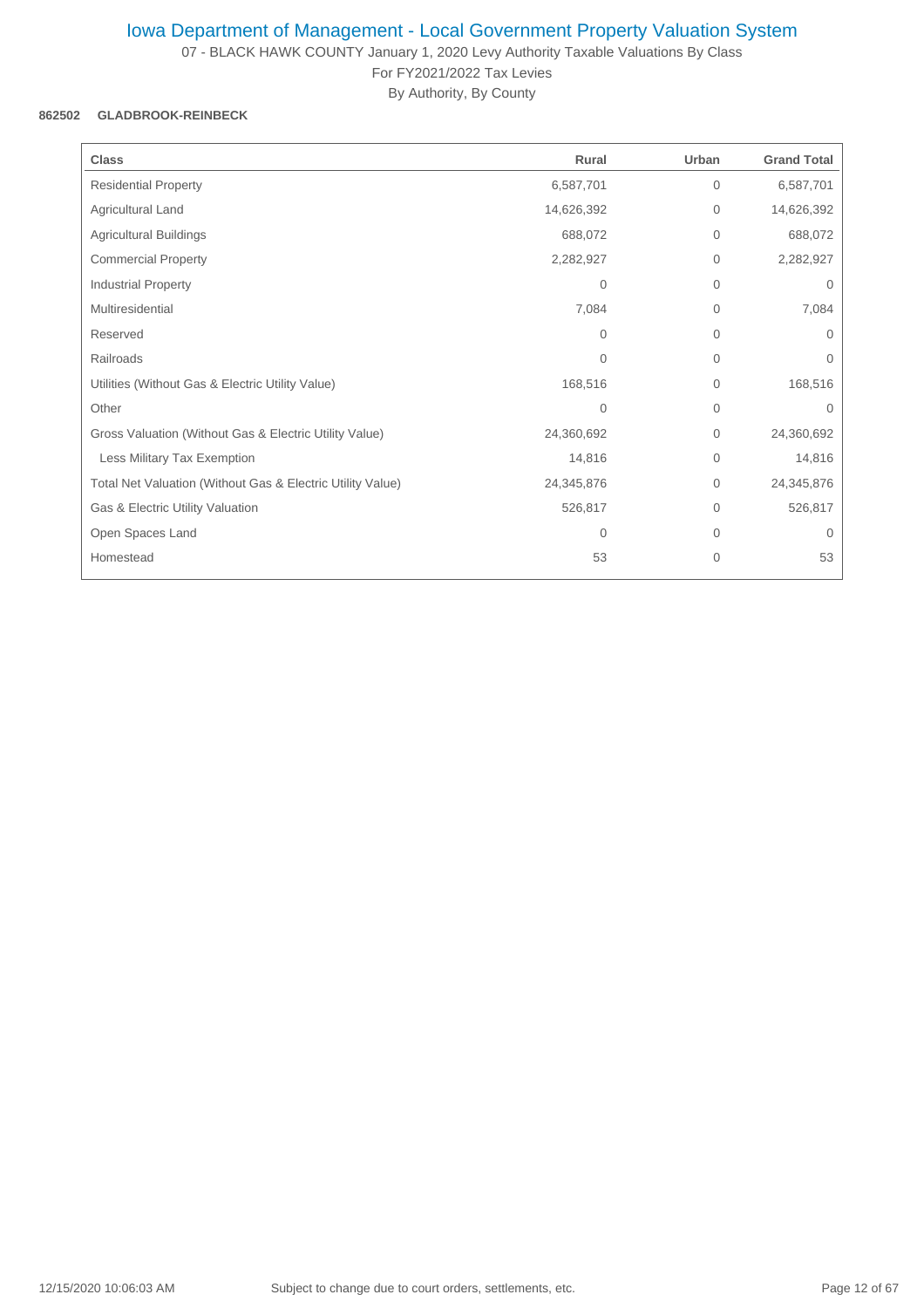07 - BLACK HAWK COUNTY January 1, 2020 Levy Authority Taxable Valuations By Class For FY2021/2022 Tax Levies

By Authority, By County

## **073042 HUDSON**

| Rural          | Urban       | <b>Grand Total</b> |
|----------------|-------------|--------------------|
| 27,064,525     | 92,378,263  | 119,442,788        |
| 43,258,815     | 5,654,834   | 48,913,649         |
| 2,123,182      | 327,747     | 2,450,929          |
| 892,854        | 18,398,558  | 19,291,412         |
| 0              | 7,371,108   | 7,371,108          |
| $\Omega$       | 1,092,603   | 1,092,603          |
| $\Omega$       | 0           | $\Omega$           |
| 0              | 0           | 0                  |
| 8,139,002      | 286,954     | 8,425,956          |
| $\overline{0}$ | 0           | $\Omega$           |
| 81,478,378     | 125,510,067 | 206,988,445        |
| 46,300         | 201,868     | 248,168            |
| 81,432,078     | 125,308,199 | 206,740,277        |
| 1,154,177      | 438,685     | 1,592,862          |
| 0              | 0           | $\mathbf 0$        |
| 183            | 735         | 918                |
|                |             |                    |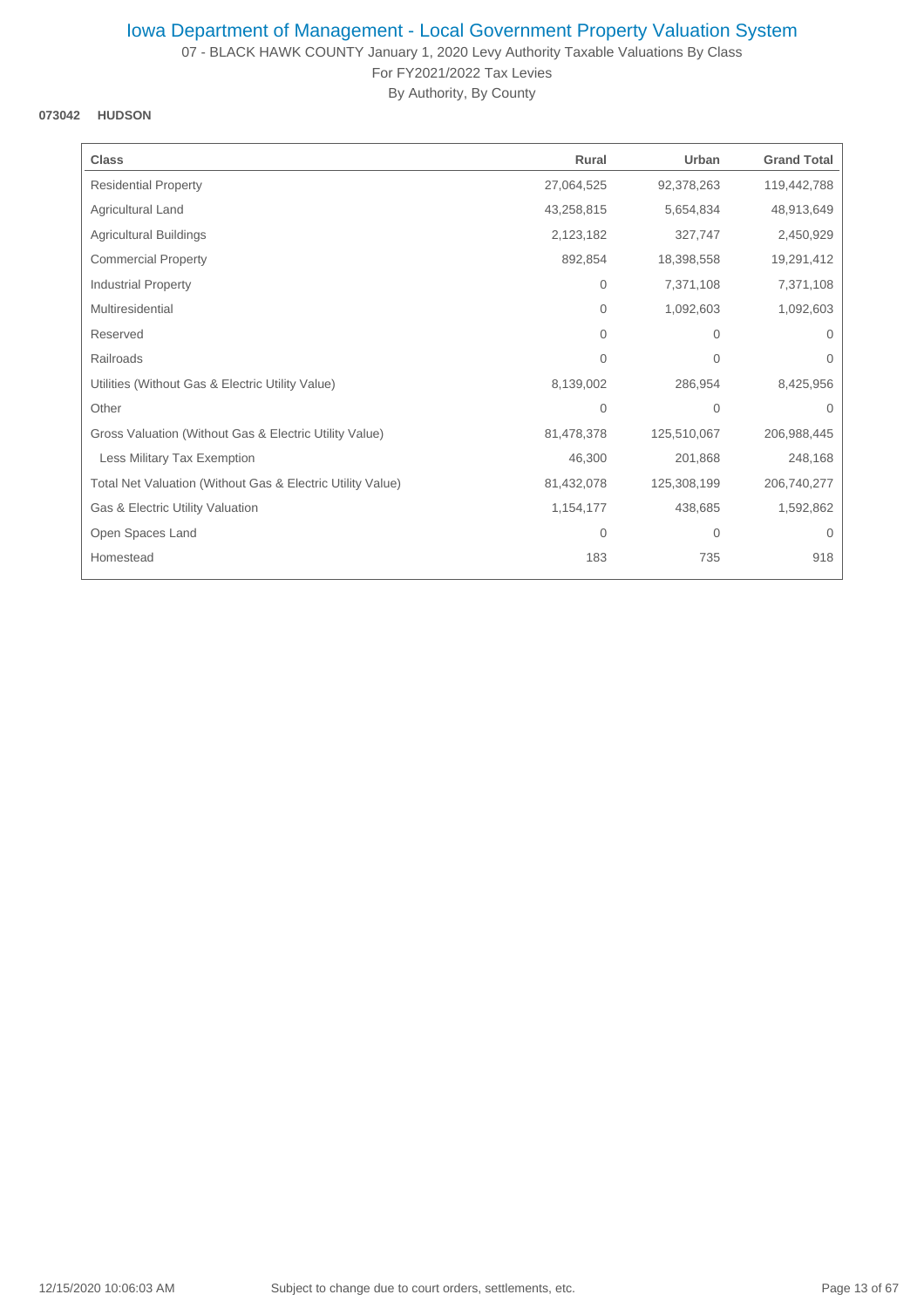07 - BLACK HAWK COUNTY January 1, 2020 Levy Authority Taxable Valuations By Class For FY2021/2022 Tax Levies

By Authority, By County

### **073042T HUDSON SCHOOL TIF**

| <b>Class</b>                                               | Rural        | Urban        | <b>Grand Total</b> |
|------------------------------------------------------------|--------------|--------------|--------------------|
| <b>Residential Property</b>                                | $\mathbf{0}$ | 20,634,957   | 20,634,957         |
| Agricultural Land                                          | $\mathbf{0}$ | 213,846      | 213,846            |
| <b>Agricultural Buildings</b>                              | $\mathbf{0}$ | 7,206        | 7,206              |
| <b>Commercial Property</b>                                 | $\mathbf{0}$ | 21,432,144   | 21,432,144         |
| <b>Industrial Property</b>                                 | 0            | 602,604      | 602,604            |
| Multiresidential                                           | $\mathbf{0}$ | 2,731,361    | 2,731,361          |
| Reserved                                                   | $\Omega$     | $\mathbf{0}$ | $\Omega$           |
| Railroads                                                  | 0            | $\mathbf 0$  | $\mathbf{0}$       |
| Utilities (Without Gas & Electric Utility Value)           | 0            | 0            | 0                  |
| Other                                                      | $\mathbf{0}$ | $\mathbf{0}$ | $\mathbf{0}$       |
| Gross Valuation (Without Gas & Electric Utility Value)     | $\mathbf{0}$ | 45,622,118   | 45,622,118         |
| Less Military Tax Exemption                                | $\Omega$     | $\mathbf{0}$ | $\mathbf 0$        |
| Total Net Valuation (Without Gas & Electric Utility Value) | $\mathbf{0}$ | 45,622,118   | 45,622,118         |
| Gas & Electric Utility Valuation                           | $\Omega$     | $\mathbf{0}$ | $\Omega$           |
| Open Spaces Land                                           | $\Omega$     | $\mathbf{0}$ | 0                  |
| Homestead                                                  | 0            | $\mathbf 0$  | $\mathbf 0$        |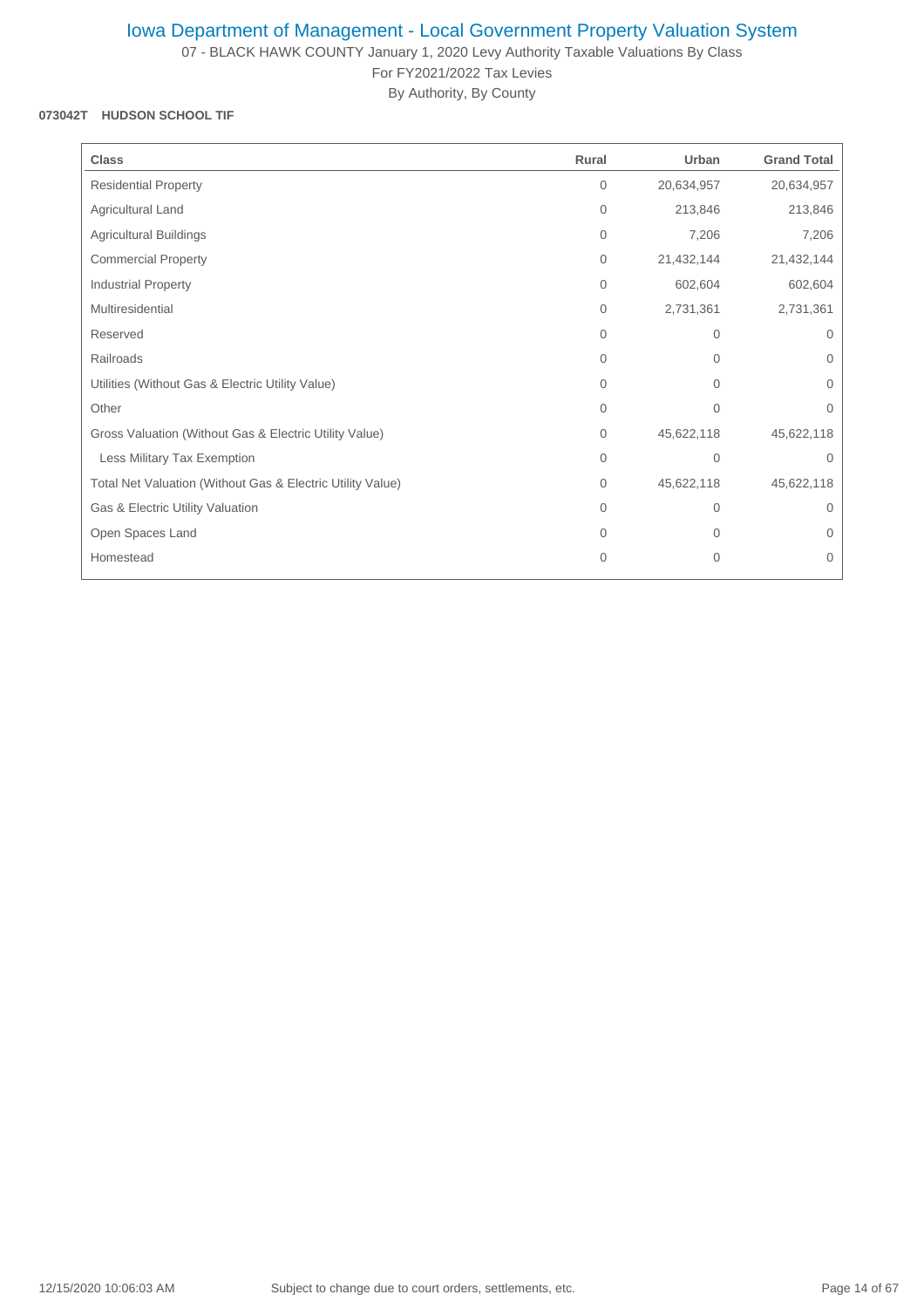07 - BLACK HAWK COUNTY January 1, 2020 Levy Authority Taxable Valuations By Class For FY2021/2022 Tax Levies

By Authority, By County

### **093186 JANESVILLE**

| <b>Class</b>                                               | Rural          | Urban        | <b>Grand Total</b> |
|------------------------------------------------------------|----------------|--------------|--------------------|
| <b>Residential Property</b>                                | 43,360,195     | 3,601,459    | 46,961,654         |
| Agricultural Land                                          | 12,941,519     | 108,482      | 13,050,001         |
| <b>Agricultural Buildings</b>                              | 1,333,562      | 14,697       | 1,348,259          |
| <b>Commercial Property</b>                                 | 1,361,952      | 346,014      | 1,707,966          |
| <b>Industrial Property</b>                                 | 1,178,766      | 2,263,329    | 3,442,095          |
| Multiresidential                                           | $\Omega$       | $\Omega$     | $\Omega$           |
| Reserved                                                   | $\Omega$       | $\mathbf{0}$ | $\Omega$           |
| Railroads                                                  | 1,448,084      | 149,858      | 1,597,942          |
| Utilities (Without Gas & Electric Utility Value)           | 371,424        | 18,370       | 389,794            |
| Other                                                      | $\overline{0}$ | $\mathbf{0}$ | $\Omega$           |
| Gross Valuation (Without Gas & Electric Utility Value)     | 61,995,502     | 6,502,209    | 68,497,711         |
| Less Military Tax Exemption                                | 125,936        | 12,964       | 138,900            |
| Total Net Valuation (Without Gas & Electric Utility Value) | 61,869,566     | 6,489,245    | 68,358,811         |
| Gas & Electric Utility Valuation                           | 8,423,997      | 2,376        | 8,426,373          |
| Open Spaces Land                                           | 0              | $\mathbf{0}$ | $\mathbf{0}$       |
| Homestead                                                  | 304            | 35           | 339                |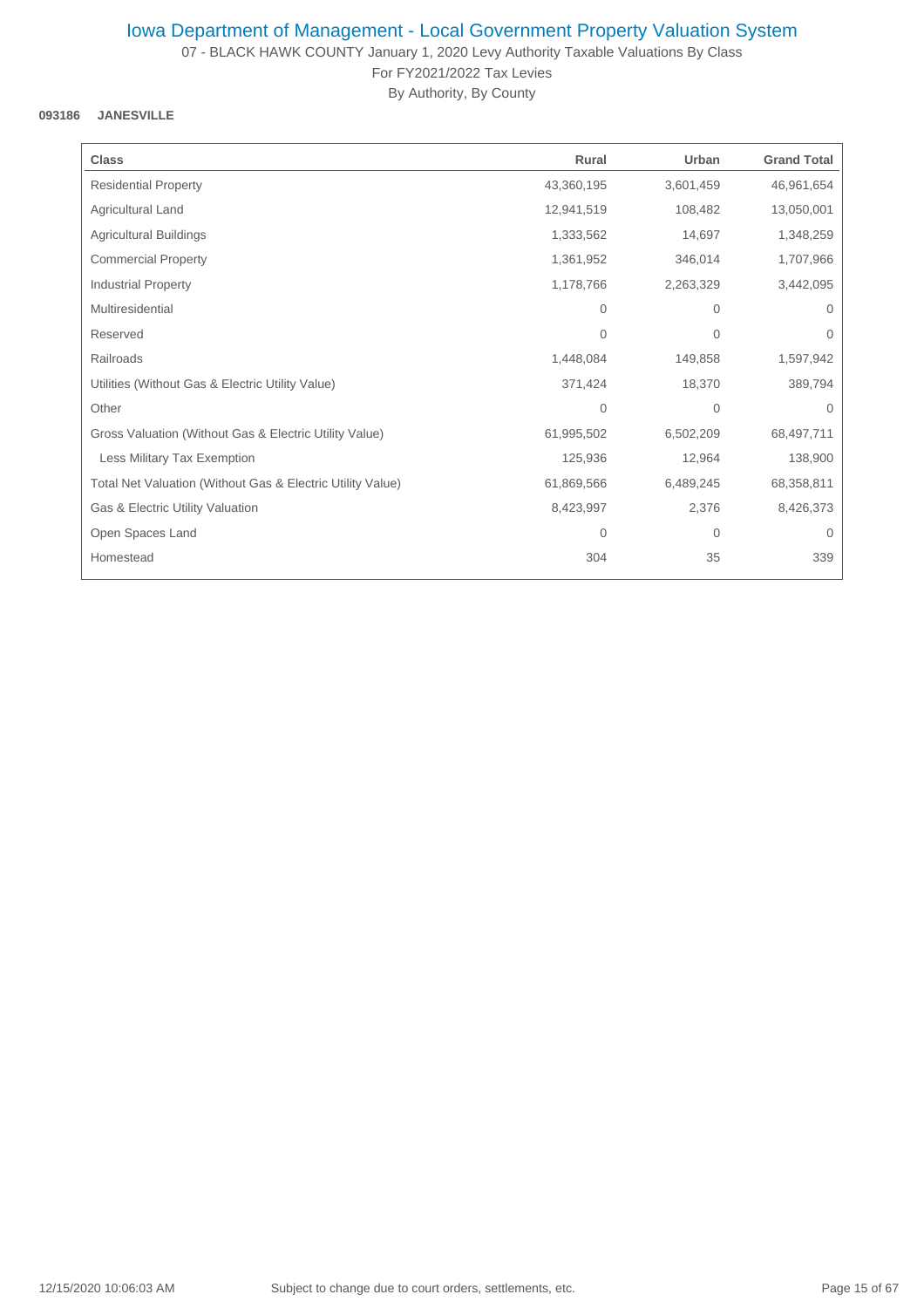07 - BLACK HAWK COUNTY January 1, 2020 Levy Authority Taxable Valuations By Class For FY2021/2022 Tax Levies

By Authority, By County

#### **093186T JANESVILLE SCHOOL TIF**

| <b>Class</b>                                               | Rural        | Urban        | <b>Grand Total</b> |
|------------------------------------------------------------|--------------|--------------|--------------------|
| <b>Residential Property</b>                                | $\Omega$     | $\mathbf{0}$ | $\Omega$           |
| Agricultural Land                                          | $\Omega$     | $\Omega$     | $\Omega$           |
| <b>Agricultural Buildings</b>                              | $\Omega$     | $\mathbf{0}$ | $\Omega$           |
| <b>Commercial Property</b>                                 | $\Omega$     | $\mathbf{0}$ | $\mathbf{0}$       |
| Industrial Property                                        | $\Omega$     | $\mathbf{0}$ | $\Omega$           |
| Multiresidential                                           | $\Omega$     | $\mathbf 0$  | 0                  |
| Reserved                                                   | $\Omega$     | $\Omega$     | $\Omega$           |
| Railroads                                                  | $\Omega$     | $\Omega$     | $\Omega$           |
| Utilities (Without Gas & Electric Utility Value)           | $\Omega$     | $\Omega$     | $\Omega$           |
| Other                                                      | $\Omega$     | $\mathbf{0}$ | 0                  |
| Gross Valuation (Without Gas & Electric Utility Value)     | $\Omega$     | $\mathbf{0}$ | 0                  |
| Less Military Tax Exemption                                | $\Omega$     | $\mathbf{0}$ | 0                  |
| Total Net Valuation (Without Gas & Electric Utility Value) | $\Omega$     | $\Omega$     | $\Omega$           |
| Gas & Electric Utility Valuation                           | $\Omega$     | $\mathbf{0}$ | $\mathbf{0}$       |
| Open Spaces Land                                           | $\Omega$     | $\Omega$     | $\Omega$           |
| Homestead                                                  | $\mathbf{0}$ | $\mathbf{0}$ | 0                  |
|                                                            |              |              |                    |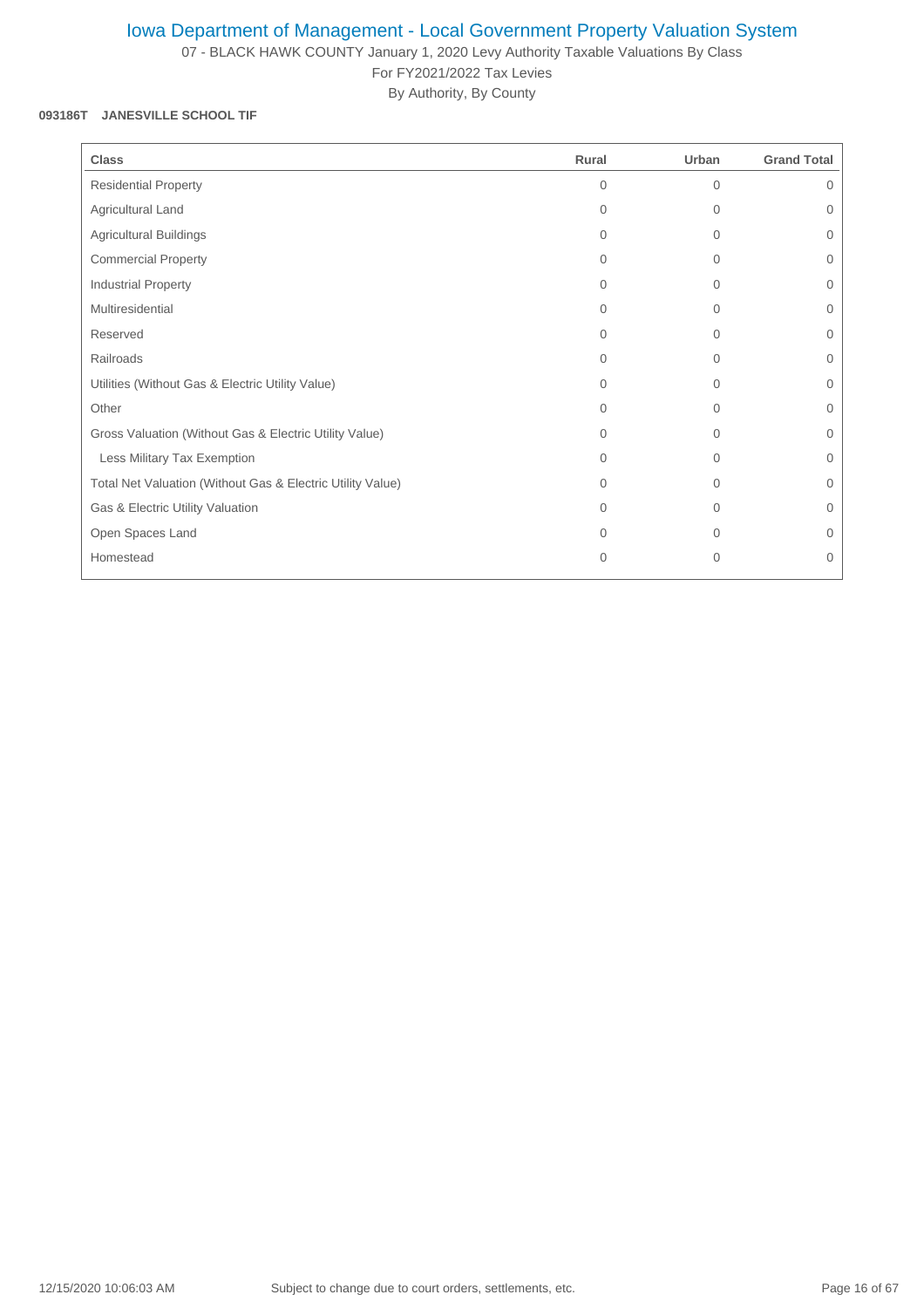07 - BLACK HAWK COUNTY January 1, 2020 Levy Authority Taxable Valuations By Class For FY2021/2022 Tax Levies

By Authority, By County

**103204 JESUP**

| <b>Class</b>                                               | Rural        | Urban     | <b>Grand Total</b> |
|------------------------------------------------------------|--------------|-----------|--------------------|
| <b>Residential Property</b>                                | 32,229,107   | 9,117,508 | 41,346,615         |
| Agricultural Land                                          | 41,038,796   | 33,166    | 41,071,962         |
| <b>Agricultural Buildings</b>                              | 3,167,810    | 0         | 3,167,810          |
| <b>Commercial Property</b>                                 | 1,002,006    | 458,865   | 1,460,871          |
| Industrial Property                                        | 0            | 0         | $\mathbf{0}$       |
| Multiresidential                                           | $\Omega$     | $\Omega$  | $\Omega$           |
| Reserved                                                   | $\Omega$     | 0         | $\Omega$           |
| Railroads                                                  | 1,042,285    | 0         | 1,042,285          |
| Utilities (Without Gas & Electric Utility Value)           | 1,757,469    | 0         | 1,757,469          |
| Other                                                      | $\mathbf{0}$ | $\Omega$  | $\Omega$           |
| Gross Valuation (Without Gas & Electric Utility Value)     | 80,237,473   | 9,609,539 | 89,847,012         |
| Less Military Tax Exemption                                | 59,264       | 9,260     | 68,524             |
| Total Net Valuation (Without Gas & Electric Utility Value) | 80,178,209   | 9,600,279 | 89,778,488         |
| Gas & Electric Utility Valuation                           | 3,401,048    | 0         | 3,401,048          |
| Open Spaces Land                                           | $\mathbf{0}$ | 0         | $\mathbf 0$        |
| Homestead                                                  | 225          | 51        | 276                |
|                                                            |              |           |                    |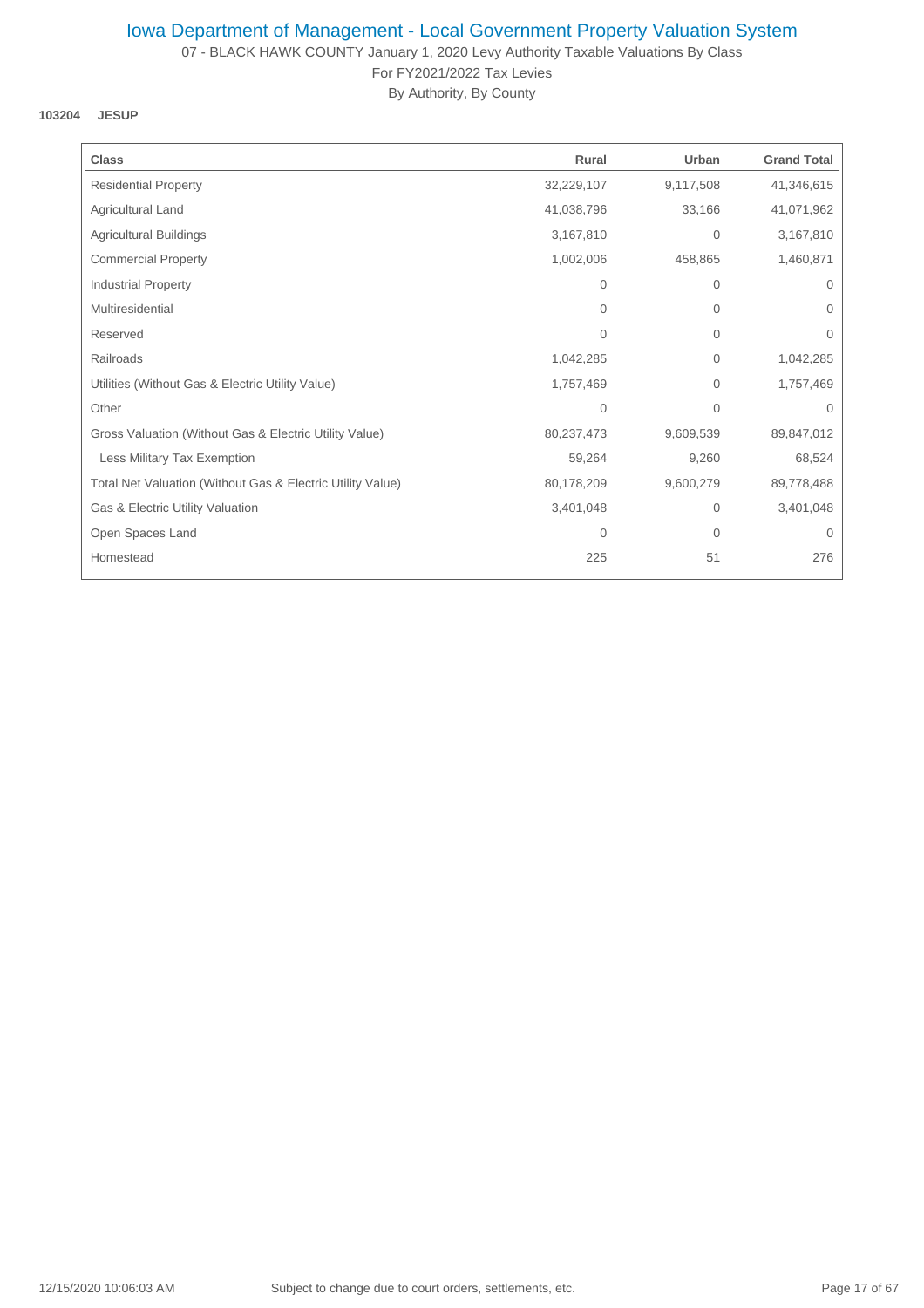07 - BLACK HAWK COUNTY January 1, 2020 Levy Authority Taxable Valuations By Class For FY2021/2022 Tax Levies

By Authority, By County

## **066660 VINTON-SHELLSBURG**

| <b>Class</b>                                               | Rural    | Urban          | <b>Grand Total</b> |
|------------------------------------------------------------|----------|----------------|--------------------|
| <b>Residential Property</b>                                | 68,932   | $\overline{0}$ | 68,932             |
| Agricultural Land                                          | 175,204  | 0              | 175,204            |
| <b>Agricultural Buildings</b>                              | 6,327    | $\overline{0}$ | 6,327              |
| <b>Commercial Property</b>                                 | $\Omega$ | $\overline{0}$ | $\mathbf{0}$       |
| Industrial Property                                        | $\Omega$ | 0              | $\mathbf{0}$       |
| Multiresidential                                           | $\Omega$ | $\overline{0}$ | $\mathbf{0}$       |
| Reserved                                                   | $\Omega$ | $\Omega$       | $\Omega$           |
| Railroads                                                  | $\Omega$ | 0              | $\mathbf 0$        |
| Utilities (Without Gas & Electric Utility Value)           | 1,640    | 0              | 1,640              |
| Other                                                      | 0        | $\overline{0}$ | $\Omega$           |
| Gross Valuation (Without Gas & Electric Utility Value)     | 252,103  | $\mathbf{0}$   | 252,103            |
| Less Military Tax Exemption                                | $\Omega$ | $\Omega$       | $\Omega$           |
| Total Net Valuation (Without Gas & Electric Utility Value) | 252,103  | $\Omega$       | 252,103            |
| Gas & Electric Utility Valuation                           | $\Omega$ | $\Omega$       | $\Omega$           |
| Open Spaces Land                                           | $\Omega$ | $\overline{0}$ | 0                  |
| Homestead                                                  | 1        | $\mathbf{0}$   | 1                  |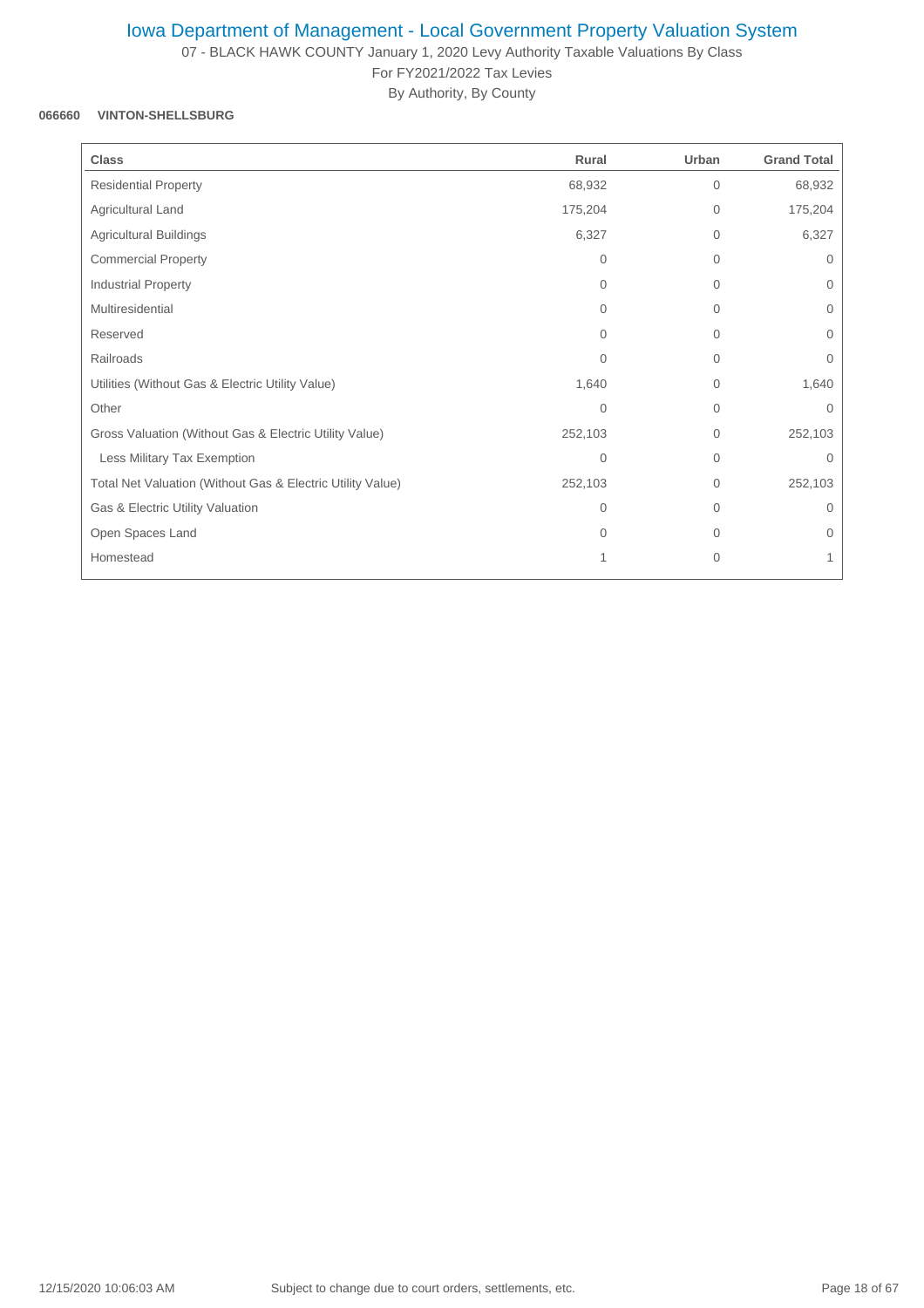07 - BLACK HAWK COUNTY January 1, 2020 Levy Authority Taxable Valuations By Class For FY2021/2022 Tax Levies

By Authority, By County

### **096762 WAPSIE VALLEY**

| <b>Class</b>                                               | Rural          | Urban        | <b>Grand Total</b> |
|------------------------------------------------------------|----------------|--------------|--------------------|
| <b>Residential Property</b>                                | 4,214,451      | $\mathbf{0}$ | 4,214,451          |
| Agricultural Land                                          | 5,785,138      | $\mathbf{0}$ | 5,785,138          |
| <b>Agricultural Buildings</b>                              | 411,063        | $\mathbf{0}$ | 411,063            |
| <b>Commercial Property</b>                                 | $\mathbf{0}$   | $\mathbf{0}$ | $\mathbf{0}$       |
| Industrial Property                                        | $\Omega$       | $\mathbf{0}$ | $\mathbf{0}$       |
| Multiresidential                                           | $\Omega$       | $\mathbf{0}$ | $\Omega$           |
| Reserved                                                   | $\Omega$       | $\mathbf 0$  | $\Omega$           |
| Railroads                                                  | 194,515        | $\mathbf 0$  | 194,515            |
| Utilities (Without Gas & Electric Utility Value)           | 58,733         | $\mathbf{0}$ | 58,733             |
| Other                                                      | $\overline{0}$ | $\mathbf{0}$ | $\Omega$           |
| Gross Valuation (Without Gas & Electric Utility Value)     | 10,663,900     | $\mathbf 0$  | 10,663,900         |
| Less Military Tax Exemption                                | 11,112         | $\mathbf 0$  | 11,112             |
| Total Net Valuation (Without Gas & Electric Utility Value) | 10,652,788     | $\mathbf 0$  | 10,652,788         |
| Gas & Electric Utility Valuation                           | 528,285        | $\mathbf 0$  | 528,285            |
| Open Spaces Land                                           | $\mathbf{0}$   | $\mathbf 0$  | $\Omega$           |
| Homestead                                                  | 38             | $\mathbf 0$  | 38                 |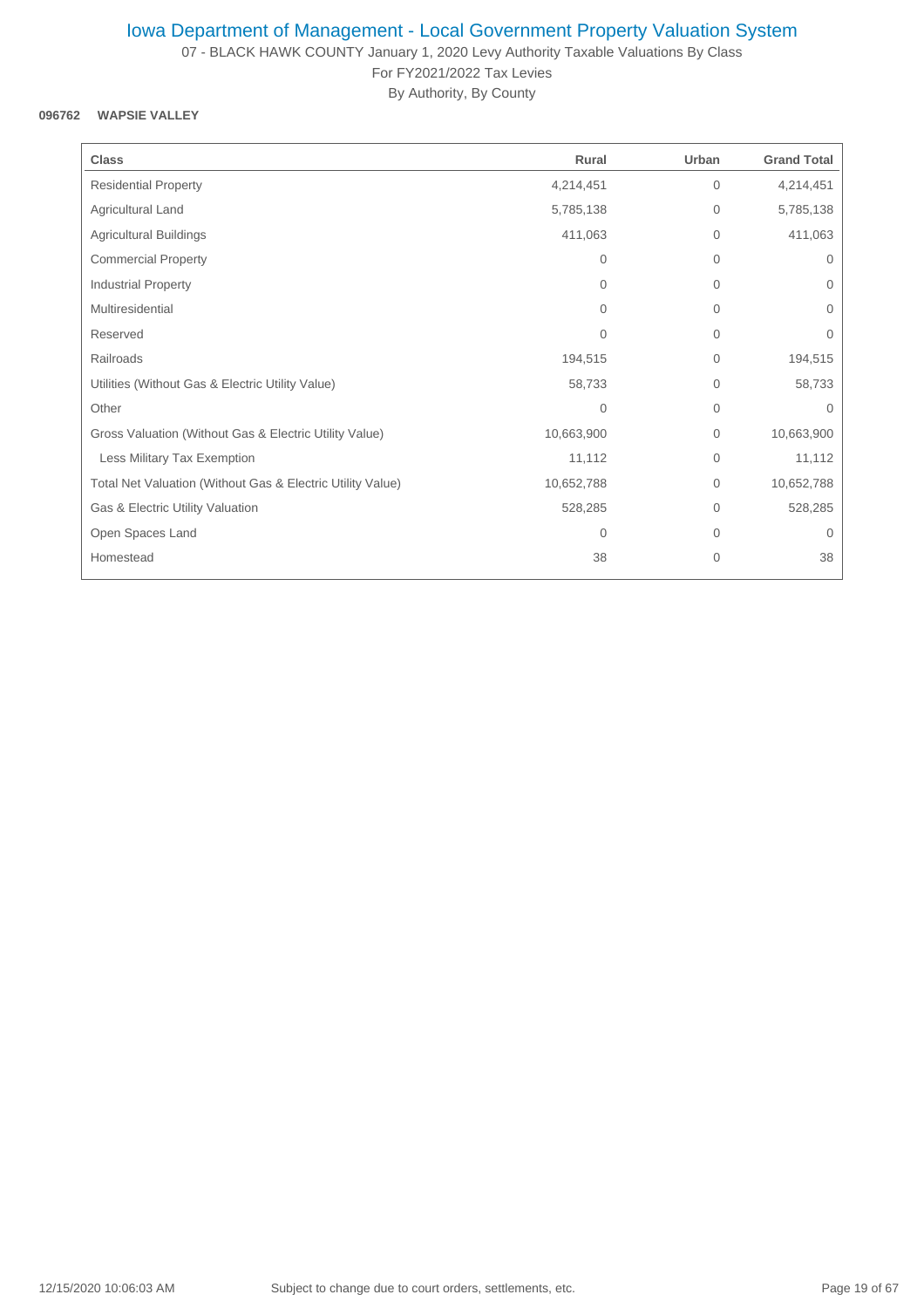07 - BLACK HAWK COUNTY January 1, 2020 Levy Authority Taxable Valuations By Class For FY2021/2022 Tax Levies

By Authority, By County

### **076795 WATERLOO**

| <b>Class</b>                                               | Rural          | Urban          | <b>Grand Total</b> |
|------------------------------------------------------------|----------------|----------------|--------------------|
| <b>Residential Property</b>                                | 109,891,723    | 1,651,836,414  | 1,761,728,137      |
| Agricultural Land                                          | 47,515,902     | 15,449,149     | 62,965,051         |
| Agricultural Buildings                                     | 2,379,721      | 892,676        | 3,272,397          |
| <b>Commercial Property</b>                                 | 11,455,709     | 665,271,581    | 676,727,290        |
| <b>Industrial Property</b>                                 | 0              | 111,328,127    | 111,328,127        |
| Multiresidential                                           | 2,249,212      | 51,411,214     | 53,660,426         |
| Reserved                                                   | 0              | 0              | $\mathbf 0$        |
| Railroads                                                  | 1,885,481      | 3,883,055      | 5,768,536          |
| Utilities (Without Gas & Electric Utility Value)           | 23,953,360     | 5,908,110      | 29,861,470         |
| Other                                                      | $\overline{0}$ | $\overline{0}$ | $\Omega$           |
| Gross Valuation (Without Gas & Electric Utility Value)     | 199,331,108    | 2,505,980,326  | 2,705,311,434      |
| Less Military Tax Exemption                                | 340,768        | 5,526,043      | 5,866,811          |
| Total Net Valuation (Without Gas & Electric Utility Value) | 198,990,340    | 2,500,454,283  | 2,699,444,623      |
| Gas & Electric Utility Valuation                           | 7,617,124      | 75,310,215     | 82,927,339         |
| Open Spaces Land                                           | $\mathbf 0$    | 0              | $\mathbf 0$        |
| Homestead                                                  | 990            | 17,118         | 18,108             |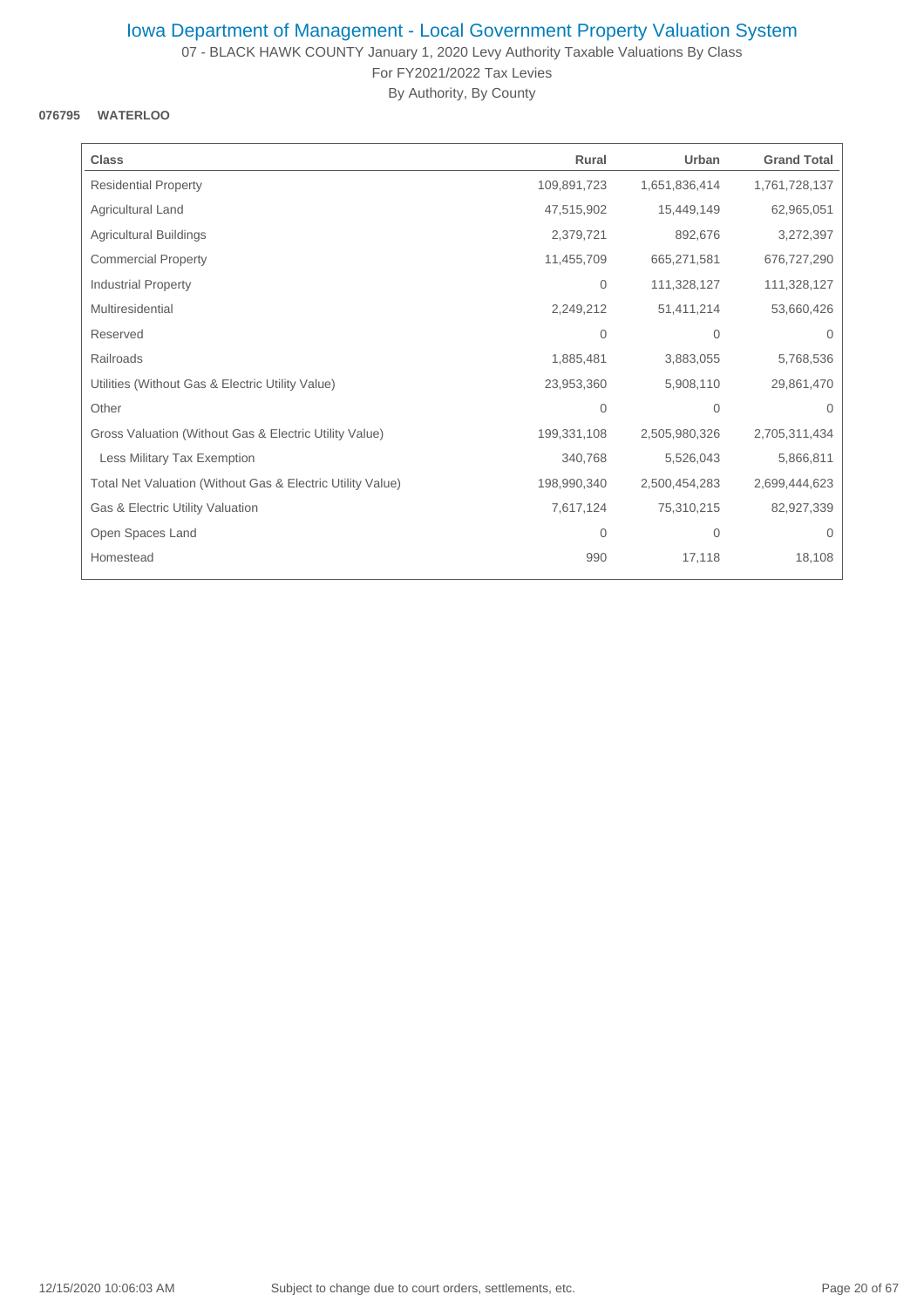07 - BLACK HAWK COUNTY January 1, 2020 Levy Authority Taxable Valuations By Class For FY2021/2022 Tax Levies

By Authority, By County

### **076795T WATERLOO SCHOOL TIF**

| <b>Class</b>                                               | Rural    | Urban        | <b>Grand Total</b> |
|------------------------------------------------------------|----------|--------------|--------------------|
| <b>Residential Property</b>                                | 0        | 50,087,520   | 50,087,520         |
| Agricultural Land                                          | 0        | 177,495      | 177,495            |
| Agricultural Buildings                                     | 0        | 331          | 331                |
| <b>Commercial Property</b>                                 | 0        | 216,407,097  | 216,407,097        |
| Industrial Property                                        | $\Omega$ | 72,073,006   | 72,073,006         |
| Multiresidential                                           | $\Omega$ | 8,577,481    | 8,577,481          |
| Reserved                                                   | $\Omega$ | $\Omega$     | $\Omega$           |
| Railroads                                                  | $\Omega$ | $\Omega$     | $\Omega$           |
| Utilities (Without Gas & Electric Utility Value)           | $\Omega$ | 0            | $\mathbf 0$        |
| Other                                                      | $\Omega$ | $\Omega$     | $\Omega$           |
| Gross Valuation (Without Gas & Electric Utility Value)     | 0        | 347,322,930  | 347,322,930        |
| Less Military Tax Exemption                                | $\Omega$ | $\Omega$     | $\Omega$           |
| Total Net Valuation (Without Gas & Electric Utility Value) | $\Omega$ | 347,322,930  | 347,322,930        |
| Gas & Electric Utility Valuation                           | $\Omega$ | $\Omega$     | $\Omega$           |
| Open Spaces Land                                           | $\Omega$ | 0            | 0                  |
| Homestead                                                  | $\Omega$ | $\mathbf{0}$ | $\Omega$           |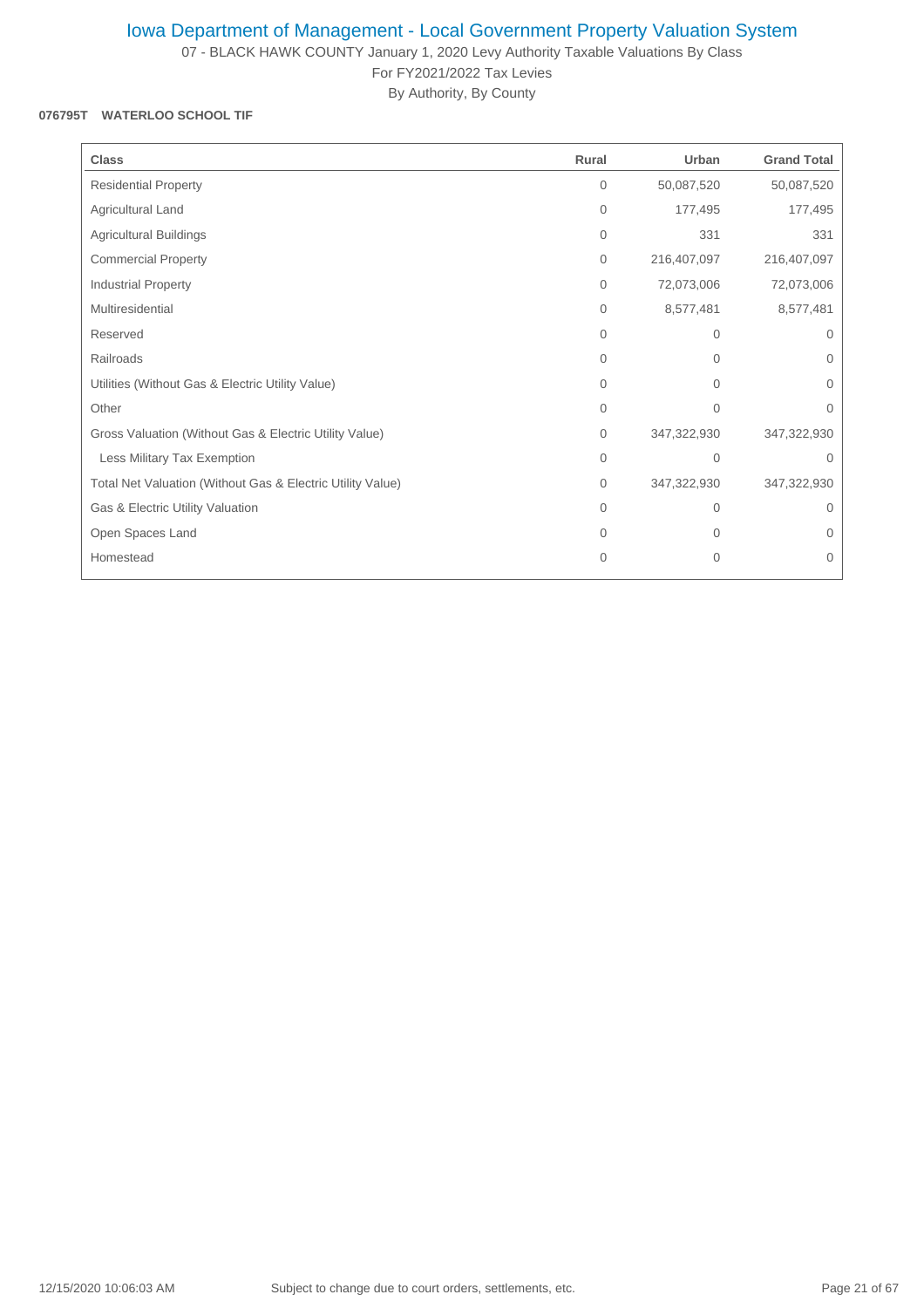07 - BLACK HAWK COUNTY January 1, 2020 Levy Authority Taxable Valuations By Class For FY2021/2022 Tax Levies

By Authority, By County

## **096840 WAVERLY-SHELL ROCK**

| <b>Class</b>                                               | Rural          | Urban        | <b>Grand Total</b> |
|------------------------------------------------------------|----------------|--------------|--------------------|
| <b>Residential Property</b>                                | 435,605        | $\mathbf{0}$ | 435,605            |
| Agricultural Land                                          | 546,831        | $\mathbf{0}$ | 546,831            |
| <b>Agricultural Buildings</b>                              | 7,428          | $\mathbf 0$  | 7,428              |
| <b>Commercial Property</b>                                 | $\mathbf{0}$   | $\mathbf{0}$ | $\Omega$           |
| Industrial Property                                        | 0              | $\mathbf{0}$ | 0                  |
| Multiresidential                                           | $\Omega$       | $\mathbf{0}$ | $\mathbf{0}$       |
| Reserved                                                   | $\Omega$       | $\mathbf{0}$ | $\Omega$           |
| Railroads                                                  | $\Omega$       | $\mathbf{0}$ | $\Omega$           |
| Utilities (Without Gas & Electric Utility Value)           | 7,361          | $\mathbf 0$  | 7,361              |
| Other                                                      | $\overline{0}$ | $\mathbf{0}$ | 0                  |
| Gross Valuation (Without Gas & Electric Utility Value)     | 997,225        | $\mathbf{0}$ | 997,225            |
| Less Military Tax Exemption                                | 1,852          | $\mathbf{0}$ | 1,852              |
| Total Net Valuation (Without Gas & Electric Utility Value) | 995,373        | $\mathbf{0}$ | 995,373            |
| Gas & Electric Utility Valuation                           | 19,904         | $\Omega$     | 19,904             |
| Open Spaces Land                                           | 0              | $\mathbf{0}$ | $\Omega$           |
| Homestead                                                  | 4              | $\mathbf 0$  | 4                  |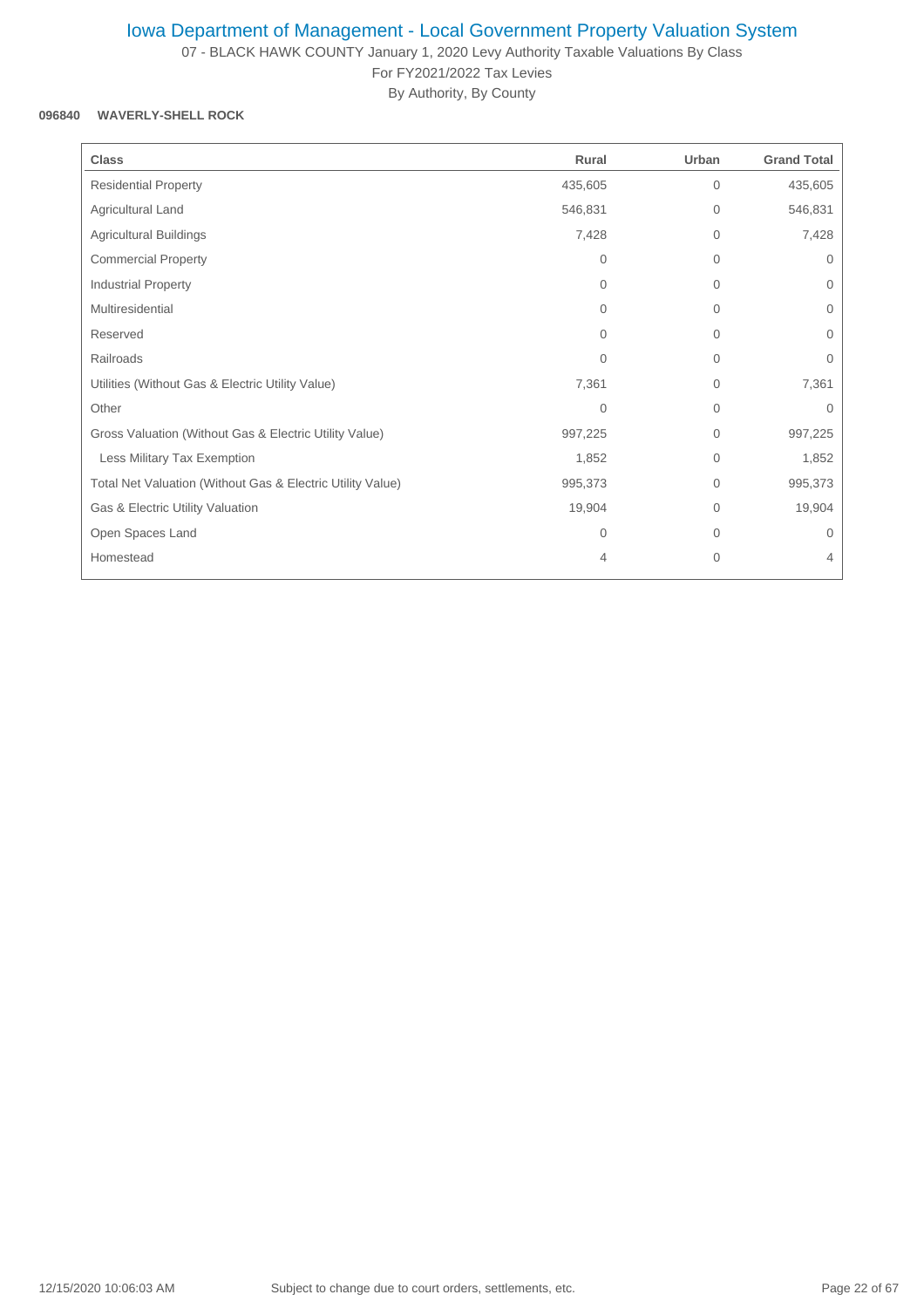07 - BLACK HAWK COUNTY January 1, 2020 Levy Authority Taxable Valuations By Class

For FY2021/2022 Tax Levies

By Authority, By County

### **07C001 BLACK HAWK COUNTY AG EXTENSION**

| <b>Class</b>                                               | Rural          | Urban          | <b>Grand Total</b> |
|------------------------------------------------------------|----------------|----------------|--------------------|
| <b>Residential Property</b>                                | 437,743,514    | 3,304,213,012  | 3,741,956,526      |
| Agricultural Land                                          | 319,139,084    | 27,234,264     | 346,373,348        |
| Agricultural Buildings                                     | 17,281,446     | 1,721,998      | 19,003,444         |
| <b>Commercial Property</b>                                 | 31,930,030     | 1,112,116,779  | 1,144,046,809      |
| <b>Industrial Property</b>                                 | 1,237,626      | 140,987,965    | 142,225,591        |
| Multiresidential                                           | 2,457,635      | 110,001,863    | 112,459,498        |
| Reserved                                                   | 0              | $\overline{0}$ | $\Omega$           |
| Railroads                                                  | 11,388,473     | 6,012,894      | 17,401,367         |
| Utilities (Without Gas & Electric Utility Value)           | 39,466,788     | 9,040,926      | 48,507,714         |
| Other                                                      | $\overline{0}$ | $\overline{0}$ | $\Omega$           |
| Gross Valuation (Without Gas & Electric Utility Value)     | 860,644,596    | 4,711,329,701  | 5,571,974,297      |
| Less Military Tax Exemption                                | 1,068,604      | 8,833,715      | 9,902,319          |
| Total Net Valuation (Without Gas & Electric Utility Value) | 859,575,992    | 4,702,495,986  | 5,562,071,978      |
| Gas & Electric Utility Valuation                           | 61,044,560     | 79,703,945     | 140,748,505        |
| Open Spaces Land                                           | 0              | 0              | $\Omega$           |
| Homestead                                                  | 3,201          | 27,866         | 31,067             |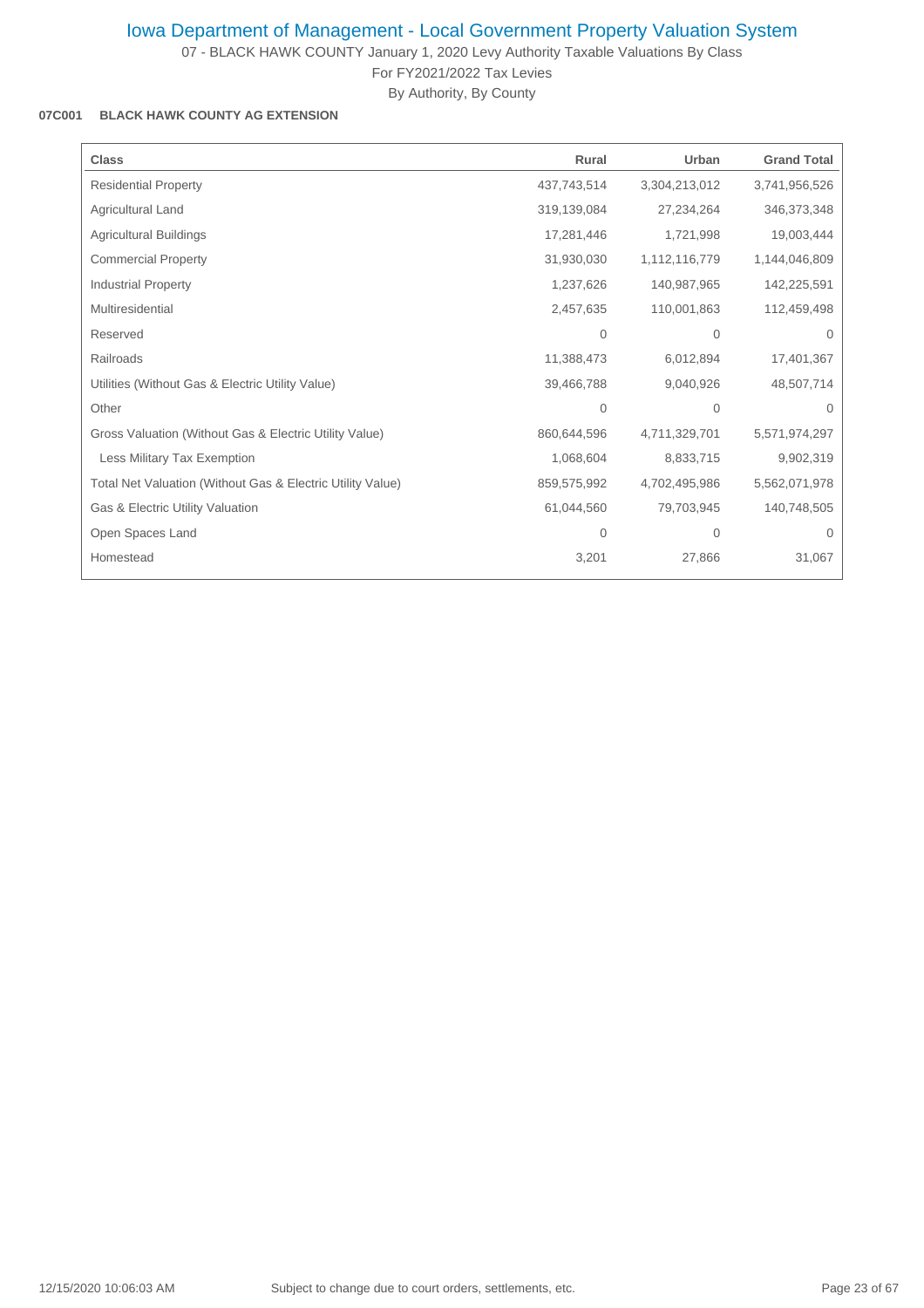07 - BLACK HAWK COUNTY January 1, 2020 Levy Authority Taxable Valuations By Class

For FY2021/2022 Tax Levies By Authority, By County

#### **07D001 BLACK HAWK COUNTY ASSESSOR**

| <b>Class</b>                                               | Rural       | Urban         | <b>Grand Total</b> |
|------------------------------------------------------------|-------------|---------------|--------------------|
| <b>Residential Property</b>                                | 437,743,514 | 3,304,213,012 | 3,741,956,526      |
| Agricultural Land                                          | 319,139,084 | 27,234,264    | 346,373,348        |
| <b>Agricultural Buildings</b>                              | 17,281,446  | 1,721,998     | 19,003,444         |
| <b>Commercial Property</b>                                 | 31,930,030  | 1,112,116,779 | 1,144,046,809      |
| <b>Industrial Property</b>                                 | 1,237,626   | 140,987,965   | 142,225,591        |
| Multiresidential                                           | 2,457,635   | 110,001,863   | 112,459,498        |
| Reserved                                                   | 0           | $\mathbf{0}$  | $\Omega$           |
| Railroads                                                  | 11,388,473  | 6,012,894     | 17,401,367         |
| Utilities (Without Gas & Electric Utility Value)           | 39,466,788  | 9,040,926     | 48,507,714         |
| Other                                                      | $\Omega$    | $\Omega$      | $\Omega$           |
| Gross Valuation (Without Gas & Electric Utility Value)     | 860,644,596 | 4,711,329,701 | 5,571,974,297      |
| Less Military Tax Exemption                                | 1,068,604   | 8,833,715     | 9,902,319          |
| Total Net Valuation (Without Gas & Electric Utility Value) | 859,575,992 | 4,702,495,986 | 5,562,071,978      |
| Gas & Electric Utility Valuation                           | 61,044,560  | 79,703,945    | 140,748,505        |
| Open Spaces Land                                           | 0           | $\mathbf{0}$  | $\Omega$           |
| Homestead                                                  | 3,201       | 27,866        | 31,067             |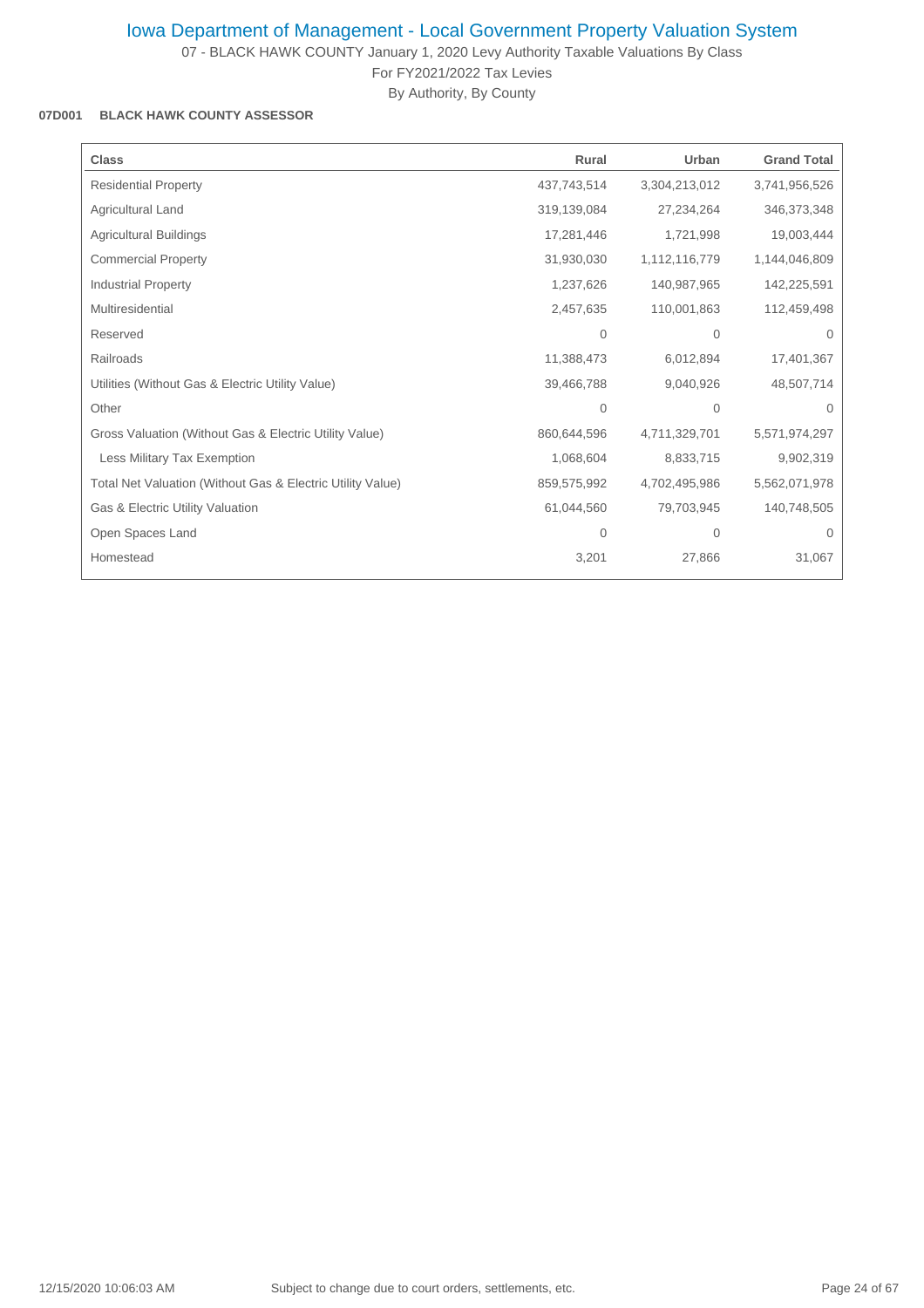07 - BLACK HAWK COUNTY January 1, 2020 Levy Authority Taxable Valuations By Class For FY2021/2022 Tax Levies

By Authority, By County

### **07F007 HAWKEYE CC**

| <b>Class</b>                                               | Rural       | Urban         | <b>Grand Total</b> |
|------------------------------------------------------------|-------------|---------------|--------------------|
| <b>Residential Property</b>                                | 437,674,582 | 3,304,213,012 | 3,741,887,594      |
| Agricultural Land                                          | 318,963,880 | 27,234,264    | 346,198,144        |
| <b>Agricultural Buildings</b>                              | 17,275,119  | 1,721,998     | 18,997,117         |
| <b>Commercial Property</b>                                 | 31,930,030  | 1,112,116,779 | 1,144,046,809      |
| <b>Industrial Property</b>                                 | 1,237,626   | 140,987,965   | 142,225,591        |
| Multiresidential                                           | 2,457,635   | 110,001,863   | 112,459,498        |
| Reserved                                                   | 0           | $\mathbf{0}$  | $\Omega$           |
| Railroads                                                  | 11,388,473  | 6,012,894     | 17,401,367         |
| Utilities (Without Gas & Electric Utility Value)           | 39,465,148  | 9,040,926     | 48,506,074         |
| Other                                                      | 0           | $\mathbf{0}$  | $\Omega$           |
| Gross Valuation (Without Gas & Electric Utility Value)     | 860,392,493 | 4,711,329,701 | 5,571,722,194      |
| Less Military Tax Exemption                                | 1,068,604   | 8,833,715     | 9,902,319          |
| Total Net Valuation (Without Gas & Electric Utility Value) | 859,323,889 | 4,702,495,986 | 5,561,819,875      |
| Gas & Electric Utility Valuation                           | 61,044,560  | 79,703,945    | 140,748,505        |
| Open Spaces Land                                           | 0           | $\mathbf{0}$  | 0                  |
| Homestead                                                  | 3,200       | 27,866        | 31,066             |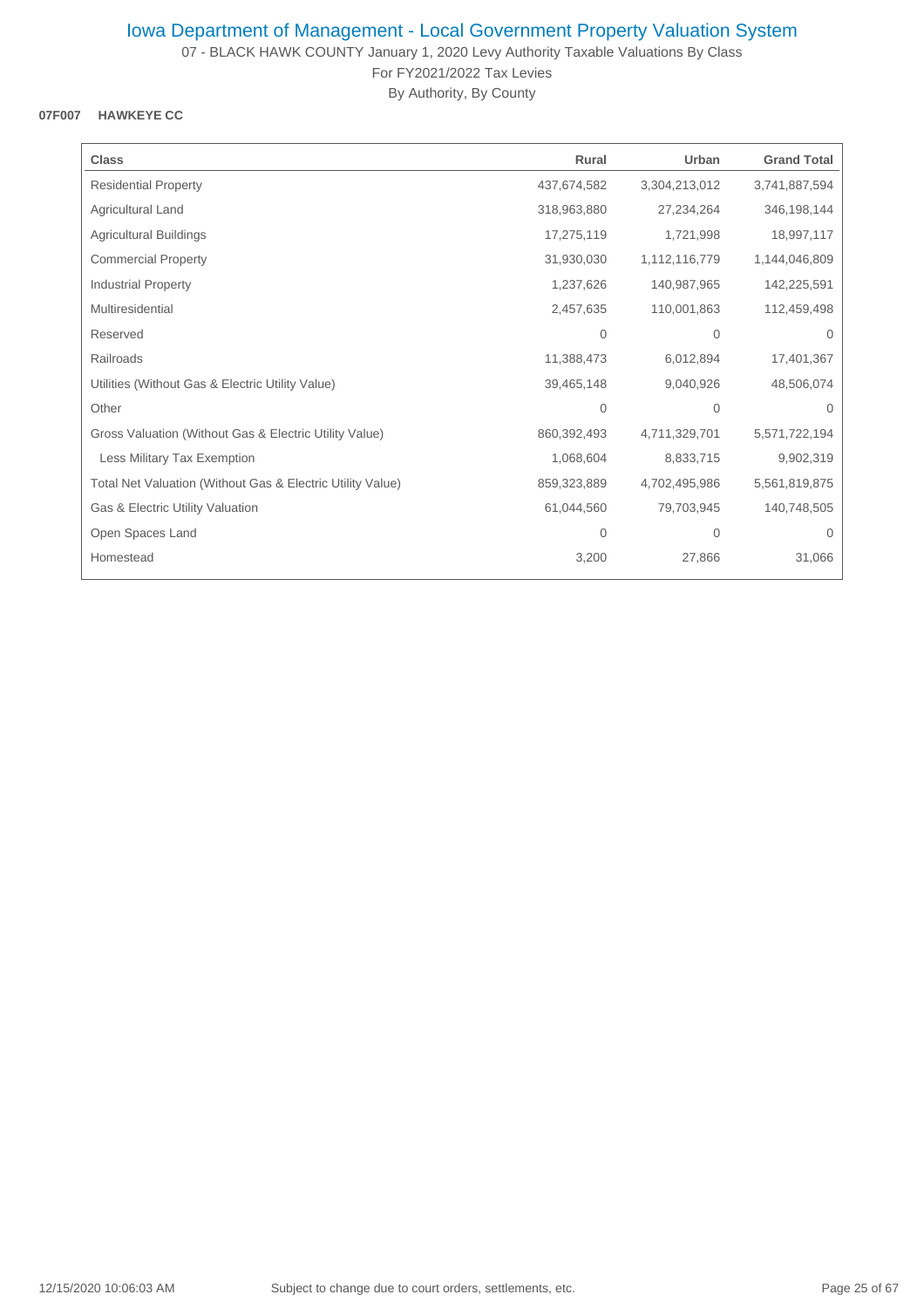07 - BLACK HAWK COUNTY January 1, 2020 Levy Authority Taxable Valuations By Class For FY2021/2022 Tax Levies

By Authority, By County

## **07F007T HAWKEYE CC TIF**

| <b>Class</b>                                               | Rural        | Urban        | <b>Grand Total</b> |
|------------------------------------------------------------|--------------|--------------|--------------------|
| <b>Residential Property</b>                                | 43,970       | 95,501,842   | 95,545,812         |
| Agricultural Land                                          | $\mathbf{0}$ | 405,697      | 405,697            |
| Agricultural Buildings                                     | $\mathbf{0}$ | 7,820        | 7,820              |
| <b>Commercial Property</b>                                 | $\mathbf{0}$ | 395,417,824  | 395,417,824        |
| <b>Industrial Property</b>                                 | $\mathbf{0}$ | 101,547,596  | 101,547,596        |
| Multiresidential                                           | $\mathbf{0}$ | 21,872,158   | 21,872,158         |
| Reserved                                                   | $\Omega$     | $\mathbf{0}$ | $\Omega$           |
| Railroads                                                  | 0            | $\mathbf{0}$ | $\Omega$           |
| Utilities (Without Gas & Electric Utility Value)           | $\mathbf{0}$ | $\mathbf{0}$ | 0                  |
| Other                                                      | $\mathbf{0}$ | $\mathbf{0}$ | $\overline{0}$     |
| Gross Valuation (Without Gas & Electric Utility Value)     | 43,970       | 614,752,937  | 614,796,907        |
| Less Military Tax Exemption                                | 0            | $\mathbf 0$  | $\mathbf 0$        |
| Total Net Valuation (Without Gas & Electric Utility Value) | 43,970       | 614,752,937  | 614,796,907        |
| Gas & Electric Utility Valuation                           | $\mathbf{0}$ | $\mathbf{0}$ | $\Omega$           |
| Open Spaces Land                                           | $\Omega$     | $\Omega$     | $\Omega$           |
| Homestead                                                  | $\mathbf{0}$ | $\mathbf 0$  | $\mathbf 0$        |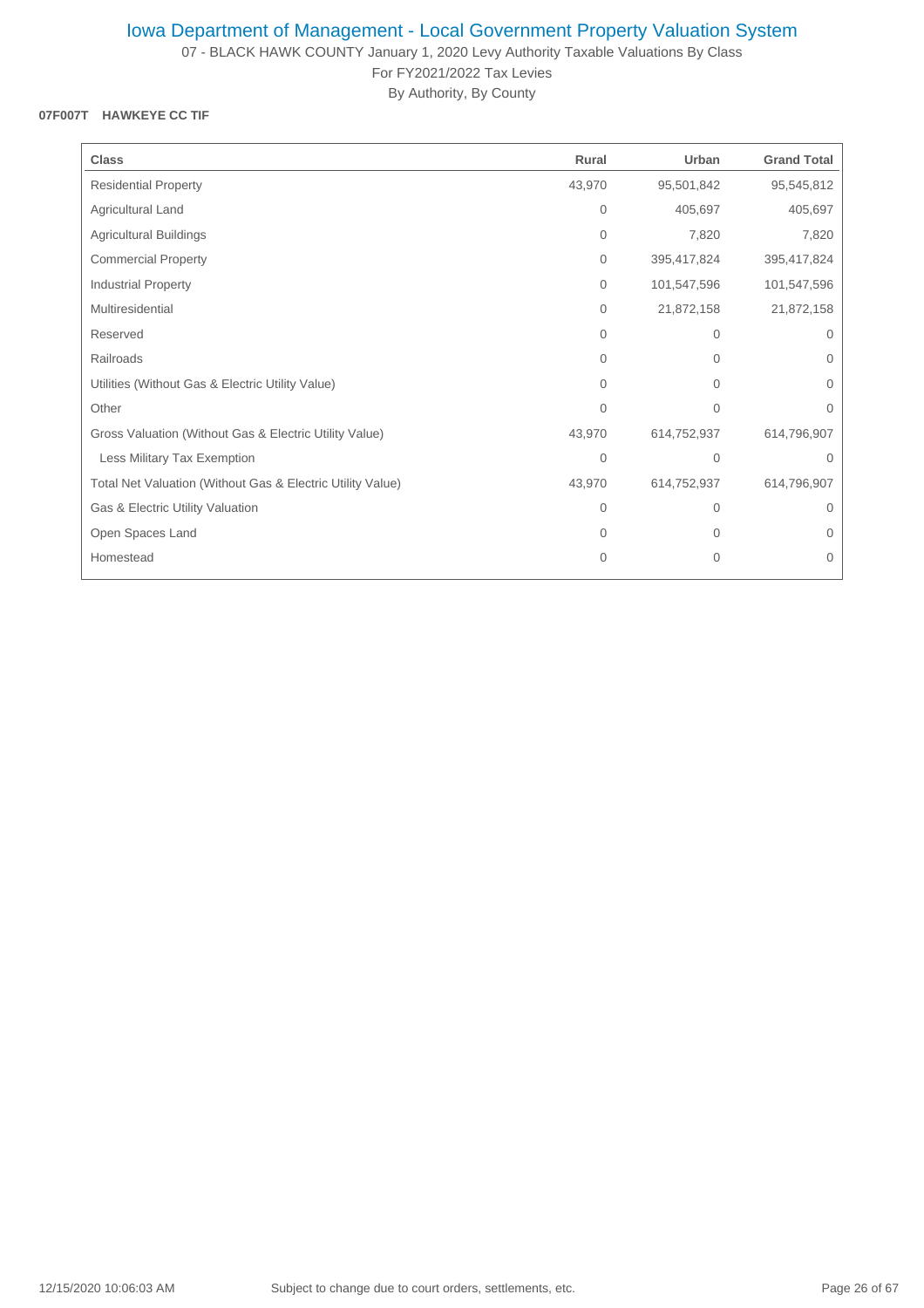07 - BLACK HAWK COUNTY January 1, 2020 Levy Authority Taxable Valuations By Class For FY2021/2022 Tax Levies

By Authority, By County

### **57F010 KIRKWOOD CC**

| <b>Class</b>                                               | Rural          | Urban          | <b>Grand Total</b> |
|------------------------------------------------------------|----------------|----------------|--------------------|
| <b>Residential Property</b>                                | 68,932         | $\overline{0}$ | 68,932             |
| Agricultural Land                                          | 175,204        | 0              | 175,204            |
| <b>Agricultural Buildings</b>                              | 6,327          | $\overline{0}$ | 6,327              |
| <b>Commercial Property</b>                                 | $\Omega$       | $\overline{0}$ | $\Omega$           |
| Industrial Property                                        | $\Omega$       | 0              | $\mathbf{0}$       |
| Multiresidential                                           | $\Omega$       | $\overline{0}$ | 0                  |
| Reserved                                                   | $\Omega$       | 0              | $\Omega$           |
| Railroads                                                  | $\Omega$       | $\Omega$       | $\Omega$           |
| Utilities (Without Gas & Electric Utility Value)           | 1,640          | 0              | 1,640              |
| Other                                                      | $\overline{0}$ | $\overline{0}$ | $\mathbf{0}$       |
| Gross Valuation (Without Gas & Electric Utility Value)     | 252,103        | $\mathbf{0}$   | 252,103            |
| Less Military Tax Exemption                                | 0              | 0              | $\mathbf 0$        |
| Total Net Valuation (Without Gas & Electric Utility Value) | 252,103        | 0              | 252,103            |
| Gas & Electric Utility Valuation                           | $\Omega$       | $\Omega$       | $\Omega$           |
| Open Spaces Land                                           | $\Omega$       | $\Omega$       | $\Omega$           |
| Homestead                                                  | 1              | $\mathbf{0}$   | 1                  |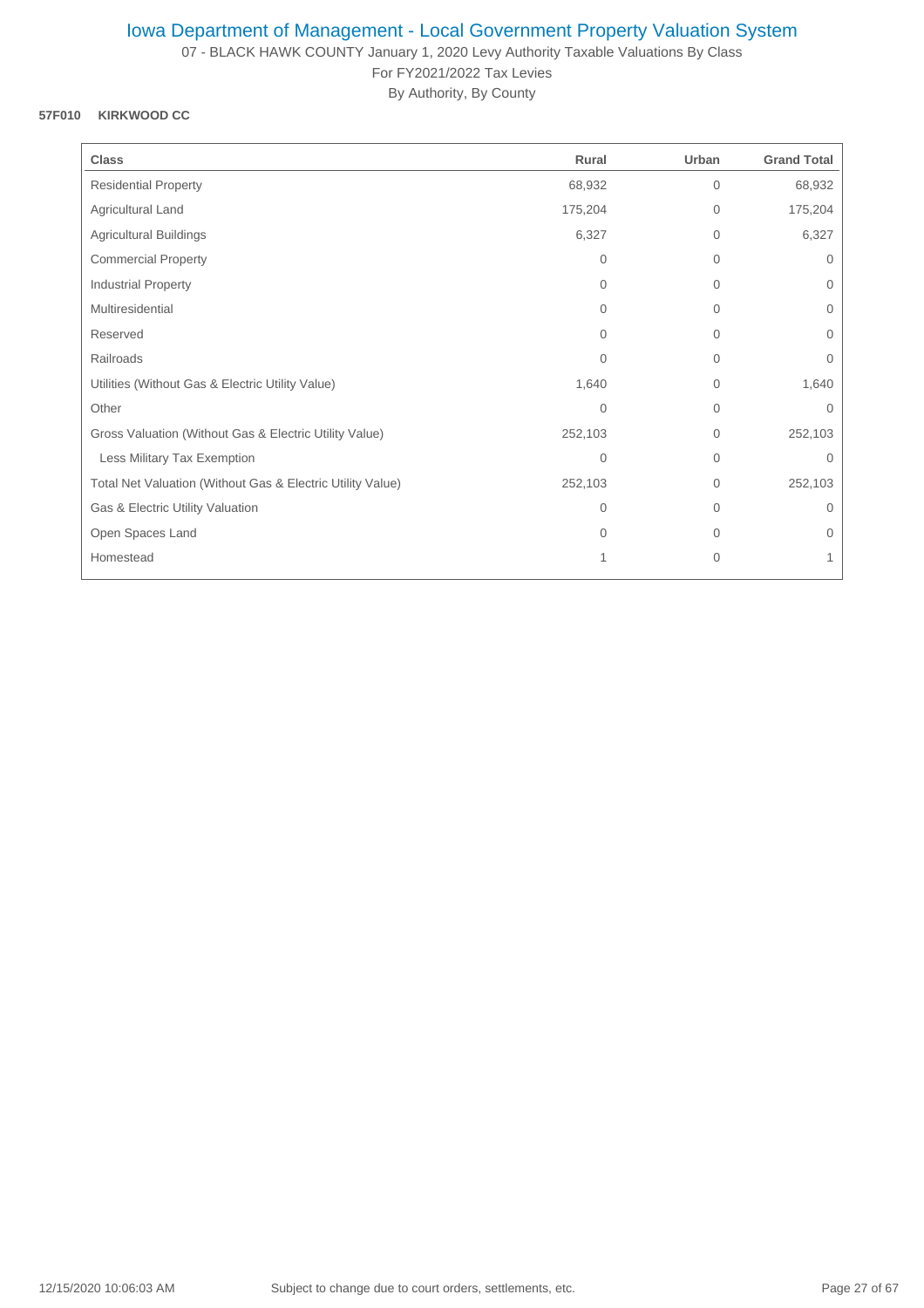07 - BLACK HAWK COUNTY January 1, 2020 Levy Authority Taxable Valuations By Class For FY2021/2022 Tax Levies By Authority, By County

(Any City Annexation Taxation Exempt Valuation Excluded for Cities)

#### **07G046 CEDAR FALLS**

| <b>Class</b>                                               | <b>City Ag</b> | Urban          | <b>Grand Total</b> |
|------------------------------------------------------------|----------------|----------------|--------------------|
| <b>Residential Property</b>                                | $\overline{0}$ | 1,453,871,296  | 1,453,871,296      |
| Agricultural Land                                          | 6,060,439      | $\Omega$       | 6,060,439          |
| <b>Agricultural Buildings</b>                              | 336,813        | $\Omega$       | 336,813            |
| <b>Commercial Property</b>                                 | 0              | 424,169,063    | 424,169,063        |
| <b>Industrial Property</b>                                 | $\mathbf{0}$   | 26,524,529     | 26,524,529         |
| Multiresidential                                           | 0              | 54, 155, 214   | 54, 155, 214       |
| Reserved                                                   | 0              | $\mathbf{0}$   | $\Omega$           |
| Railroads                                                  | 0              | 1,911,900      | 1,911,900          |
| Utilities (Without Gas & Electric Utility Value)           | $\Omega$       | 2,833,417      | 2,833,417          |
| Other                                                      | $\Omega$       | $\mathbf{0}$   | $\Omega$           |
| Gross Valuation (Without Gas & Electric Utility Value)     | 6,397,252      | 1,963,465,419  | 1,969,862,671      |
| Less Military Tax Exemption                                | 0              | 2,768,740      | 2,768,740          |
| Total Net Valuation (Without Gas & Electric Utility Value) | 6,397,252      | 1,960,696,679  | 1,967,093,931      |
| Gas & Electric Utility Valuation                           | 0              | 3,603,833      | 3,603,833          |
| Open Spaces Land                                           | $\Omega$       | $\overline{0}$ | $\Omega$           |
| Homestead                                                  |                | 8,785          | 8,786              |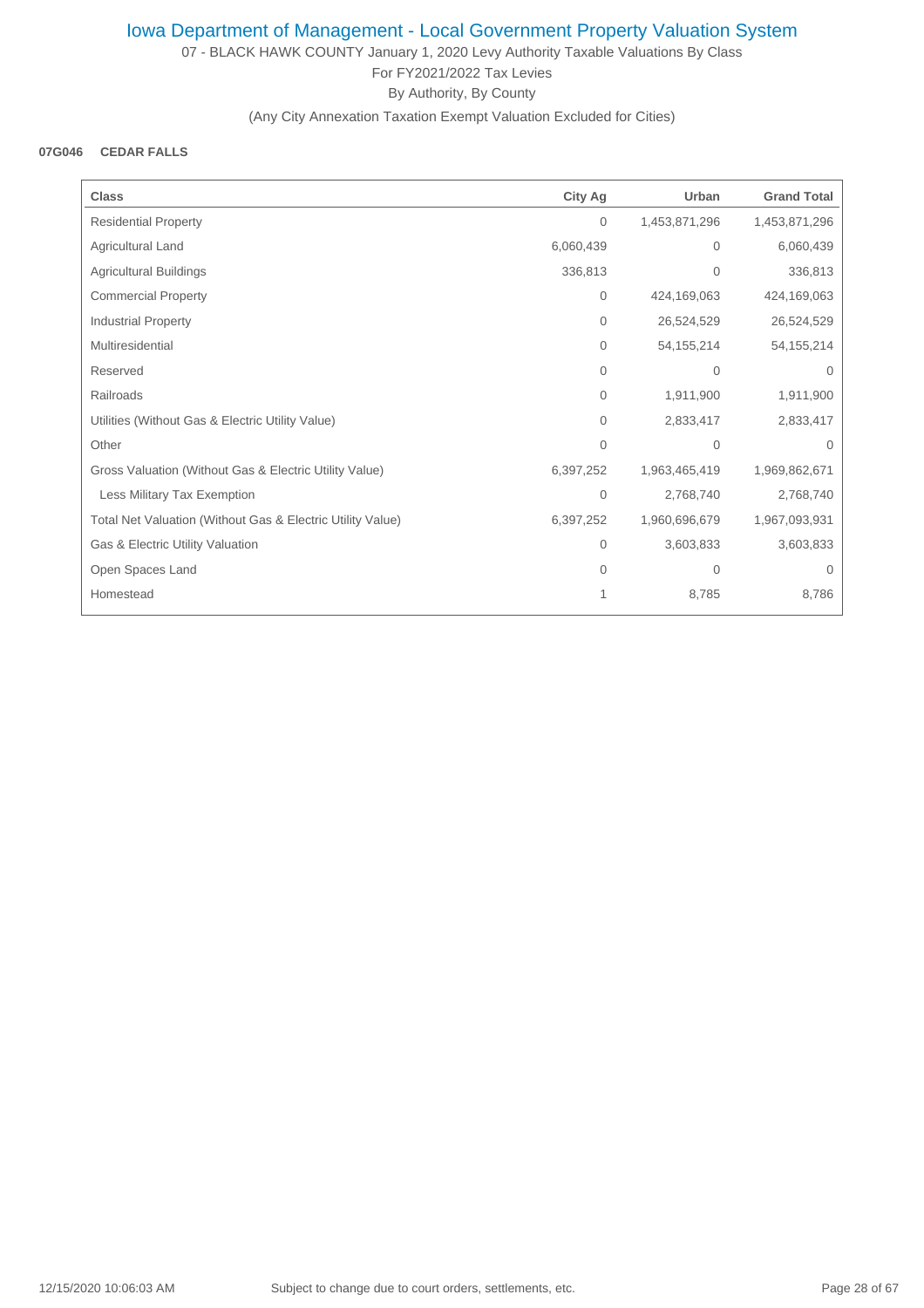07 - BLACK HAWK COUNTY January 1, 2020 Levy Authority Taxable Valuations By Class For FY2021/2022 Tax Levies By Authority, By County

(Any City Annexation Taxation Exempt Valuation Excluded for Cities)

## **07G046S1 CEDAR FALLS DOWNTOWN SSMID**

| <b>Class</b>                                               | <b>City Ag</b> | Urban          | <b>Grand Total</b> |
|------------------------------------------------------------|----------------|----------------|--------------------|
| <b>Residential Property</b>                                | $\Omega$       | $\Omega$       | $\Omega$           |
| Agricultural Land                                          | 0              | $\Omega$       | $\Omega$           |
| <b>Agricultural Buildings</b>                              | $\Omega$       | $\overline{0}$ | 0                  |
| <b>Commercial Property</b>                                 | $\mathbf{0}$   | 987,164        | 987,164            |
| Industrial Property                                        | $\mathbf{0}$   | 30,799         | 30,799             |
| Multiresidential                                           | 0              | 164,597        | 164,597            |
| Reserved                                                   | $\Omega$       | $\mathbf{0}$   | $\Omega$           |
| Railroads                                                  | $\Omega$       | $\Omega$       | $\Omega$           |
| Utilities (Without Gas & Electric Utility Value)           | $\Omega$       | $\Omega$       | 0                  |
| Other                                                      | $\Omega$       | $\Omega$       | $\Omega$           |
| Gross Valuation (Without Gas & Electric Utility Value)     | $\mathbf{0}$   | 1,182,560      | 1,182,560          |
| Less Military Tax Exemption                                | $\Omega$       | $\Omega$       | $\Omega$           |
| Total Net Valuation (Without Gas & Electric Utility Value) | $\mathbf{0}$   | 1,182,560      | 1,182,560          |
| Gas & Electric Utility Valuation                           | $\Omega$       | $\overline{0}$ | $\Omega$           |
| Open Spaces Land                                           | $\Omega$       | $\Omega$       | 0                  |
| Homestead                                                  | $\overline{0}$ | 1              |                    |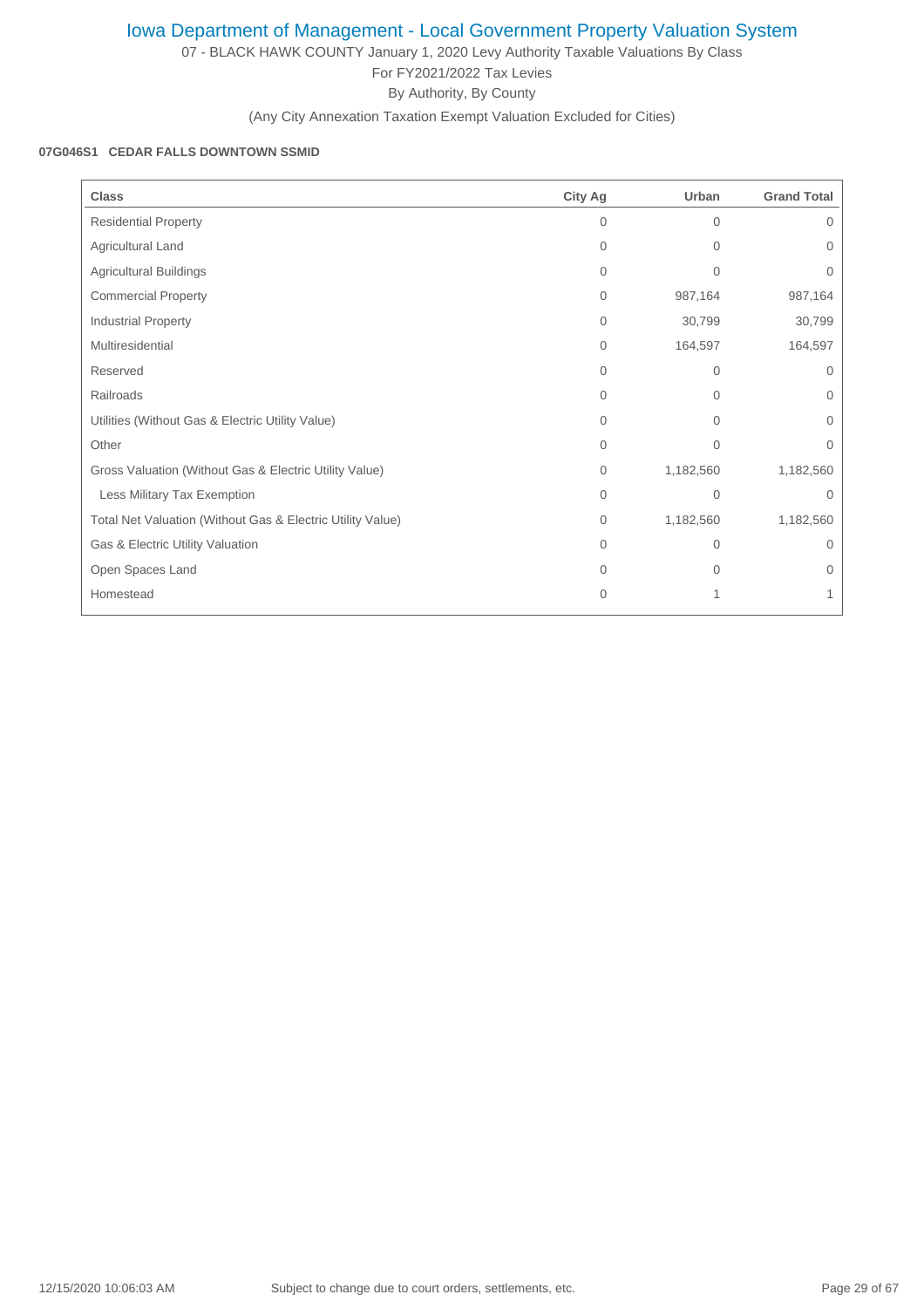07 - BLACK HAWK COUNTY January 1, 2020 Levy Authority Taxable Valuations By Class For FY2021/2022 Tax Levies

By Authority, By County

(Any City Annexation Taxation Exempt Valuation Excluded for Cities)

### **07G046S2 CEDAR FALLS COLLEGE HILL SSMID**

| <b>Class</b>                                               | <b>City Ag</b> | Urban          | <b>Grand Total</b> |
|------------------------------------------------------------|----------------|----------------|--------------------|
| <b>Residential Property</b>                                | $\Omega$       | $\Omega$       | 0                  |
| Agricultural Land                                          | $\mathbf{0}$   | $\Omega$       | $\Omega$           |
| <b>Agricultural Buildings</b>                              | $\Omega$       | $\overline{0}$ | 0                  |
| <b>Commercial Property</b>                                 | $\mathbf{0}$   | 6,202,223      | 6,202,223          |
| Industrial Property                                        | $\mathbf{0}$   | $\mathbf{0}$   | $\Omega$           |
| Multiresidential                                           | $\mathbf{0}$   | 1,052,038      | 1,052,038          |
| Reserved                                                   | $\Omega$       | $\mathbf{0}$   | $\Omega$           |
| Railroads                                                  | $\Omega$       | $\Omega$       | 0                  |
| Utilities (Without Gas & Electric Utility Value)           | $\Omega$       | $\Omega$       | 0                  |
| Other                                                      | $\mathbf{0}$   | $\mathbf{0}$   | 0                  |
| Gross Valuation (Without Gas & Electric Utility Value)     | $\mathbf{0}$   | 7,254,261      | 7,254,261          |
| Less Military Tax Exemption                                | $\Omega$       | $\Omega$       | $\Omega$           |
| Total Net Valuation (Without Gas & Electric Utility Value) | $\mathbf{0}$   | 7,254,261      | 7,254,261          |
| Gas & Electric Utility Valuation                           | $\Omega$       | $\Omega$       | 0                  |
| Open Spaces Land                                           | $\Omega$       | $\Omega$       | $\Omega$           |
| Homestead                                                  | $\Omega$       | $\mathbf{0}$   | $\Omega$           |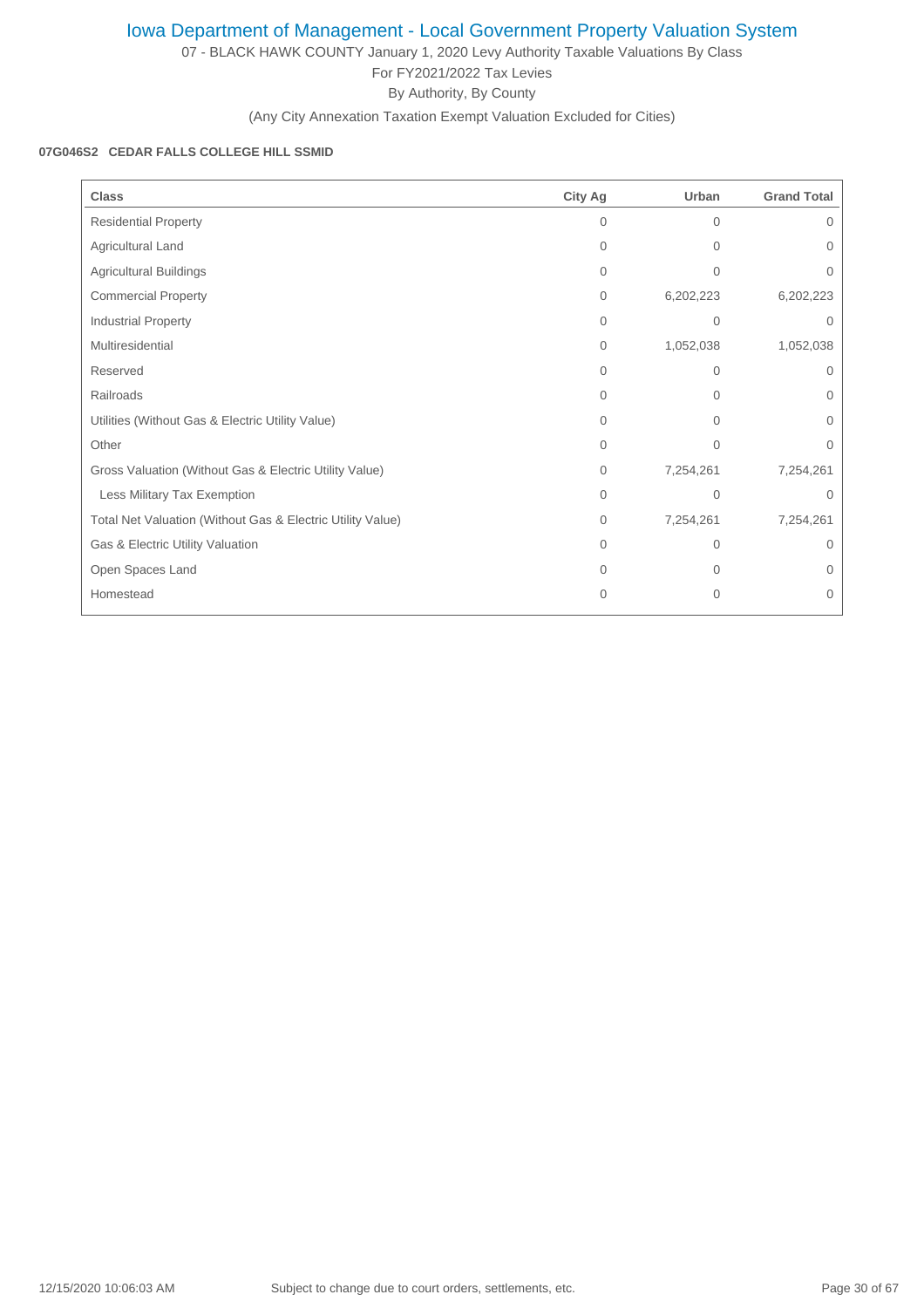07 - BLACK HAWK COUNTY January 1, 2020 Levy Authority Taxable Valuations By Class For FY2021/2022 Tax Levies By Authority, By County

(Any City Annexation Taxation Exempt Valuation Excluded for Cities)

#### **07G046T CEDAR FALLS CITY TIF**

| <b>Class</b>                                               | <b>City Ag</b> | Urban        | <b>Grand Total</b> |
|------------------------------------------------------------|----------------|--------------|--------------------|
| <b>Residential Property</b>                                | $\mathbf{0}$   | 17,139,284   | 17,139,284         |
| Agricultural Land                                          | 0              | 0            | 0                  |
| Agricultural Buildings                                     | $\mathbf{0}$   | $\mathbf{0}$ | 0                  |
| <b>Commercial Property</b>                                 | $\mathbf{0}$   | 167,283,102  | 167,283,102        |
| <b>Industrial Property</b>                                 | $\mathbf{0}$   | 28,535,518   | 28,535,518         |
| Multiresidential                                           | $\mathbf{0}$   | 12,863,168   | 12,863,168         |
| Reserved                                                   | $\Omega$       | $\Omega$     | $\Omega$           |
| Railroads                                                  | $\Omega$       | 0            | $\Omega$           |
| Utilities (Without Gas & Electric Utility Value)           | $\Omega$       | $\Omega$     | 0                  |
| Other                                                      | $\mathbf{0}$   | $\mathbf{0}$ | 0                  |
| Gross Valuation (Without Gas & Electric Utility Value)     | $\mathbf{0}$   | 225,821,072  | 225,821,072        |
| Less Military Tax Exemption                                | 0              | $\Omega$     | $\Omega$           |
| Total Net Valuation (Without Gas & Electric Utility Value) | $\mathbf{0}$   | 225,821,072  | 225,821,072        |
| Gas & Electric Utility Valuation                           | $\Omega$       | 0            | $\Omega$           |
| Open Spaces Land                                           | $\Omega$       | $\Omega$     | 0                  |
| Homestead                                                  | $\overline{0}$ | $\mathbf{0}$ | 0                  |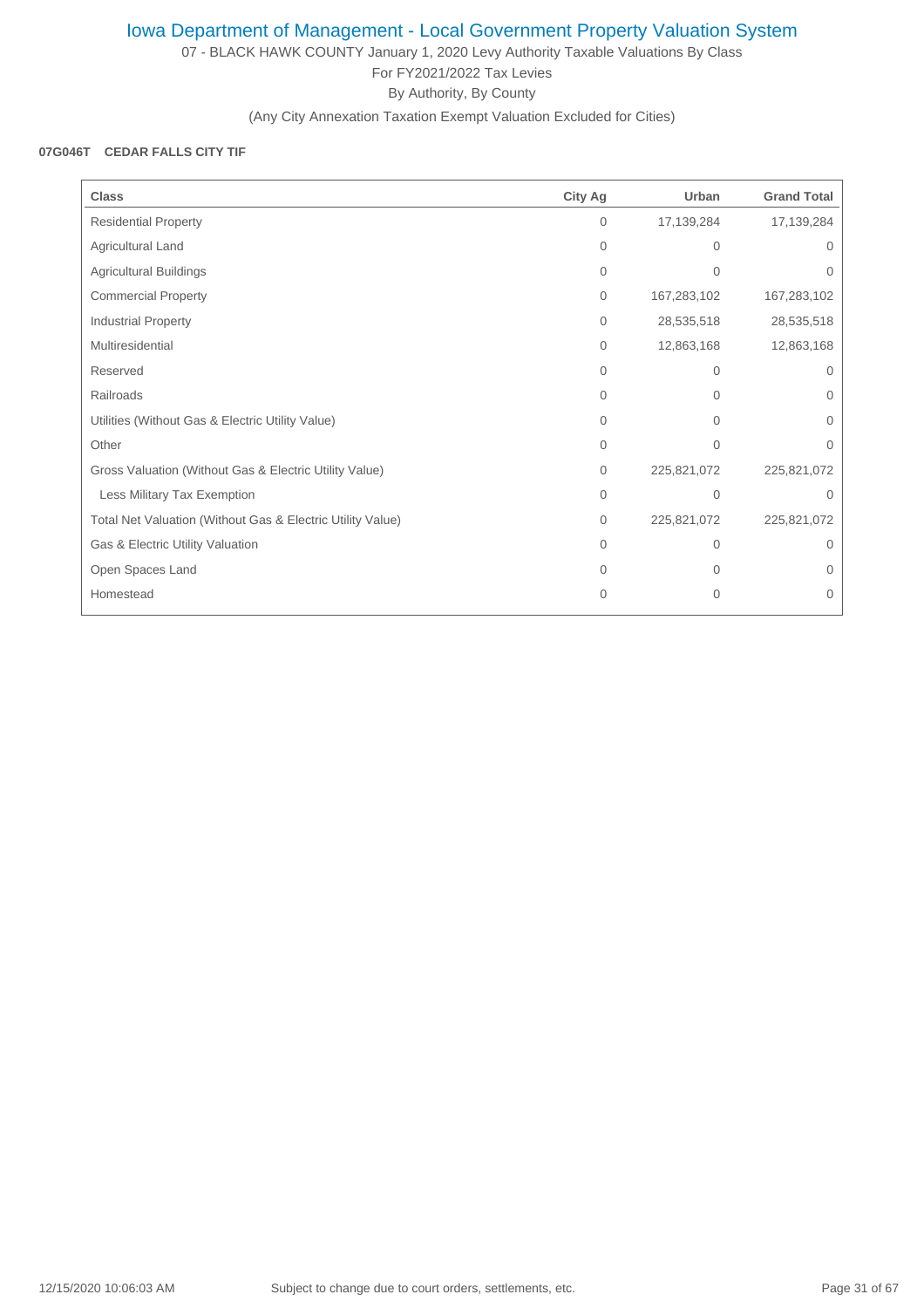07 - BLACK HAWK COUNTY January 1, 2020 Levy Authority Taxable Valuations By Class For FY2021/2022 Tax Levies By Authority, By County

(Any City Annexation Taxation Exempt Valuation Excluded for Cities)

#### **07G047 DUNKERTON**

| <b>Class</b>                                               | <b>City Ag</b> | Urban        | <b>Grand Total</b> |
|------------------------------------------------------------|----------------|--------------|--------------------|
| <b>Residential Property</b>                                | $\overline{0}$ | 22,679,794   | 22,679,794         |
| Agricultural Land                                          | 349,016        | $\mathbf{0}$ | 349,016            |
| <b>Agricultural Buildings</b>                              | 2,343          | $\mathbf{0}$ | 2,343              |
| <b>Commercial Property</b>                                 | $\mathbf{0}$   | 6,442,117    | 6,442,117          |
| Industrial Property                                        | $\mathbf{0}$   | 2,560,659    | 2,560,659          |
| Multiresidential                                           | $\Omega$       | 545,238      | 545,238            |
| Reserved                                                   | $\Omega$       | $\mathbf{0}$ | $\Omega$           |
| Railroads                                                  | $\mathbf{0}$   | 68,081       | 68,081             |
| Utilities (Without Gas & Electric Utility Value)           | $\mathbf{0}$   | 18,160       | 18,160             |
| Other                                                      | $\Omega$       | $\mathbf{0}$ | $\Omega$           |
| Gross Valuation (Without Gas & Electric Utility Value)     | 351,359        | 32,314,049   | 32,665,408         |
| Less Military Tax Exemption                                | $\overline{0}$ | 70,376       | 70,376             |
| Total Net Valuation (Without Gas & Electric Utility Value) | 351,359        | 32,243,673   | 32,595,032         |
| Gas & Electric Utility Valuation                           | $\mathbf{0}$   | 282,568      | 282,568            |
| Open Spaces Land                                           | $\Omega$       | $\mathbf{0}$ | $\Omega$           |
| Homestead                                                  | $\overline{0}$ | 224          | 224                |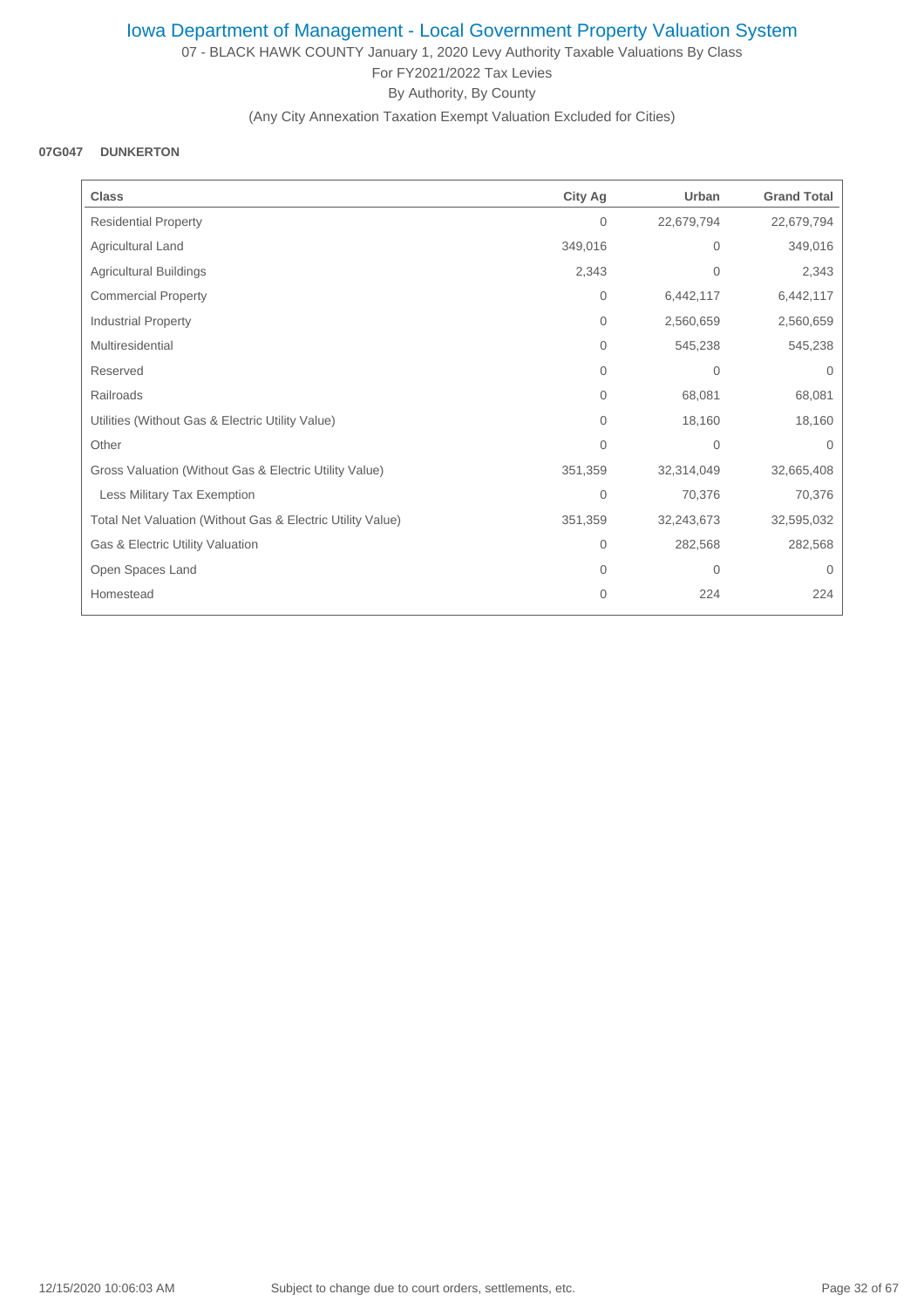07 - BLACK HAWK COUNTY January 1, 2020 Levy Authority Taxable Valuations By Class For FY2021/2022 Tax Levies By Authority, By County

(Any City Annexation Taxation Exempt Valuation Excluded for Cities)

### **07G047T DUNKERTON CITY TIF**

| <b>Class</b>                                               | <b>City Ag</b> | Urban          | <b>Grand Total</b> |
|------------------------------------------------------------|----------------|----------------|--------------------|
| <b>Residential Property</b>                                | $\mathbf{0}$   | 1,288,119      | 1,288,119          |
| Agricultural Land                                          | $\mathbf{0}$   | $\Omega$       | 0                  |
| <b>Agricultural Buildings</b>                              | 0              | $\mathbf{0}$   | 0                  |
| <b>Commercial Property</b>                                 | $\Omega$       | 694,529        | 694,529            |
| Industrial Property                                        | $\mathbf{0}$   | 336,468        | 336,468            |
| Multiresidential                                           | $\mathbf{0}$   | 61,772         | 61,772             |
| Reserved                                                   | $\Omega$       | $\Omega$       | $\Omega$           |
| Railroads                                                  | $\Omega$       | 0              | 0                  |
| Utilities (Without Gas & Electric Utility Value)           | 0              | $\overline{0}$ | 0                  |
| Other                                                      | $\Omega$       | $\Omega$       | $\Omega$           |
| Gross Valuation (Without Gas & Electric Utility Value)     | $\mathbf{0}$   | 2,380,888      | 2,380,888          |
| Less Military Tax Exemption                                | $\Omega$       | $\Omega$       | $\Omega$           |
| Total Net Valuation (Without Gas & Electric Utility Value) | $\mathbf{0}$   | 2,380,888      | 2,380,888          |
| Gas & Electric Utility Valuation                           | $\Omega$       | 0              | $\Omega$           |
| Open Spaces Land                                           | $\Omega$       | 0              | 0                  |
| Homestead                                                  | $\overline{0}$ | $\overline{0}$ | 0                  |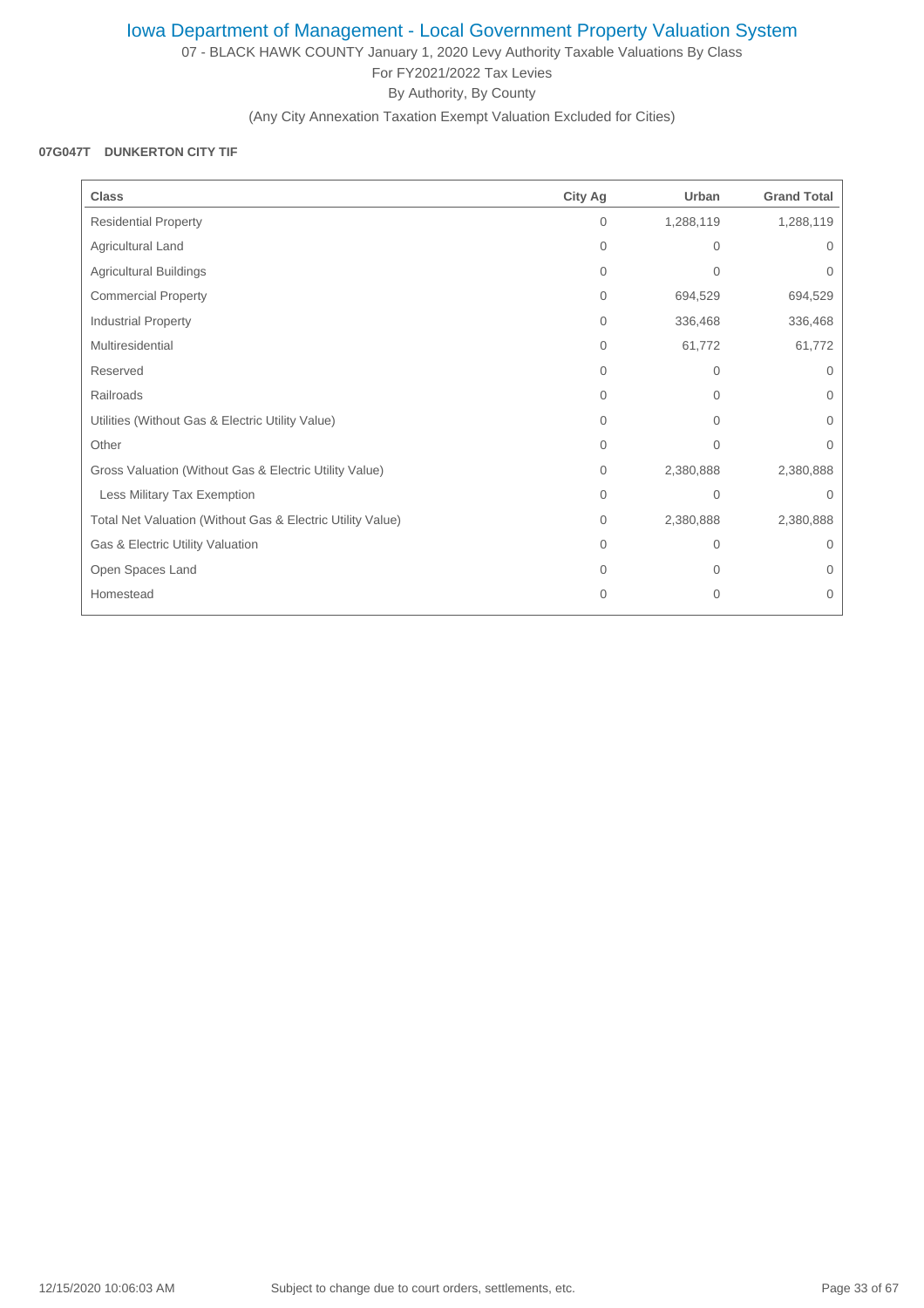07 - BLACK HAWK COUNTY January 1, 2020 Levy Authority Taxable Valuations By Class For FY2021/2022 Tax Levies By Authority, By County

(Any City Annexation Taxation Exempt Valuation Excluded for Cities)

#### **07G048 ELK RUN HEIGHTS**

| <b>Class</b>                                               | <b>City Ag</b> | Urban        | <b>Grand Total</b> |
|------------------------------------------------------------|----------------|--------------|--------------------|
| <b>Residential Property</b>                                | $\mathbf{0}$   | 36,434,158   | 36,434,158         |
| Agricultural Land                                          | 210,916        | 0            | 210,916            |
| Agricultural Buildings                                     | 16,571         | 0            | 16,571             |
| <b>Commercial Property</b>                                 | $\mathbf{0}$   | 8,398,810    | 8,398,810          |
| <b>Industrial Property</b>                                 | $\mathbf{0}$   | 1,232,010    | 1,232,010          |
| Multiresidential                                           | $\mathbf{0}$   | 33,061       | 33,061             |
| Reserved                                                   | $\mathbf{0}$   | $\mathbf{0}$ | 0                  |
| Railroads                                                  | $\mathbf{0}$   | 132,174      | 132,174            |
| Utilities (Without Gas & Electric Utility Value)           | $\Omega$       | 65,665       | 65,665             |
| Other                                                      | $\Omega$       | $\mathbf 0$  | $\Omega$           |
| Gross Valuation (Without Gas & Electric Utility Value)     | 227,487        | 46,295,878   | 46,523,365         |
| Less Military Tax Exemption                                | $\mathbf{0}$   | 125,936      | 125,936            |
| Total Net Valuation (Without Gas & Electric Utility Value) | 227,487        | 46,169,942   | 46,397,429         |
| Gas & Electric Utility Valuation                           | $\mathbf{0}$   | 267,496      | 267,496            |
| Open Spaces Land                                           | $\mathbf{0}$   | $\mathbf{0}$ | $\mathbf{0}$       |
| Homestead                                                  | $\mathbf{0}$   | 368          | 368                |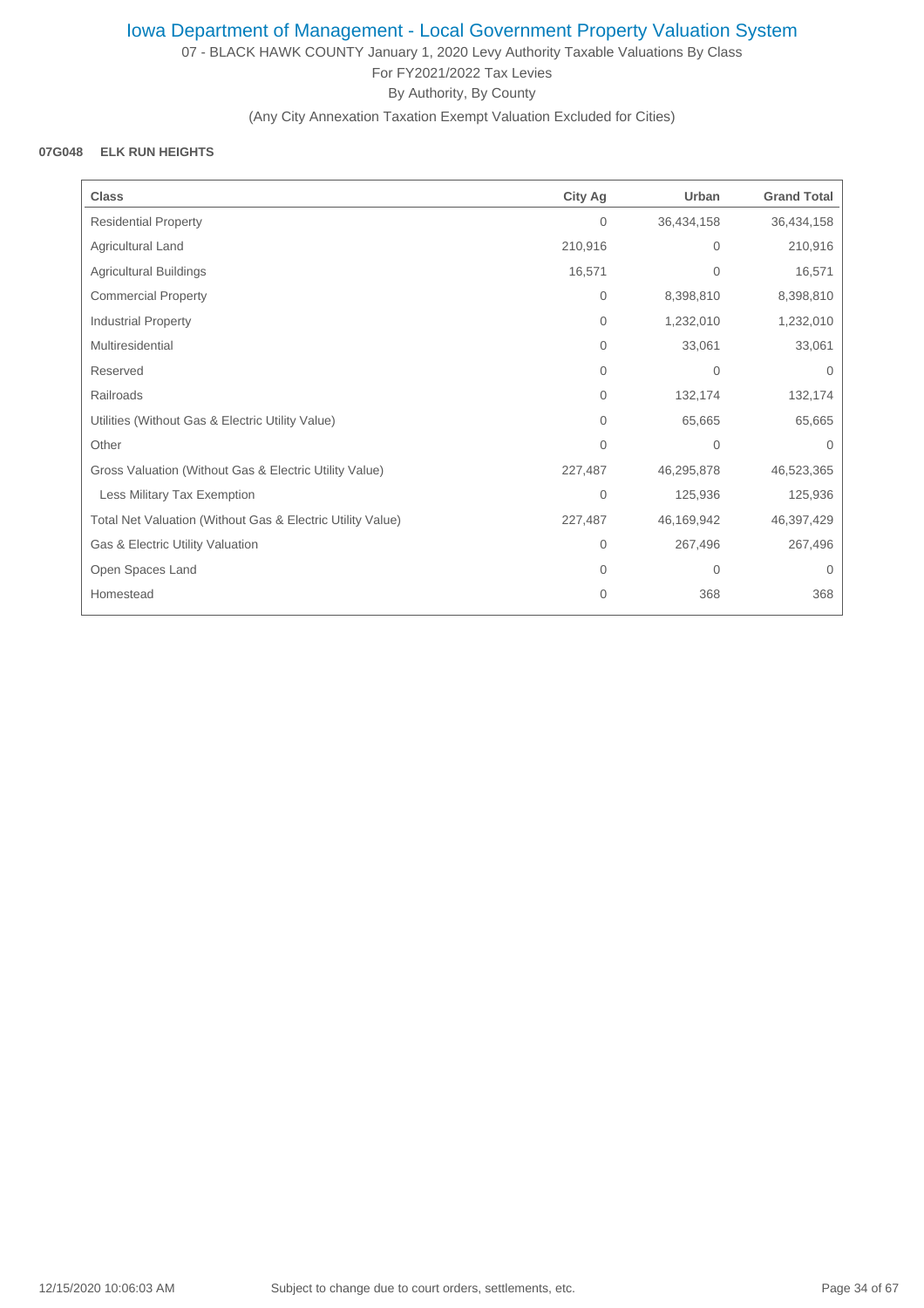07 - BLACK HAWK COUNTY January 1, 2020 Levy Authority Taxable Valuations By Class For FY2021/2022 Tax Levies By Authority, By County

(Any City Annexation Taxation Exempt Valuation Excluded for Cities)

### **07G048T ELK RUN HEIGHTS CITY TIF**

| <b>Class</b>                                               | <b>City Ag</b> | Urban     | <b>Grand Total</b> |
|------------------------------------------------------------|----------------|-----------|--------------------|
| <b>Residential Property</b>                                | 0              | 1,300,883 | 1,300,883          |
| Agricultural Land                                          | 0              | 0         | 0                  |
| <b>Agricultural Buildings</b>                              | 0              | 0         | $\mathbf{0}$       |
| <b>Commercial Property</b>                                 | $\Omega$       | $\Omega$  | 0                  |
| Industrial Property                                        | $\Omega$       | 0         | $\mathbf{0}$       |
| Multiresidential                                           | $\Omega$       | $\Omega$  | $\overline{0}$     |
| Reserved                                                   | $\Omega$       | 0         | 0                  |
| Railroads                                                  | $\Omega$       | $\Omega$  | 0                  |
| Utilities (Without Gas & Electric Utility Value)           | $\Omega$       | $\Omega$  | $\Omega$           |
| Other                                                      | $\Omega$       | $\Omega$  | $\Omega$           |
| Gross Valuation (Without Gas & Electric Utility Value)     | 0              | 1,300,883 | 1,300,883          |
| Less Military Tax Exemption                                | $\Omega$       | $\Omega$  | $\Omega$           |
| Total Net Valuation (Without Gas & Electric Utility Value) | 0              | 1,300,883 | 1,300,883          |
| Gas & Electric Utility Valuation                           | $\Omega$       | 0         | $\Omega$           |
| Open Spaces Land                                           | $\Omega$       | 0         | 0                  |
| Homestead                                                  | 0              | 0         | 0                  |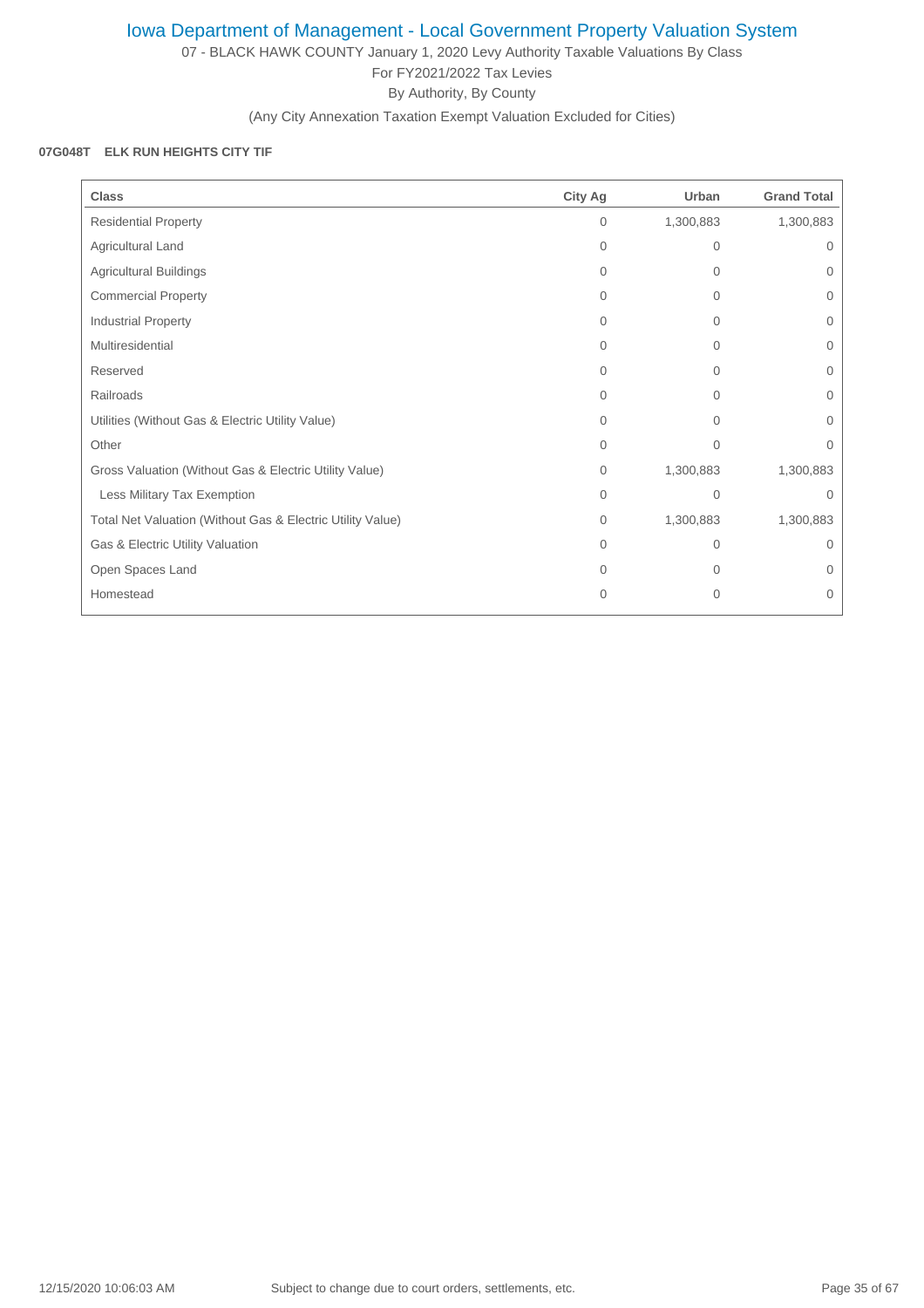07 - BLACK HAWK COUNTY January 1, 2020 Levy Authority Taxable Valuations By Class For FY2021/2022 Tax Levies By Authority, By County

(Any City Annexation Taxation Exempt Valuation Excluded for Cities)

#### **07G049 EVANSDALE**

| <b>Class</b>                                               | <b>City Ag</b> | Urban          | <b>Grand Total</b> |
|------------------------------------------------------------|----------------|----------------|--------------------|
| <b>Residential Property</b>                                | 0              | 98,882,103     | 98,882,103         |
| Agricultural Land                                          | 157,876        | $\mathbf{0}$   | 157,876            |
| Agricultural Buildings                                     | 6,706          | $\overline{0}$ | 6,706              |
| <b>Commercial Property</b>                                 | $\overline{0}$ | 21,625,725     | 21,625,725         |
| <b>Industrial Property</b>                                 | 0              | 1,378,455      | 1,378,455          |
| Multiresidential                                           | 0              | 3,768,838      | 3,768,838          |
| Reserved                                                   | $\Omega$       | 0              | $\Omega$           |
| Railroads                                                  | 0              | $\overline{0}$ | $\mathbf{0}$       |
| Utilities (Without Gas & Electric Utility Value)           | $\Omega$       | 299,439        | 299,439            |
| Other                                                      | $\Omega$       | $\mathbf{0}$   | $\Omega$           |
| Gross Valuation (Without Gas & Electric Utility Value)     | 164,582        | 125,954,560    | 126,119,142        |
| Less Military Tax Exemption                                | $\Omega$       | 470,408        | 470,408            |
| Total Net Valuation (Without Gas & Electric Utility Value) | 164,582        | 125,484,152    | 125,648,734        |
| Gas & Electric Utility Valuation                           | 0              | 1,337,975      | 1,337,975          |
| Open Spaces Land                                           | $\Omega$       | 0              | $\Omega$           |
| Homestead                                                  |                | 1,197          | 1,198              |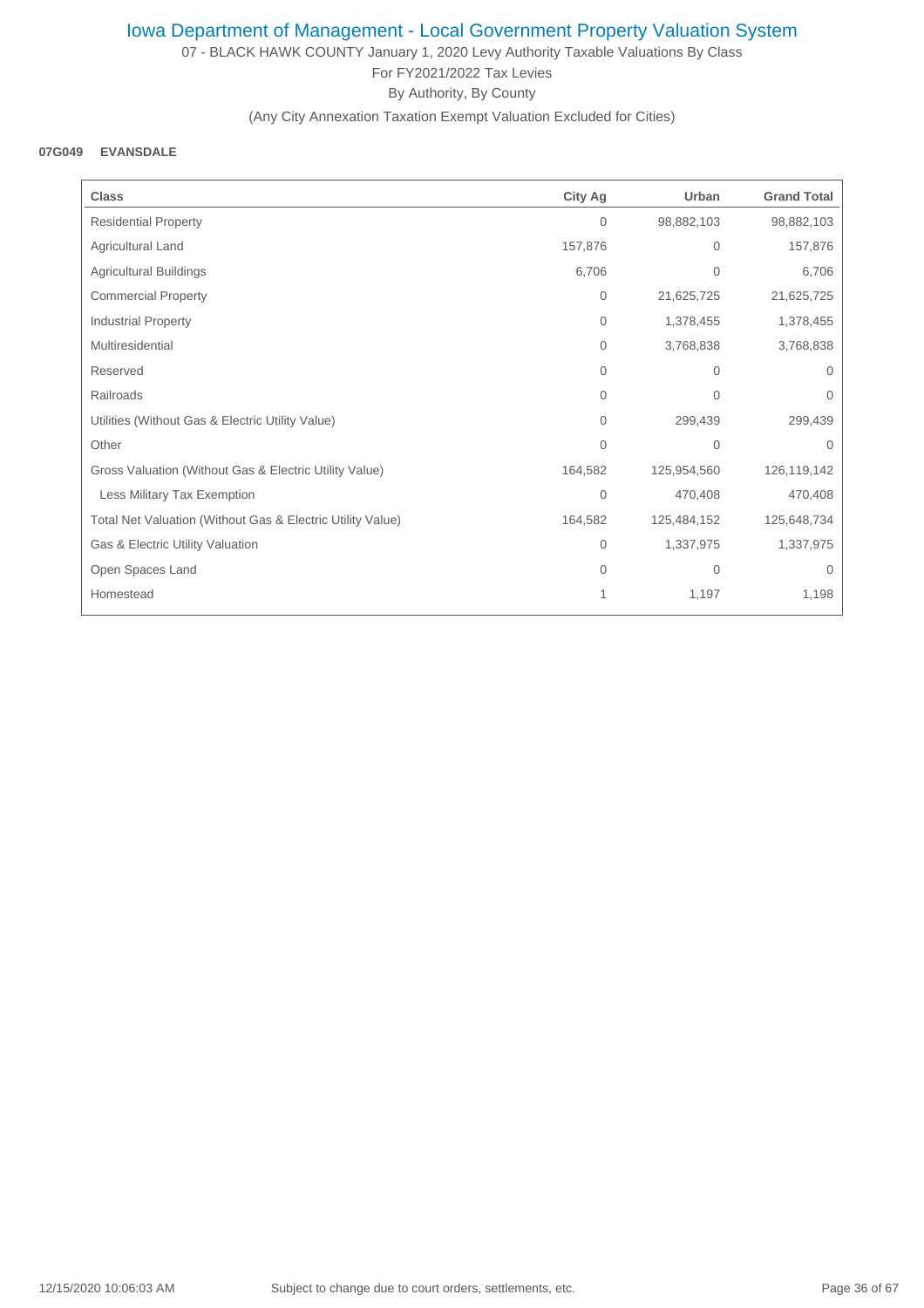07 - BLACK HAWK COUNTY January 1, 2020 Levy Authority Taxable Valuations By Class For FY2021/2022 Tax Levies By Authority, By County

(Any City Annexation Taxation Exempt Valuation Excluded for Cities)

#### **07G049T EVANSDALE CITY TIF**

| <b>Class</b>                                               | City Ag      | Urban          | <b>Grand Total</b> |
|------------------------------------------------------------|--------------|----------------|--------------------|
| <b>Residential Property</b>                                | $\mathbf{0}$ | 15,584,569     | 15,584,569         |
| Agricultural Land                                          | 0            | 0              | $\Omega$           |
| Agricultural Buildings                                     | $\mathbf{0}$ | $\Omega$       | $\Omega$           |
| <b>Commercial Property</b>                                 | $\mathbf{0}$ | 6,417,554      | 6,417,554          |
| Industrial Property                                        | $\Omega$     | 647,262        | 647,262            |
| Multiresidential                                           | $\Omega$     | 719,743        | 719,743            |
| Reserved                                                   | $\Omega$     | $\Omega$       | $\Omega$           |
| Railroads                                                  | $\Omega$     | 0              | 0                  |
| Utilities (Without Gas & Electric Utility Value)           | $\Omega$     | $\overline{0}$ | $\Omega$           |
| Other                                                      | $\Omega$     | $\Omega$       | $\Omega$           |
| Gross Valuation (Without Gas & Electric Utility Value)     | $\mathbf{0}$ | 23,369,128     | 23,369,128         |
| Less Military Tax Exemption                                | 0            | $\mathbf{0}$   | $\Omega$           |
| Total Net Valuation (Without Gas & Electric Utility Value) | $\mathbf{0}$ | 23,369,128     | 23,369,128         |
| Gas & Electric Utility Valuation                           | $\Omega$     | 0              | $\Omega$           |
| Open Spaces Land                                           | $\Omega$     | 0              | $\Omega$           |
| Homestead                                                  | $\Omega$     | $\mathbf{0}$   | 0                  |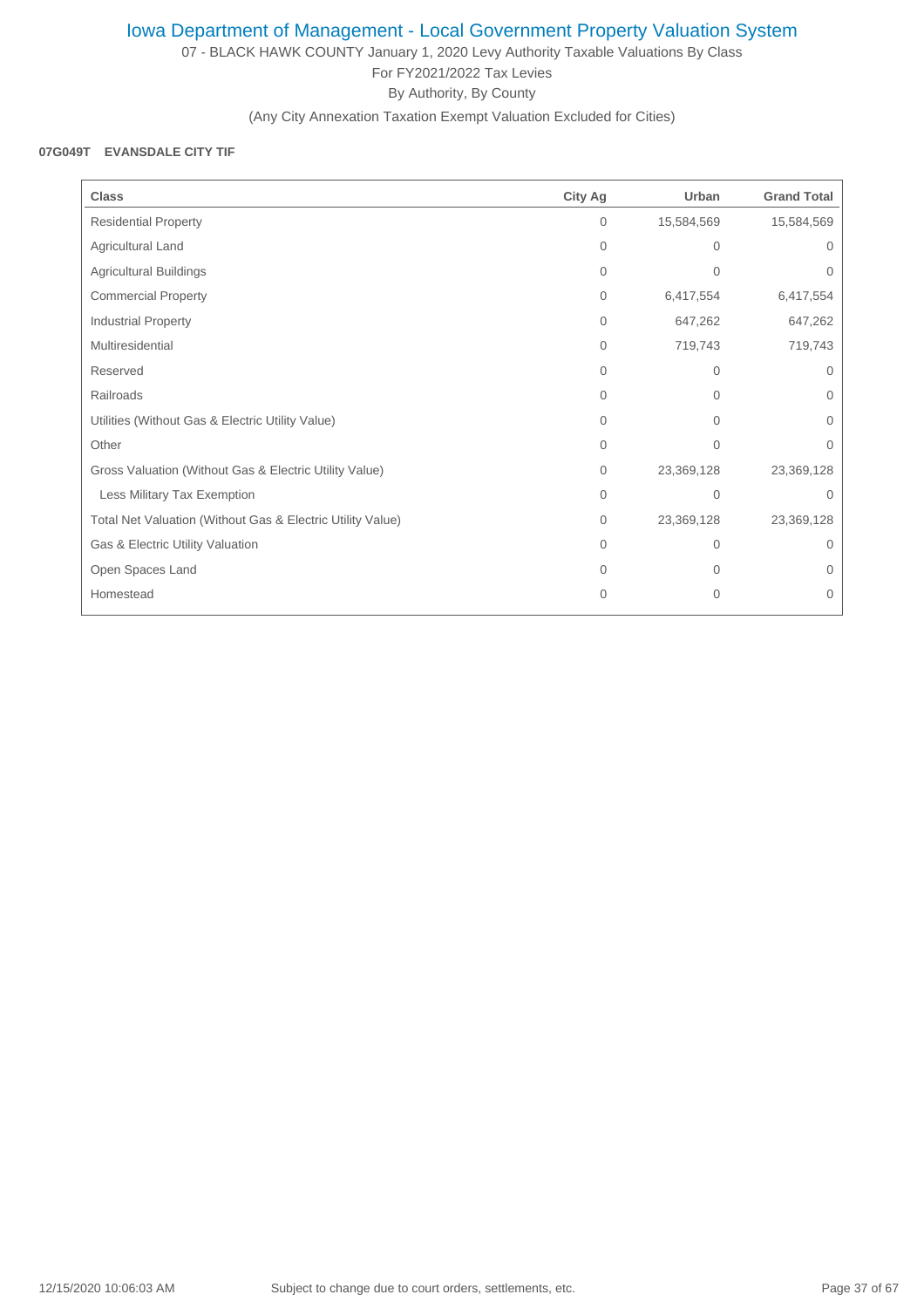07 - BLACK HAWK COUNTY January 1, 2020 Levy Authority Taxable Valuations By Class For FY2021/2022 Tax Levies By Authority, By County

(Any City Annexation Taxation Exempt Valuation Excluded for Cities)

#### **07G050 GILBERTVILLE**

| <b>Class</b>                                               | <b>City Ag</b> | Urban          | <b>Grand Total</b> |
|------------------------------------------------------------|----------------|----------------|--------------------|
| <b>Residential Property</b>                                | $\mathbf{0}$   | 23,067,045     | 23,067,045         |
| Agricultural Land                                          | $\mathbf{0}$   | 0              | 0                  |
| Agricultural Buildings                                     | $\mathbf{0}$   | $\mathbf{0}$   | 0                  |
| <b>Commercial Property</b>                                 | $\Omega$       | 852,868        | 852,868            |
| <b>Industrial Property</b>                                 | $\Omega$       | $\mathbf{0}$   | 0                  |
| Multiresidential                                           | $\Omega$       | 205,837        | 205,837            |
| Reserved                                                   | $\Omega$       | $\Omega$       | $\Omega$           |
| Railroads                                                  | 0              | $\mathbf 0$    | 0                  |
| Utilities (Without Gas & Electric Utility Value)           | 0              | 72,648         | 72,648             |
| Other                                                      | $\Omega$       | $\Omega$       | $\Omega$           |
| Gross Valuation (Without Gas & Electric Utility Value)     | $\mathbf{0}$   | 24,198,398     | 24,198,398         |
| Less Military Tax Exemption                                | $\Omega$       | 98,156         | 98,156             |
| Total Net Valuation (Without Gas & Electric Utility Value) | $\Omega$       | 24,100,242     | 24,100,242         |
| Gas & Electric Utility Valuation                           | $\mathbf{0}$   | 299,199        | 299,199            |
| Open Spaces Land                                           | $\Omega$       | $\overline{0}$ | $\Omega$           |
| Homestead                                                  | $\Omega$       | 269            | 269                |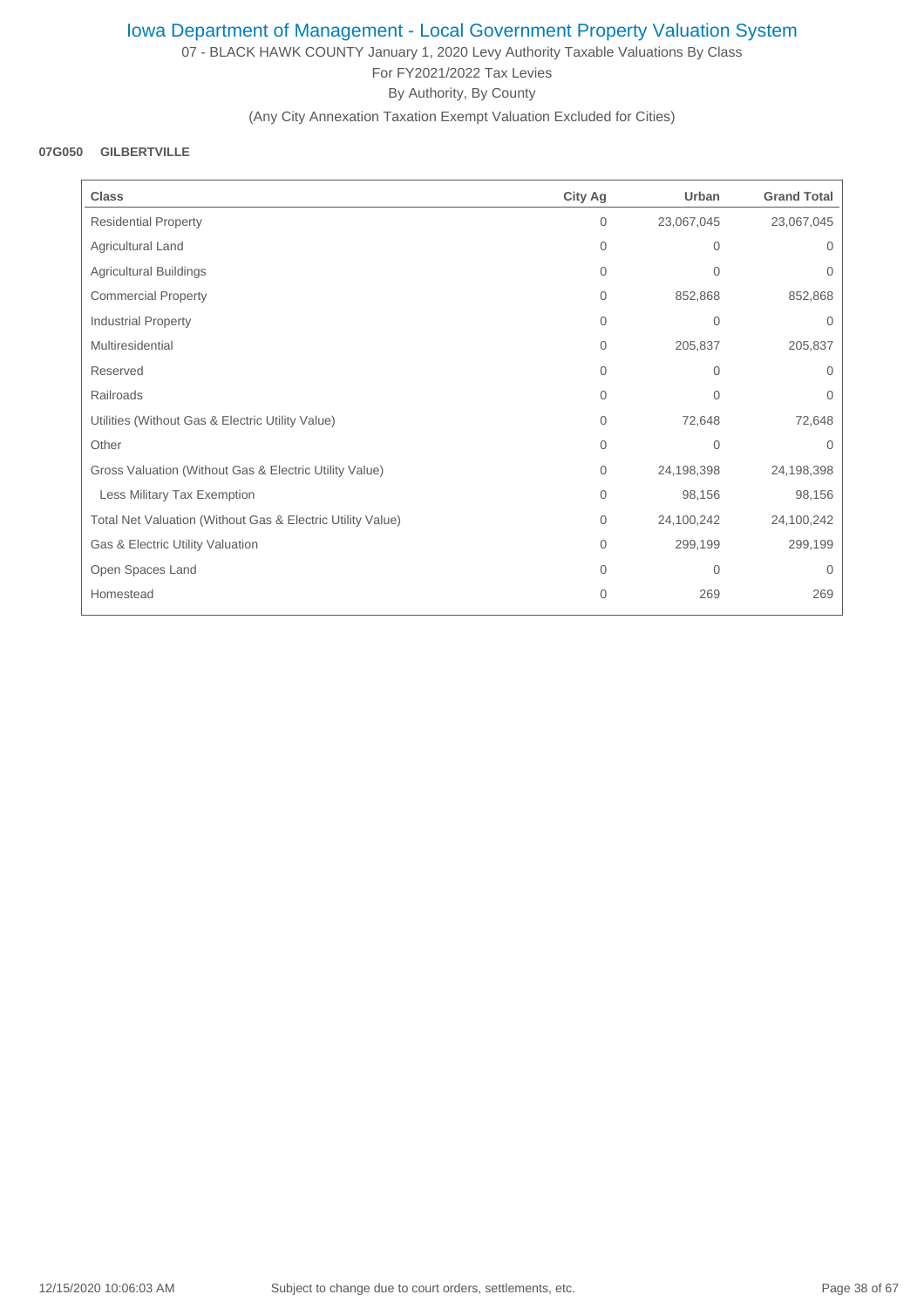07 - BLACK HAWK COUNTY January 1, 2020 Levy Authority Taxable Valuations By Class For FY2021/2022 Tax Levies By Authority, By County

(Any City Annexation Taxation Exempt Valuation Excluded for Cities)

### **07G050T GILBERTVILLE CITY TIF**

| <b>Class</b>                                               | <b>City Ag</b> | Urban          | <b>Grand Total</b> |
|------------------------------------------------------------|----------------|----------------|--------------------|
| <b>Residential Property</b>                                | $\mathbf{0}$   | 5,189,489      | 5,189,489          |
| Agricultural Land                                          | $\mathbf{0}$   | $\Omega$       | 0                  |
| <b>Agricultural Buildings</b>                              | $\mathbf{0}$   | $\mathbf{0}$   | 0                  |
| <b>Commercial Property</b>                                 | $\mathbf{0}$   | 139,211        | 139,211            |
| Industrial Property                                        | $\Omega$       | 0              | 0                  |
| Multiresidential                                           | $\Omega$       | $\overline{0}$ | $\Omega$           |
| Reserved                                                   | $\Omega$       | $\Omega$       | 0                  |
| Railroads                                                  | $\Omega$       | 0              | 0                  |
| Utilities (Without Gas & Electric Utility Value)           | 0              | $\overline{0}$ | 0                  |
| Other                                                      | $\Omega$       | $\Omega$       | $\Omega$           |
| Gross Valuation (Without Gas & Electric Utility Value)     | $\mathbf{0}$   | 5,328,700      | 5,328,700          |
| Less Military Tax Exemption                                | $\Omega$       | $\Omega$       | $\Omega$           |
| Total Net Valuation (Without Gas & Electric Utility Value) | $\mathbf{0}$   | 5,328,700      | 5,328,700          |
| Gas & Electric Utility Valuation                           | $\Omega$       | 0              | $\Omega$           |
| Open Spaces Land                                           | $\Omega$       | $\Omega$       | 0                  |
| Homestead                                                  | $\overline{0}$ | $\overline{0}$ | 0                  |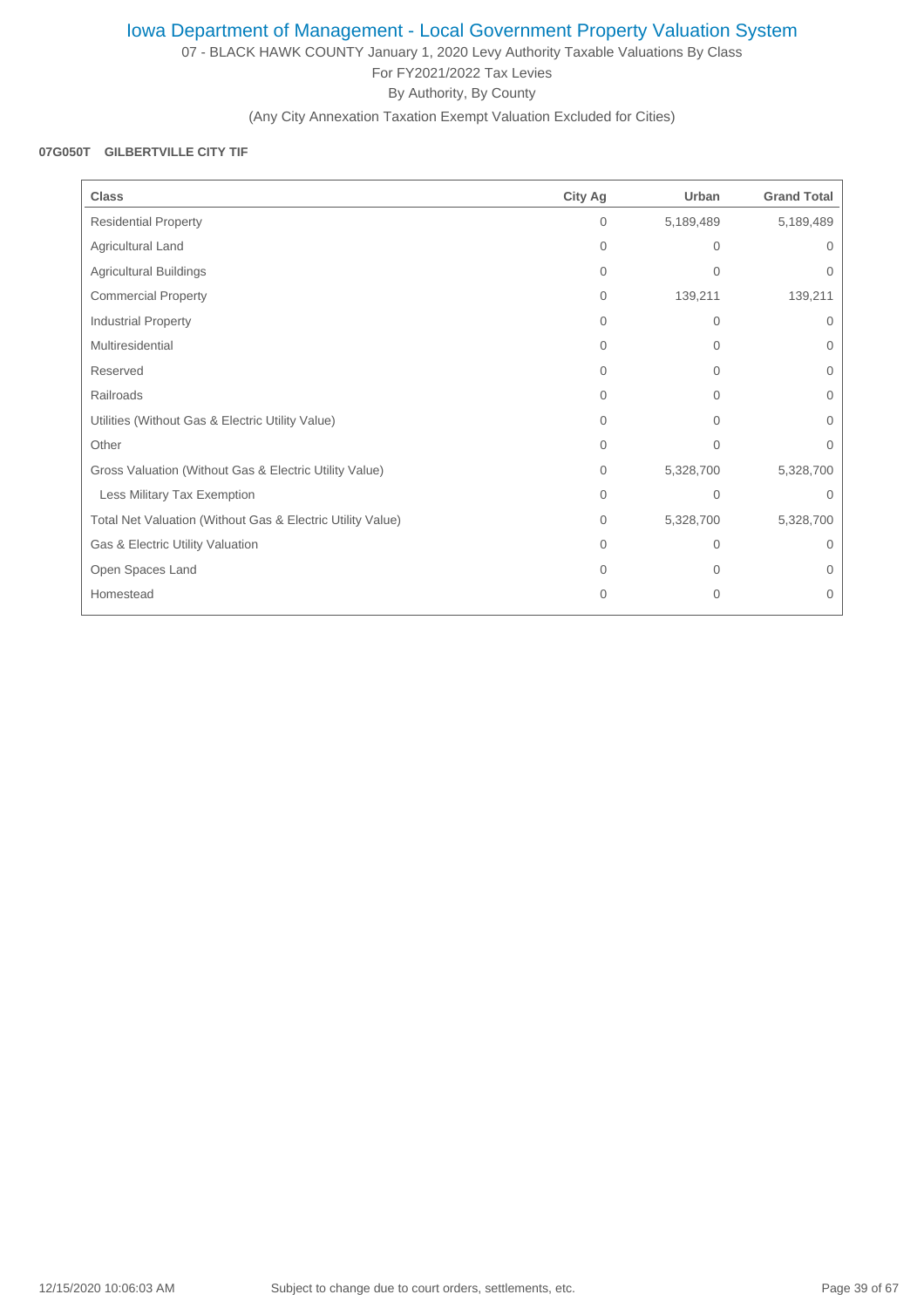07 - BLACK HAWK COUNTY January 1, 2020 Levy Authority Taxable Valuations By Class For FY2021/2022 Tax Levies By Authority, By County

### (Any City Annexation Taxation Exempt Valuation Excluded for Cities)

### **07G051 HUDSON**

| <b>Class</b>                                               | <b>City Ag</b> | Urban        | <b>Grand Total</b> |
|------------------------------------------------------------|----------------|--------------|--------------------|
| <b>Residential Property</b>                                | $\mathbf{0}$   | 88,054,684   | 88,054,684         |
| Agricultural Land                                          | 4,391,588      | $\mathbf 0$  | 4,391,588          |
| <b>Agricultural Buildings</b>                              | 225,223        | $\mathbf{0}$ | 225,223            |
| <b>Commercial Property</b>                                 | $\mathbf{0}$   | 10,477,244   | 10,477,244         |
| <b>Industrial Property</b>                                 | $\mathbf{0}$   | 526,625      | 526,625            |
| Multiresidential                                           | $\Omega$       | 600,729      | 600,729            |
| Reserved                                                   | $\Omega$       | $\mathbf{0}$ | $\Omega$           |
| Railroads                                                  | 0              | $\mathbf 0$  | 0                  |
| Utilities (Without Gas & Electric Utility Value)           | $\mathbf{0}$   | 226,738      | 226,738            |
| Other                                                      | $\Omega$       | $\mathbf{0}$ | $\Omega$           |
| Gross Valuation (Without Gas & Electric Utility Value)     | 4,616,811      | 99,886,020   | 104,502,831        |
| Less Military Tax Exemption                                | $\overline{0}$ | 196,312      | 196,312            |
| Total Net Valuation (Without Gas & Electric Utility Value) | 4,616,811      | 99,689,708   | 104,306,519        |
| Gas & Electric Utility Valuation                           | $\mathbf 0$    | 404,653      | 404,653            |
| Open Spaces Land                                           | $\Omega$       | $\mathbf{0}$ | $\Omega$           |
| Homestead                                                  | $\Omega$       | 711          | 711                |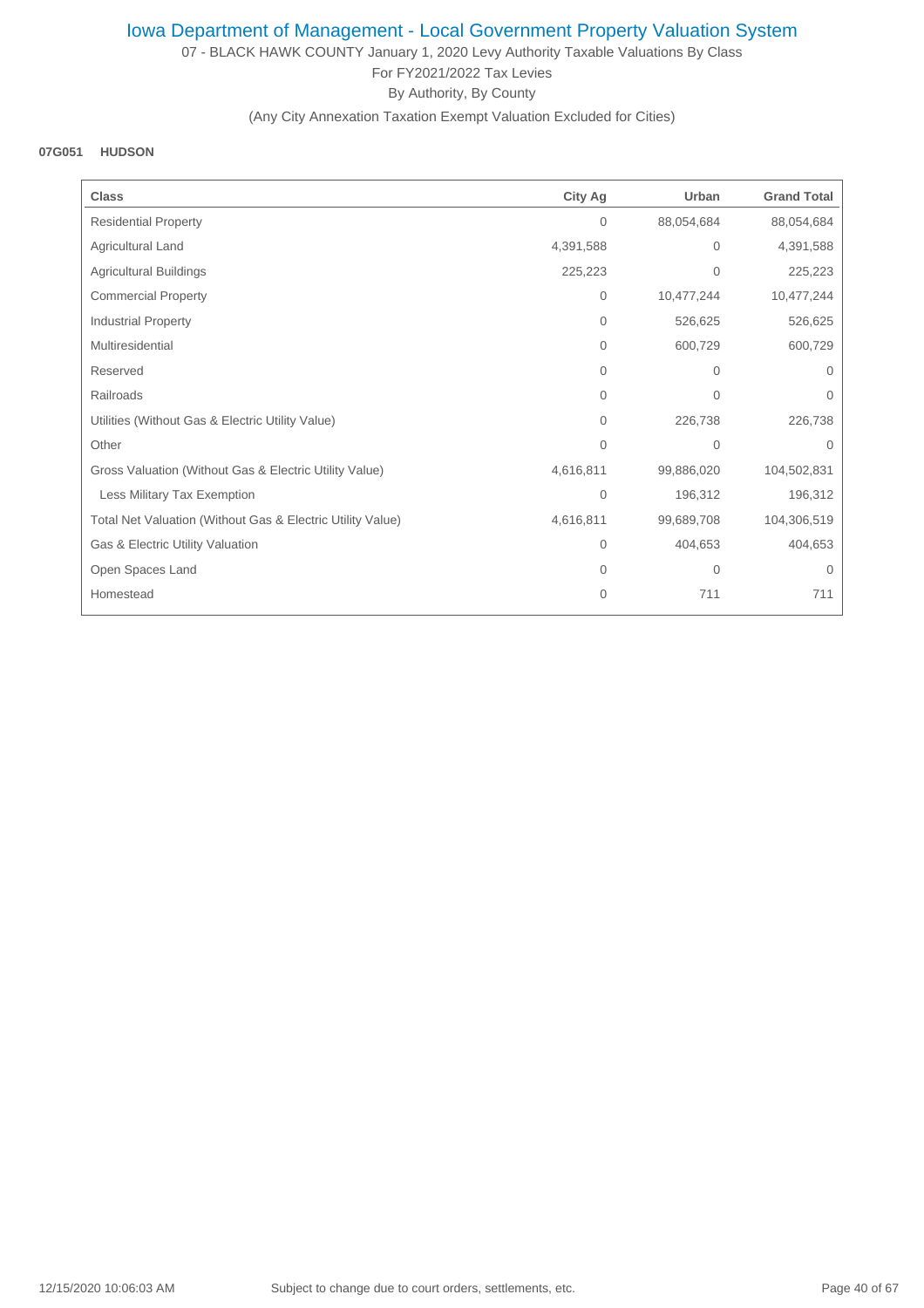07 - BLACK HAWK COUNTY January 1, 2020 Levy Authority Taxable Valuations By Class For FY2021/2022 Tax Levies By Authority, By County

(Any City Annexation Taxation Exempt Valuation Excluded for Cities)

### **07G051T HUDSON CITY TIF**

| <b>Class</b>                                               | City Ag      | Urban          | <b>Grand Total</b> |
|------------------------------------------------------------|--------------|----------------|--------------------|
| <b>Residential Property</b>                                | $\mathbf{0}$ | 20,595,218     | 20,595,218         |
| Agricultural Land                                          | $\mathbf{0}$ | 0              | $\Omega$           |
| Agricultural Buildings                                     | $\mathbf{0}$ | $\Omega$       | $\Omega$           |
| <b>Commercial Property</b>                                 | $\mathbf{0}$ | 10,111,071     | 10,111,071         |
| <b>Industrial Property</b>                                 | $\Omega$     | 472,888        | 472,888            |
| Multiresidential                                           | $\Omega$     | 323,077        | 323,077            |
| Reserved                                                   | $\Omega$     | $\Omega$       | $\Omega$           |
| Railroads                                                  | $\Omega$     | $\Omega$       | 0                  |
| Utilities (Without Gas & Electric Utility Value)           | $\mathbf{0}$ | $\overline{0}$ | $\Omega$           |
| Other                                                      | $\Omega$     | $\Omega$       | $\Omega$           |
| Gross Valuation (Without Gas & Electric Utility Value)     | $\mathbf{0}$ | 31,502,254     | 31,502,254         |
| Less Military Tax Exemption                                | $\mathbf{0}$ | $\Omega$       | $\Omega$           |
| Total Net Valuation (Without Gas & Electric Utility Value) | $\mathbf{0}$ | 31,502,254     | 31,502,254         |
| Gas & Electric Utility Valuation                           | $\Omega$     | 0              | $\Omega$           |
| Open Spaces Land                                           | $\mathbf{0}$ | 0              | $\Omega$           |
| Homestead                                                  | $\Omega$     | $\mathbf{0}$   | 0                  |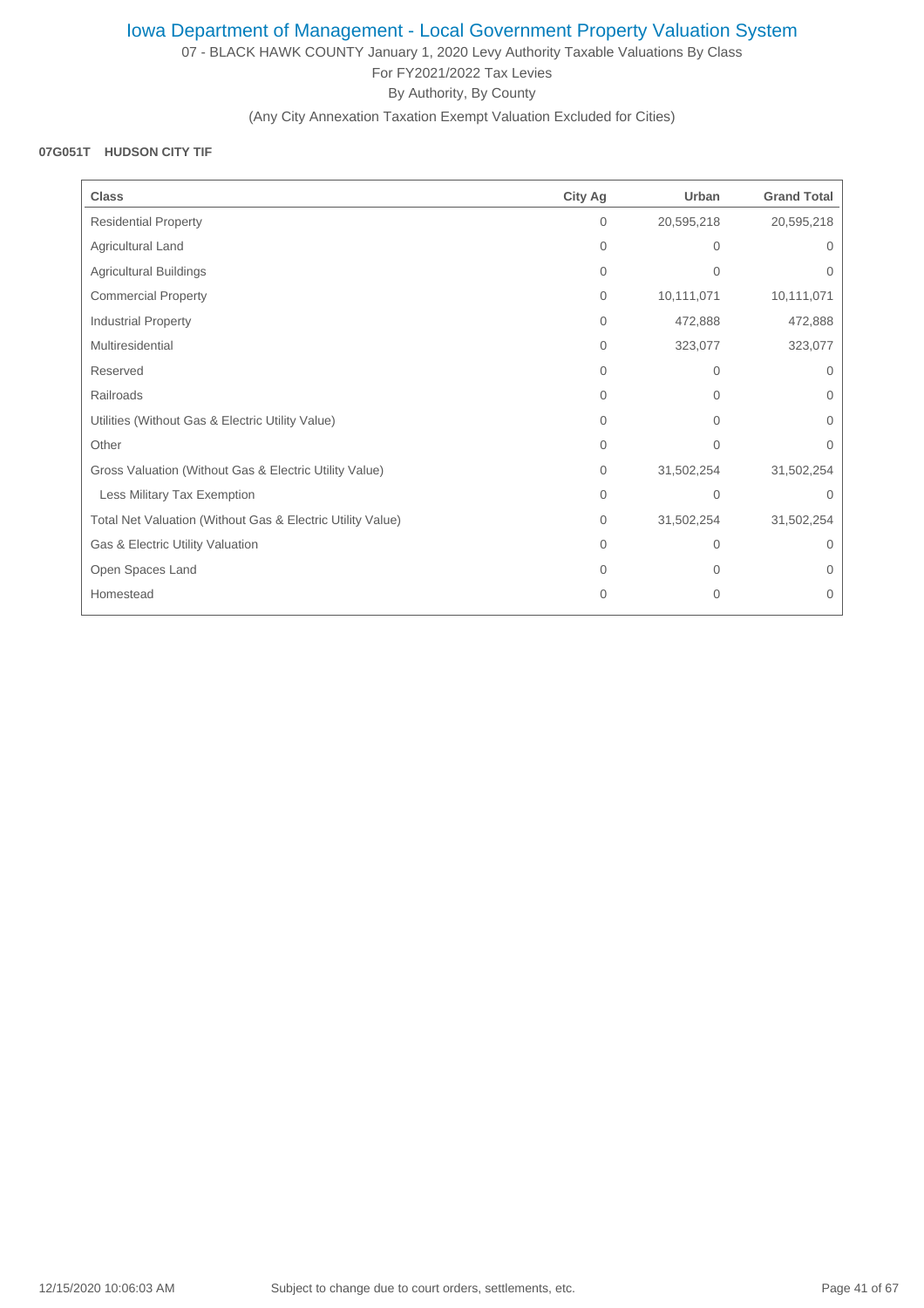07 - BLACK HAWK COUNTY January 1, 2020 Levy Authority Taxable Valuations By Class For FY2021/2022 Tax Levies By Authority, By County

(Any City Annexation Taxation Exempt Valuation Excluded for Cities)

## **07G052 LA PORTE CITY**

| <b>Class</b>                                               | City Ag        | Urban          | <b>Grand Total</b> |
|------------------------------------------------------------|----------------|----------------|--------------------|
| <b>Residential Property</b>                                | 0              | 53,654,939     | 53,654,939         |
| Agricultural Land                                          | 1,025,753      | $\overline{0}$ | 1,025,753          |
| Agricultural Buildings                                     | 155,083        | 0              | 155,083            |
| <b>Commercial Property</b>                                 | 0              | 10,685,598     | 10,685,598         |
| <b>Industrial Property</b>                                 | $\Omega$       | $\mathbf{0}$   | $\mathbf 0$        |
| Multiresidential                                           | 0              | 782,002        | 782,002            |
| Reserved                                                   | 0              | $\overline{0}$ | 0                  |
| Railroads                                                  | 0              | $\overline{0}$ | 0                  |
| Utilities (Without Gas & Electric Utility Value)           | $\Omega$       | 87,681         | 87,681             |
| Other                                                      | $\Omega$       | $\Omega$       | $\Omega$           |
| Gross Valuation (Without Gas & Electric Utility Value)     | 1,180,836      | 65,210,220     | 66,391,056         |
| Less Military Tax Exemption                                | $\overline{0}$ | 179,644        | 179,644            |
| Total Net Valuation (Without Gas & Electric Utility Value) | 1,180,836      | 65,030,576     | 66,211,412         |
| Gas & Electric Utility Valuation                           | 0              | 104,488        | 104,488            |
| Open Spaces Land                                           | $\Omega$       | $\mathbf{0}$   | $\mathbf 0$        |
| Homestead                                                  | 0              | 647            | 647                |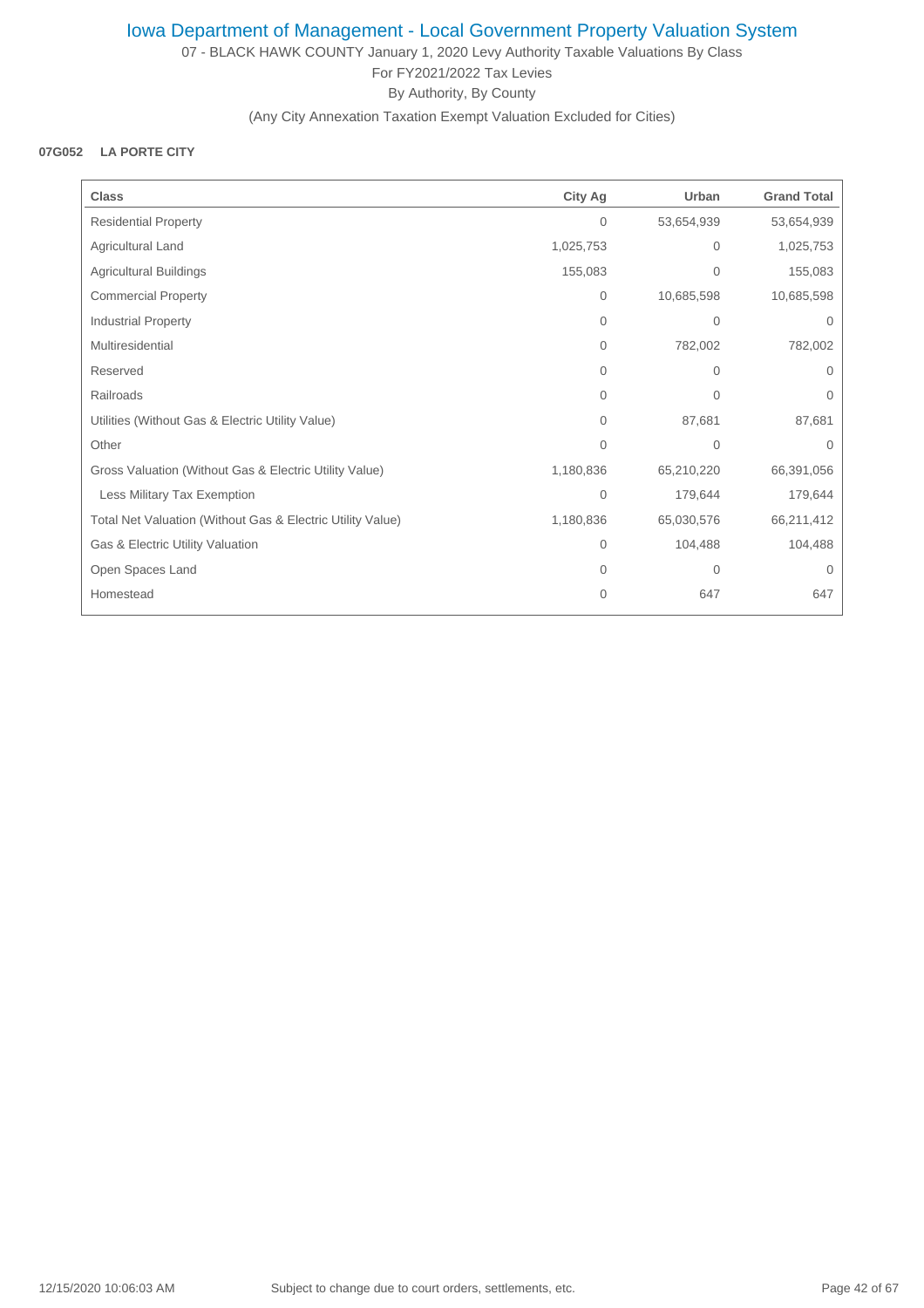07 - BLACK HAWK COUNTY January 1, 2020 Levy Authority Taxable Valuations By Class For FY2021/2022 Tax Levies By Authority, By County

(Any City Annexation Taxation Exempt Valuation Excluded for Cities)

### **07G052T LA PORTE CITY CITY TIF**

| <b>Class</b>                                               | <b>City Ag</b> | Urban        | <b>Grand Total</b> |
|------------------------------------------------------------|----------------|--------------|--------------------|
| <b>Residential Property</b>                                | $\mathbf{0}$   | 6,530,578    | 6,530,578          |
| Agricultural Land                                          | 0              | 0            | 0                  |
| Agricultural Buildings                                     | $\mathbf{0}$   | $\mathbf{0}$ | 0                  |
| <b>Commercial Property</b>                                 | $\Omega$       | 647,745      | 647,745            |
| Industrial Property                                        | $\Omega$       | $\mathbf 0$  | 0                  |
| Multiresidential                                           | $\Omega$       | 46,660       | 46,660             |
| Reserved                                                   | $\Omega$       | 0            | $\Omega$           |
| Railroads                                                  | $\Omega$       | 0            | 0                  |
| Utilities (Without Gas & Electric Utility Value)           | $\Omega$       | $\Omega$     | 0                  |
| Other                                                      | 0              | $\mathbf{0}$ | 0                  |
| Gross Valuation (Without Gas & Electric Utility Value)     | $\mathbf{0}$   | 7,224,983    | 7,224,983          |
| Less Military Tax Exemption                                | $\Omega$       | $\Omega$     | $\Omega$           |
| Total Net Valuation (Without Gas & Electric Utility Value) | $\mathbf{0}$   | 7,224,983    | 7,224,983          |
| Gas & Electric Utility Valuation                           | $\Omega$       | 0            | $\Omega$           |
| Open Spaces Land                                           | $\Omega$       | $\Omega$     | 0                  |
| Homestead                                                  | $\overline{0}$ | $\mathbf{0}$ | 0                  |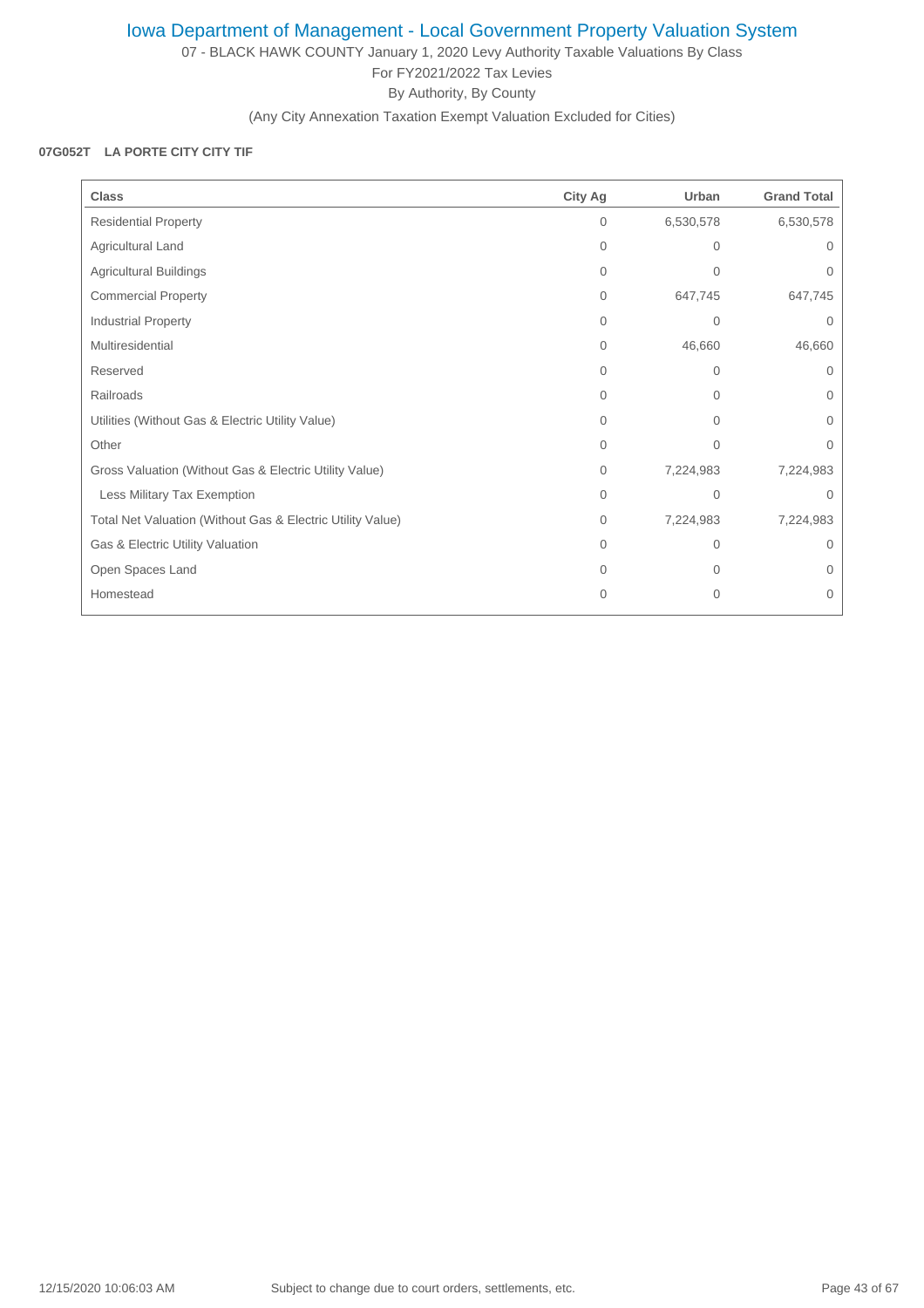07 - BLACK HAWK COUNTY January 1, 2020 Levy Authority Taxable Valuations By Class For FY2021/2022 Tax Levies By Authority, By County

### (Any City Annexation Taxation Exempt Valuation Excluded for Cities)

#### **07G053 RAYMOND**

| <b>Class</b>                                               | <b>City Ag</b> | Urban          | <b>Grand Total</b> |
|------------------------------------------------------------|----------------|----------------|--------------------|
| <b>Residential Property</b>                                | $\mathbf{0}$   | 30,924,863     | 30,924,863         |
| Agricultural Land                                          | 716,209        | $\overline{0}$ | 716,209            |
| Agricultural Buildings                                     | 5,647          | $\overline{0}$ | 5,647              |
| <b>Commercial Property</b>                                 | $\mathbf{0}$   | 1,295,214      | 1,295,214          |
| Industrial Property                                        | $\mathbf{0}$   | $\mathbf{0}$   | $\mathbf{0}$       |
| Multiresidential                                           | $\Omega$       | 97,189         | 97,189             |
| Reserved                                                   | 0              | $\mathbf{0}$   | $\Omega$           |
| Railroads                                                  | $\mathbf{0}$   | 381,416        | 381,416            |
| Utilities (Without Gas & Electric Utility Value)           | $\Omega$       | 21,248         | 21,248             |
| Other                                                      | $\mathbf{0}$   | $\mathbf{0}$   | $\mathbf{0}$       |
| Gross Valuation (Without Gas & Electric Utility Value)     | 721,856        | 32,719,930     | 33,441,786         |
| Less Military Tax Exemption                                | $\mathbf{0}$   | 109,268        | 109,268            |
| Total Net Valuation (Without Gas & Electric Utility Value) | 721,856        | 32,610,662     | 33,332,518         |
| Gas & Electric Utility Valuation                           | $\mathbf{0}$   | 147,514        | 147,514            |
| Open Spaces Land                                           | $\Omega$       | $\mathbf{0}$   | $\mathbf{0}$       |
| Homestead                                                  | $\mathbf{0}$   | 263            | 263                |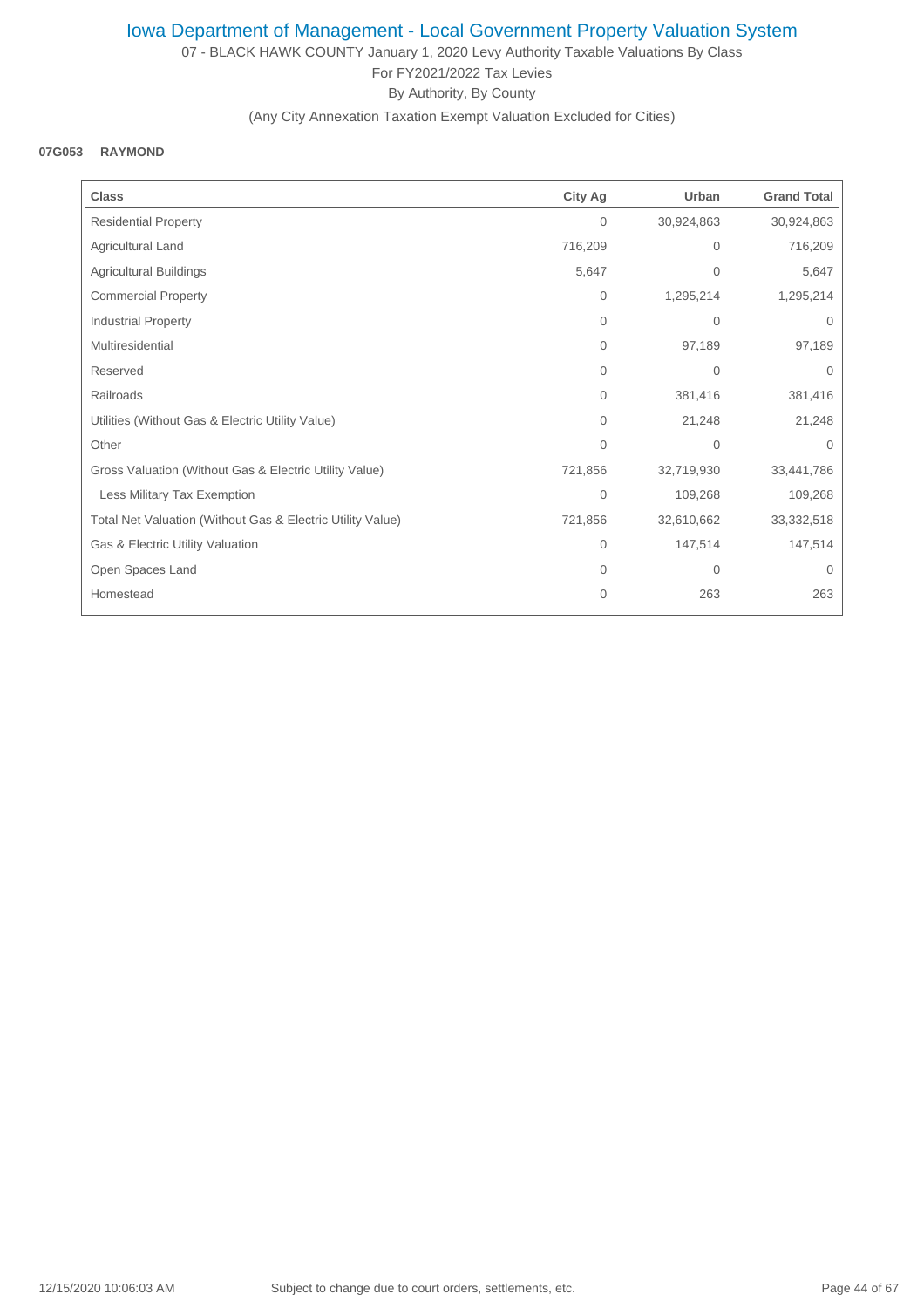07 - BLACK HAWK COUNTY January 1, 2020 Levy Authority Taxable Valuations By Class For FY2021/2022 Tax Levies By Authority, By County

### (Any City Annexation Taxation Exempt Valuation Excluded for Cities)

#### **07G054 WATERLOO**

| <b>Class</b>                                               | <b>City Ag</b> | Urban         | <b>Grand Total</b> |
|------------------------------------------------------------|----------------|---------------|--------------------|
| <b>Residential Property</b>                                | $\mathbf{0}$   | 1,483,925,163 | 1,483,925,163      |
| Agricultural Land                                          | 14,180,819     | $\mathbf{0}$  | 14,180,819         |
| Agricultural Buildings                                     | 958,915        | $\mathbf 0$   | 958,915            |
| <b>Commercial Property</b>                                 | 0              | 627,365,261   | 627,365,261        |
| <b>Industrial Property</b>                                 | $\mathbf{0}$   | 106,502,358   | 106,502,358        |
| Multiresidential                                           | $\mathbf{0}$   | 49,813,755    | 49,813,755         |
| Reserved                                                   | $\mathbf{0}$   | $\mathbf{0}$  | $\mathbf{0}$       |
| Railroads                                                  | $\mathbf{0}$   | 3,369,465     | 3,369,465          |
| Utilities (Without Gas & Electric Utility Value)           | 0              | 5,397,560     | 5,397,560          |
| Other                                                      | $\Omega$       | $\mathbf{0}$  | $\Omega$           |
| Gross Valuation (Without Gas & Electric Utility Value)     | 15,139,734     | 2,276,373,562 | 2,291,513,296      |
| Less Military Tax Exemption                                | 1,852          | 4,790,799     | 4,792,651          |
| Total Net Valuation (Without Gas & Electric Utility Value) | 15,137,882     | 2,271,582,763 | 2,286,720,645      |
| Gas & Electric Utility Valuation                           | $\mathbf 0$    | 73,253,843    | 73,253,843         |
| Open Spaces Land                                           | $\mathbf{0}$   | $\mathbf 0$   | $\Omega$           |
| Homestead                                                  | $\mathbf{0}$   | 15,314        | 15,314             |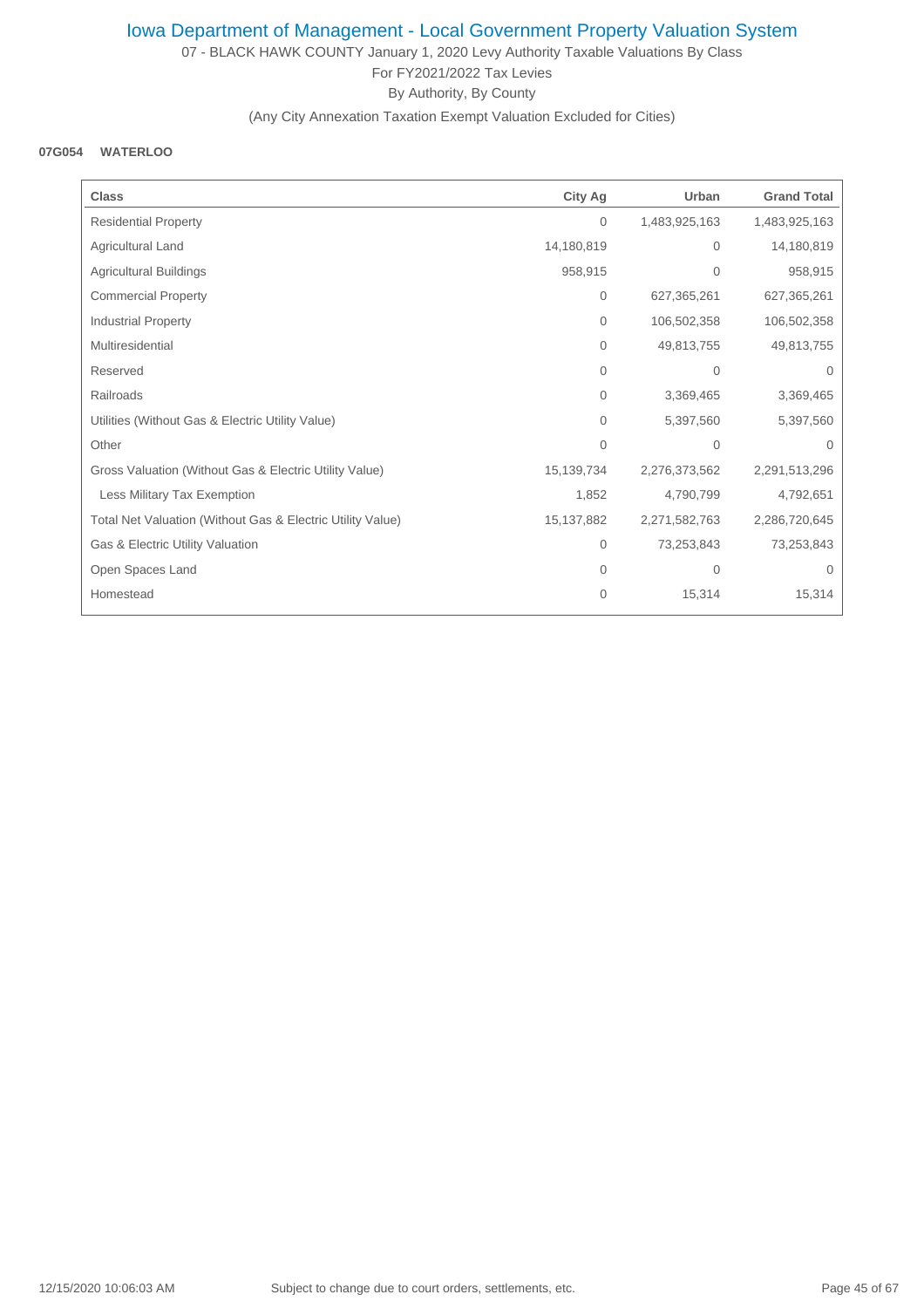07 - BLACK HAWK COUNTY January 1, 2020 Levy Authority Taxable Valuations By Class For FY2021/2022 Tax Levies By Authority, By County

(Any City Annexation Taxation Exempt Valuation Excluded for Cities)

#### **07G054S1 WATERLOO SSMID**

| <b>Class</b>                                               | City Ag  | Urban    | <b>Grand Total</b> |
|------------------------------------------------------------|----------|----------|--------------------|
| <b>Residential Property</b>                                | 0        | $\Omega$ | 0                  |
| Agricultural Land                                          | $\Omega$ | $\Omega$ | $\Omega$           |
| <b>Agricultural Buildings</b>                              | $\Omega$ | $\Omega$ | 0                  |
| <b>Commercial Property</b>                                 | $\Omega$ | $\Omega$ | $\Omega$           |
| <b>Industrial Property</b>                                 | $\Omega$ | 0        | $\mathbf{0}$       |
| Multiresidential                                           | $\Omega$ | $\Omega$ | $\Omega$           |
| Reserved                                                   | $\Omega$ | $\Omega$ | $\Omega$           |
| Railroads                                                  | $\Omega$ | $\Omega$ | 0                  |
| Utilities (Without Gas & Electric Utility Value)           | $\Omega$ | $\Omega$ | $\mathbf{0}$       |
| Other                                                      | $\Omega$ | $\Omega$ | $\Omega$           |
| Gross Valuation (Without Gas & Electric Utility Value)     | $\Omega$ | $\Omega$ | $\Omega$           |
| Less Military Tax Exemption                                | $\Omega$ | 0        | $\overline{0}$     |
| Total Net Valuation (Without Gas & Electric Utility Value) | $\Omega$ | $\Omega$ | $\overline{0}$     |
| Gas & Electric Utility Valuation                           | $\Omega$ | $\Omega$ | $\Omega$           |
| Open Spaces Land                                           | $\Omega$ | $\Omega$ | 0                  |
| Homestead                                                  | $\Omega$ | $\Omega$ | $\Omega$           |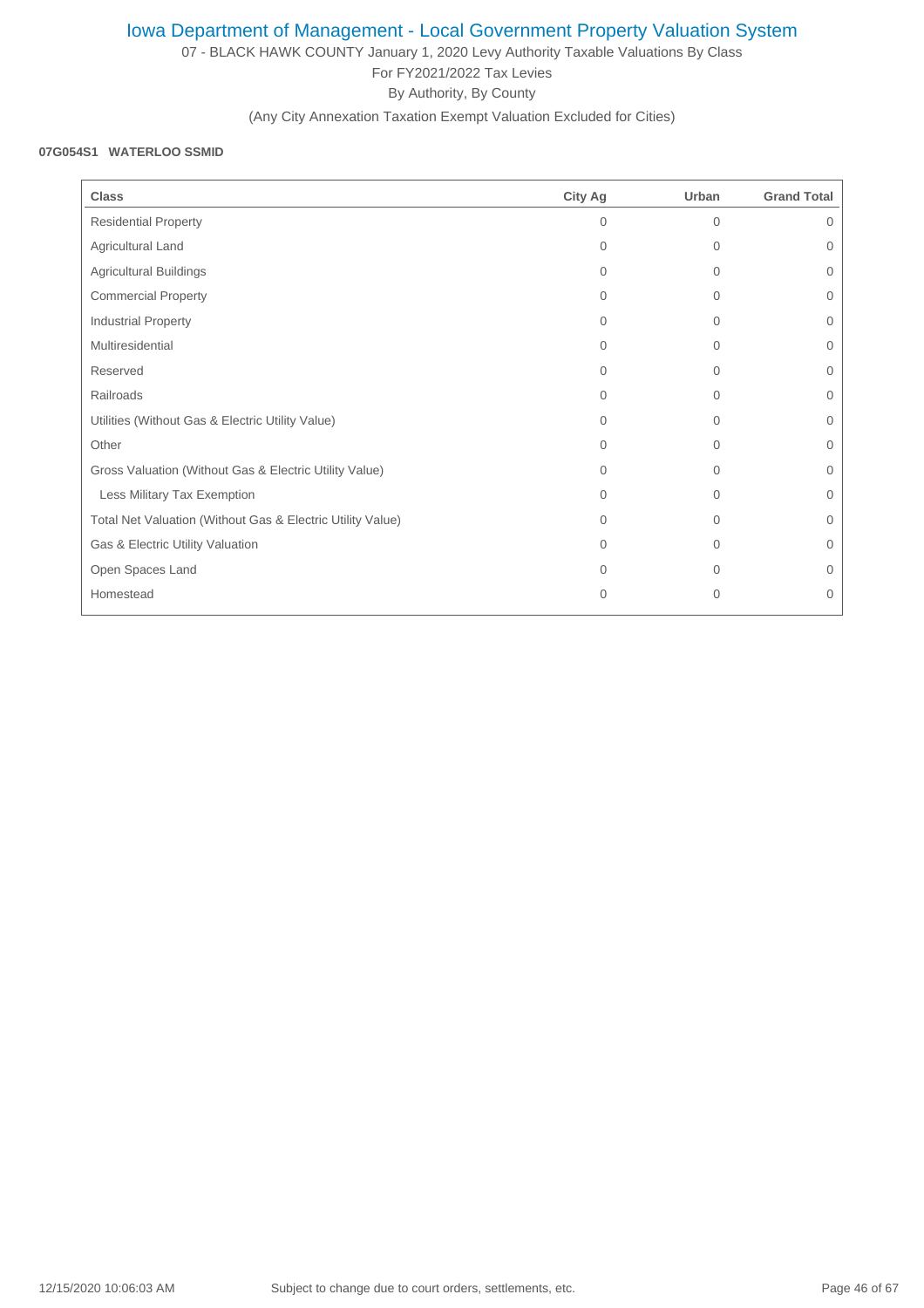07 - BLACK HAWK COUNTY January 1, 2020 Levy Authority Taxable Valuations By Class For FY2021/2022 Tax Levies By Authority, By County

(Any City Annexation Taxation Exempt Valuation Excluded for Cities)

#### **07G054T WATERLOO CITY TIF**

| <b>Class</b>                                               | <b>City Ag</b> | Urban          | <b>Grand Total</b> |
|------------------------------------------------------------|----------------|----------------|--------------------|
| <b>Residential Property</b>                                | $\mathbf{0}$   | 27,873,702     | 27,873,702         |
| Agricultural Land                                          | $\Omega$       | $\Omega$       | 0                  |
| Agricultural Buildings                                     | $\mathbf{0}$   | $\mathbf{0}$   | 0                  |
| <b>Commercial Property</b>                                 | $\mathbf{0}$   | 210,124,612    | 210,124,612        |
| Industrial Property                                        | $\mathbf{0}$   | 71,555,460     | 71,555,460         |
| Multiresidential                                           | $\mathbf{0}$   | 7,857,738      | 7,857,738          |
| Reserved                                                   | $\Omega$       | 0              | $\Omega$           |
| Railroads                                                  | $\Omega$       | 0              | $\Omega$           |
| Utilities (Without Gas & Electric Utility Value)           | $\Omega$       | $\Omega$       | 0                  |
| Other                                                      | $\mathbf{0}$   | $\Omega$       | $\Omega$           |
| Gross Valuation (Without Gas & Electric Utility Value)     | $\mathbf{0}$   | 317,411,512    | 317,411,512        |
| Less Military Tax Exemption                                | $\Omega$       | $\Omega$       | $\Omega$           |
| Total Net Valuation (Without Gas & Electric Utility Value) | $\mathbf{0}$   | 317,411,512    | 317,411,512        |
| Gas & Electric Utility Valuation                           | $\Omega$       | $\Omega$       | 0                  |
| Open Spaces Land                                           | $\Omega$       | 0              | $\Omega$           |
| Homestead                                                  | $\Omega$       | $\overline{0}$ | $\Omega$           |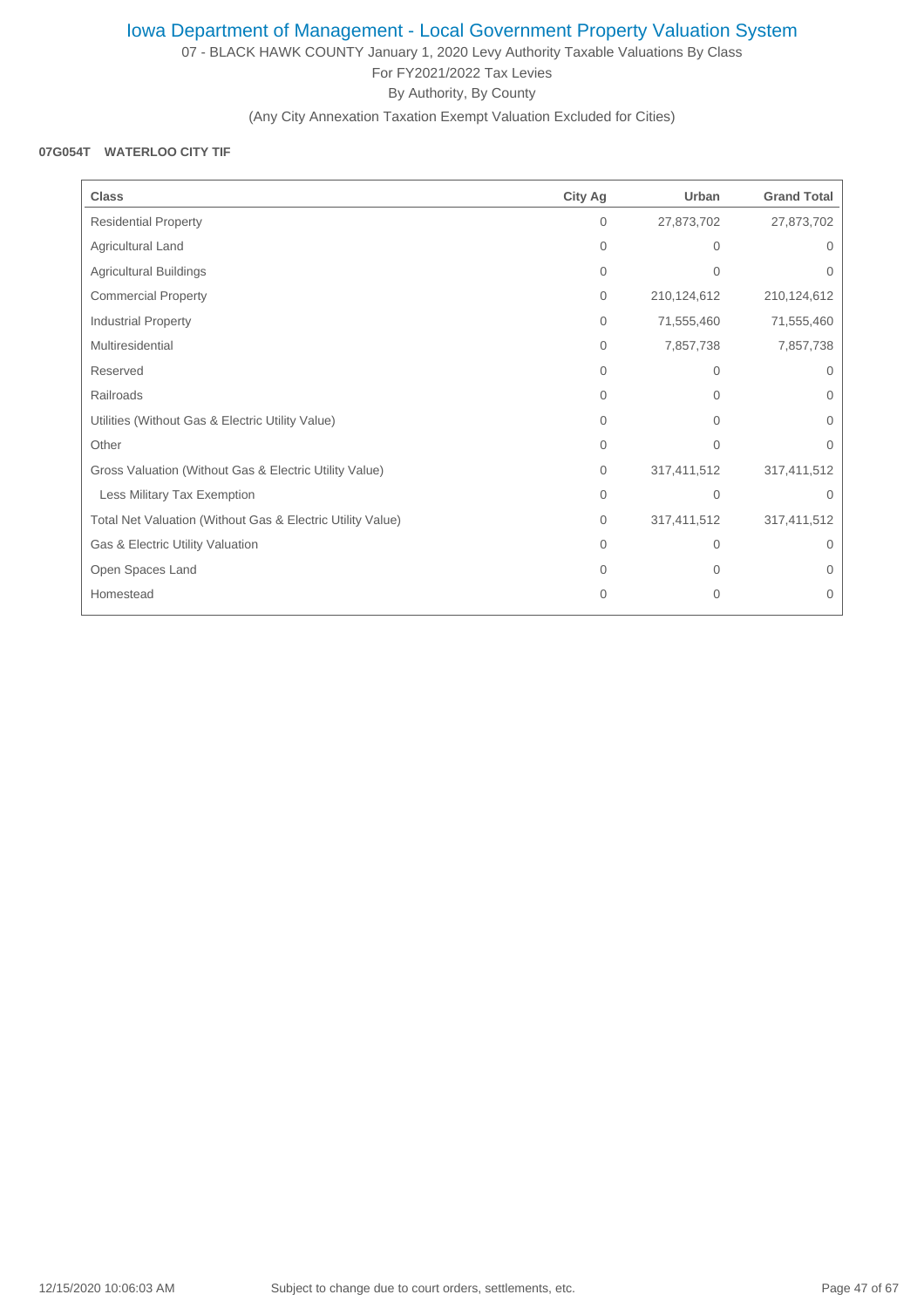07 - BLACK HAWK COUNTY January 1, 2020 Levy Authority Taxable Valuations By Class For FY2021/2022 Tax Levies By Authority, By County

### (Any City Annexation Taxation Exempt Valuation Excluded for Cities)

#### **09G066 JANESVILLE**

| <b>Class</b>                                               | <b>City Ag</b> | Urban        | <b>Grand Total</b> |
|------------------------------------------------------------|----------------|--------------|--------------------|
| <b>Residential Property</b>                                | $\mathbf{0}$   | 3,601,459    | 3,601,459          |
| Agricultural Land                                          | 108,482        | $\mathbf{0}$ | 108,482            |
| Agricultural Buildings                                     | 14,697         | $\mathbf{0}$ | 14,697             |
| <b>Commercial Property</b>                                 | $\mathbf{0}$   | 346,014      | 346,014            |
| Industrial Property                                        | $\mathbf{0}$   | 2,263,329    | 2,263,329          |
| Multiresidential                                           | $\mathbf{0}$   | $\mathbf{0}$ | $\Omega$           |
| Reserved                                                   | $\mathbf{0}$   | $\mathbf{0}$ | $\Omega$           |
| Railroads                                                  | $\mathbf{0}$   | 149,858      | 149,858            |
| Utilities (Without Gas & Electric Utility Value)           | $\mathbf{0}$   | 18,370       | 18,370             |
| Other                                                      | $\Omega$       | $\mathbf 0$  | $\Omega$           |
| Gross Valuation (Without Gas & Electric Utility Value)     | 123,179        | 6,379,030    | 6,502,209          |
| Less Military Tax Exemption                                | $\mathbf{0}$   | 12,964       | 12,964             |
| Total Net Valuation (Without Gas & Electric Utility Value) | 123,179        | 6,366,066    | 6,489,245          |
| Gas & Electric Utility Valuation                           | $\mathbf{0}$   | 2,376        | 2,376              |
| Open Spaces Land                                           | $\mathbf{0}$   | $\mathbf{0}$ | $\mathbf{0}$       |
| Homestead                                                  | $\mathbf{0}$   | 35           | 35                 |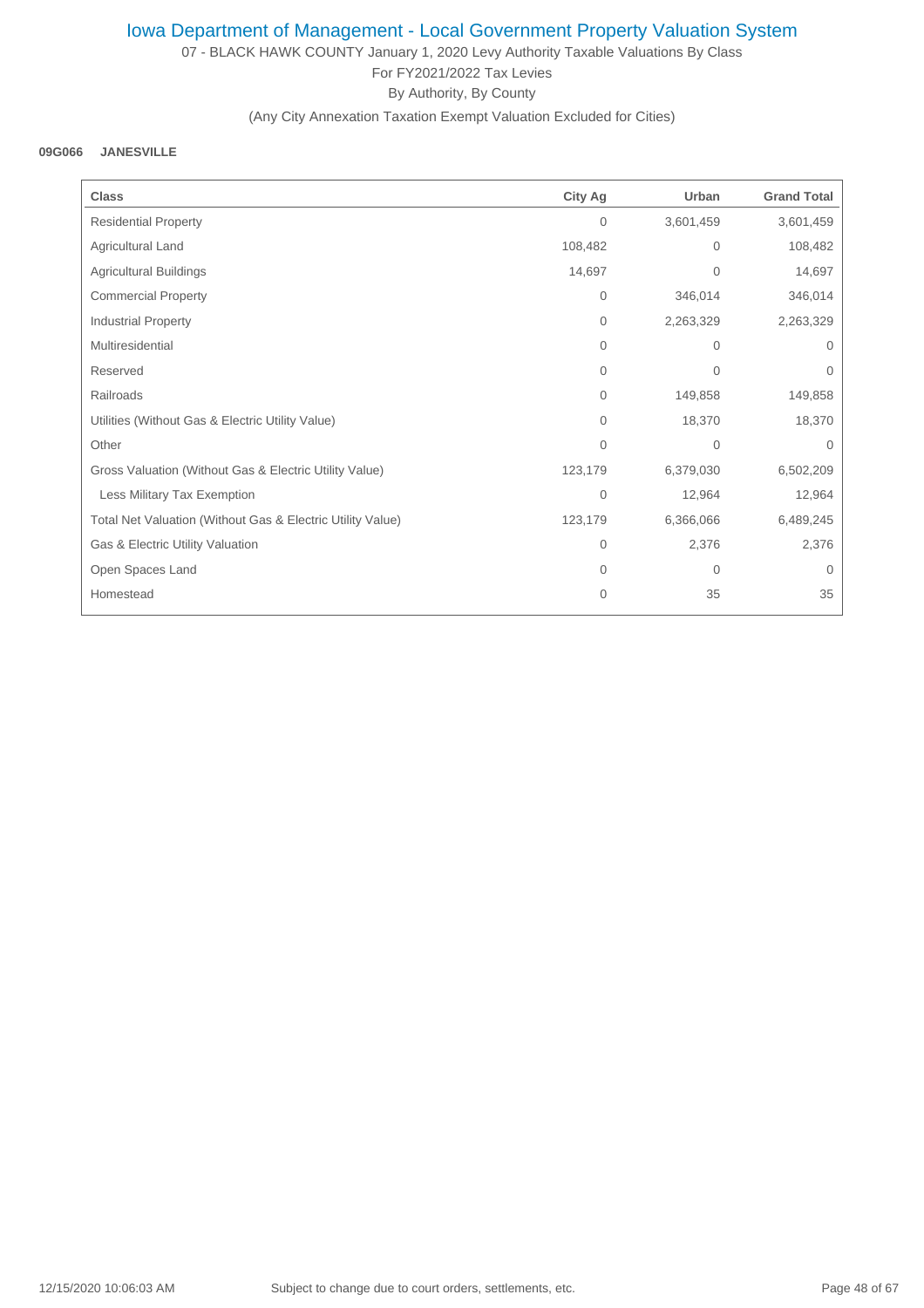07 - BLACK HAWK COUNTY January 1, 2020 Levy Authority Taxable Valuations By Class For FY2021/2022 Tax Levies By Authority, By County

(Any City Annexation Taxation Exempt Valuation Excluded for Cities)

#### **09G066T JANESVILLE CITY TIF**

| <b>Class</b>                                               | City Ag      | Urban        | <b>Grand Total</b> |
|------------------------------------------------------------|--------------|--------------|--------------------|
| <b>Residential Property</b>                                | $\Omega$     | $\Omega$     | $\Omega$           |
| Agricultural Land                                          | $\Omega$     | $\Omega$     | $\Omega$           |
| <b>Agricultural Buildings</b>                              | 0            | $\mathbf{0}$ | $\mathbf{0}$       |
| <b>Commercial Property</b>                                 | $\Omega$     | $\Omega$     | $\Omega$           |
| <b>Industrial Property</b>                                 | $\Omega$     | $\Omega$     | $\Omega$           |
| Multiresidential                                           | $\Omega$     | $\Omega$     | $\overline{0}$     |
| Reserved                                                   | $\Omega$     | $\Omega$     | $\Omega$           |
| Railroads                                                  | $\Omega$     | $\Omega$     | $\Omega$           |
| Utilities (Without Gas & Electric Utility Value)           | $\Omega$     | $\Omega$     | $\mathbf{0}$       |
| Other                                                      | $\Omega$     | $\Omega$     | $\Omega$           |
| Gross Valuation (Without Gas & Electric Utility Value)     | $\Omega$     | $\Omega$     | $\Omega$           |
| Less Military Tax Exemption                                | $\Omega$     | $\Omega$     | $\Omega$           |
| Total Net Valuation (Without Gas & Electric Utility Value) | $\Omega$     | $\Omega$     | $\overline{0}$     |
| Gas & Electric Utility Valuation                           | $\Omega$     | $\Omega$     | $\Omega$           |
| Open Spaces Land                                           | $\Omega$     | $\Omega$     | $\Omega$           |
| Homestead                                                  | $\mathbf{0}$ | 0            | $\mathbf{0}$       |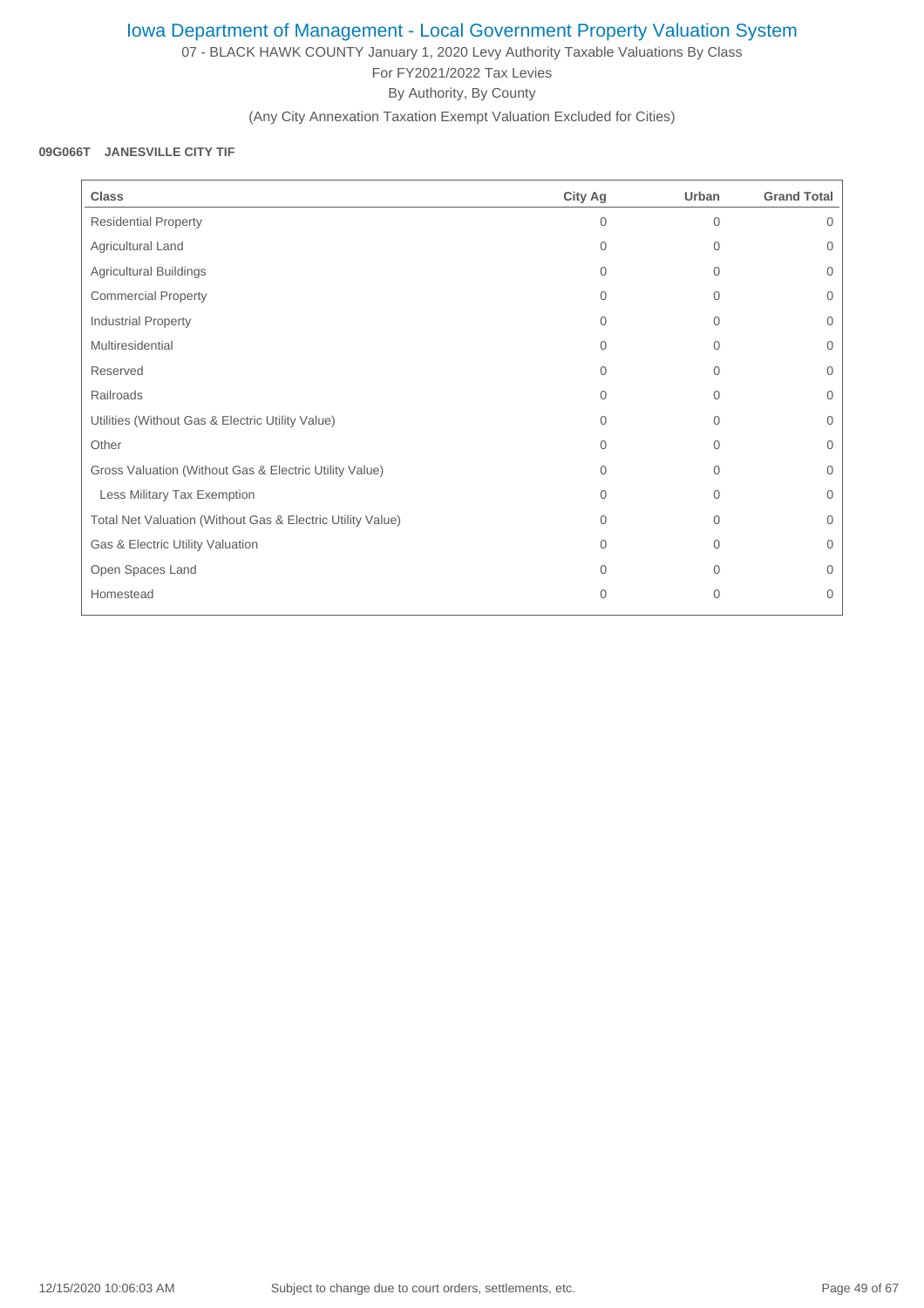07 - BLACK HAWK COUNTY January 1, 2020 Levy Authority Taxable Valuations By Class For FY2021/2022 Tax Levies By Authority, By County

## (Any City Annexation Taxation Exempt Valuation Excluded for Cities)

#### **10G077 JESUP**

| <b>Class</b>                                               | <b>City Ag</b> | Urban        | <b>Grand Total</b> |
|------------------------------------------------------------|----------------|--------------|--------------------|
| <b>Residential Property</b>                                | $\mathbf{0}$   | 9,117,508    | 9,117,508          |
| Agricultural Land                                          | 33,166         | 0            | 33,166             |
| <b>Agricultural Buildings</b>                              | $\mathbf{0}$   | 0            | 0                  |
| <b>Commercial Property</b>                                 | 0              | 458,865      | 458,865            |
| <b>Industrial Property</b>                                 | 0              | $\mathbf{0}$ | 0                  |
| Multiresidential                                           | $\Omega$       | 0            | $\Omega$           |
| Reserved                                                   | $\Omega$       | $\mathbf{0}$ | $\Omega$           |
| Railroads                                                  | 0              | 0            | $\Omega$           |
| Utilities (Without Gas & Electric Utility Value)           | $\overline{0}$ | 0            | 0                  |
| Other                                                      | $\mathbf{0}$   | 0            | 0                  |
| Gross Valuation (Without Gas & Electric Utility Value)     | 33,166         | 9,576,373    | 9,609,539          |
| Less Military Tax Exemption                                | $\overline{0}$ | 9,260        | 9,260              |
| Total Net Valuation (Without Gas & Electric Utility Value) | 33,166         | 9,567,113    | 9,600,279          |
| Gas & Electric Utility Valuation                           | $\overline{0}$ | 0            | 0                  |
| Open Spaces Land                                           | $\overline{0}$ | 0            | 0                  |
| Homestead                                                  | $\mathbf{0}$   | 51           | 51                 |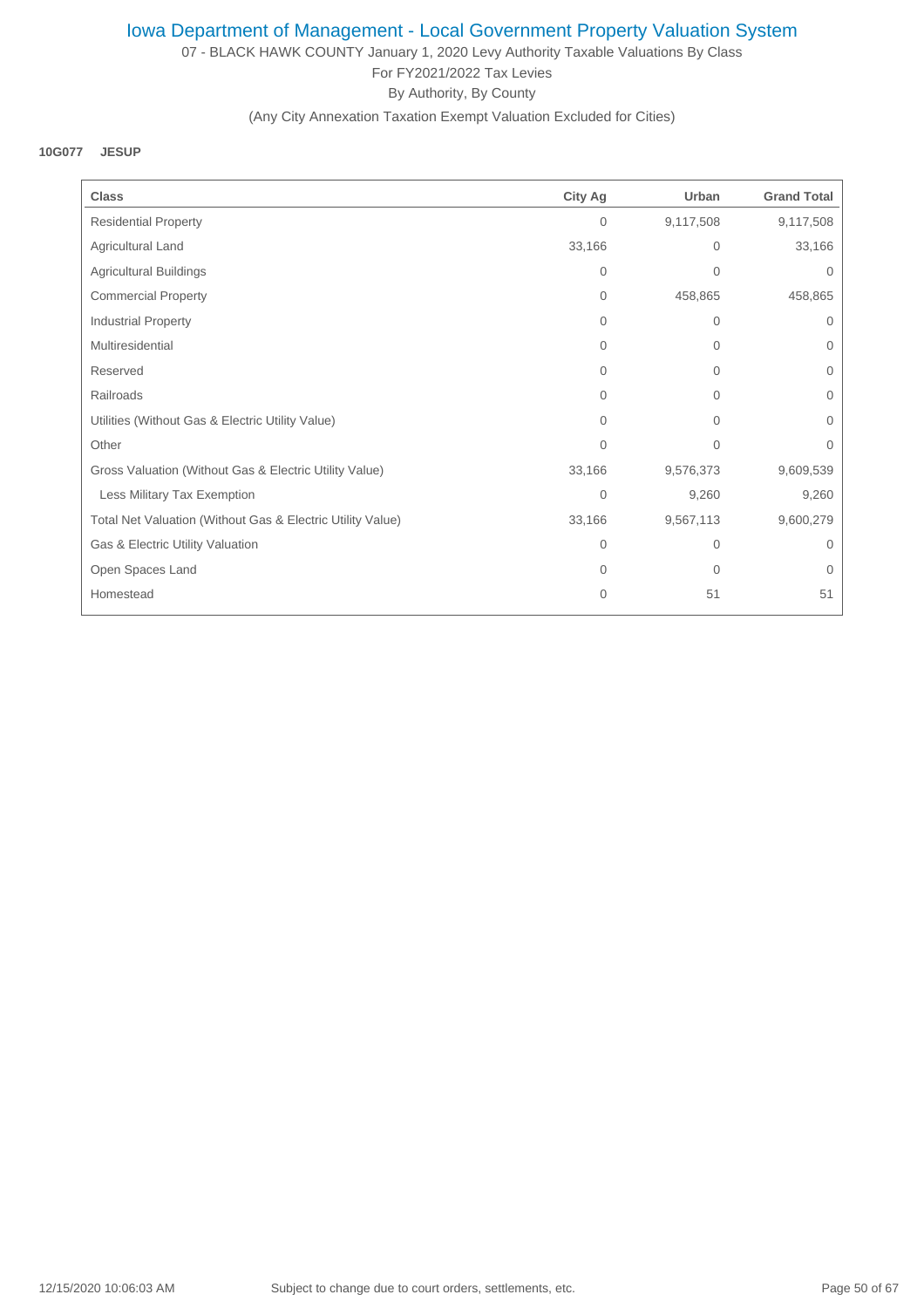07 - BLACK HAWK COUNTY January 1, 2020 Levy Authority Taxable Valuations By Class For FY2021/2022 Tax Levies

By Authority, By County

### **07K001 BARCLAY**

| <b>Class</b>                                               | Rural      | Urban        | <b>Grand Total</b> |
|------------------------------------------------------------|------------|--------------|--------------------|
| <b>Residential Property</b>                                | 19,765,827 | $\mathbf{0}$ | 19,765,827         |
| Agricultural Land                                          | 27,723,955 | $\mathbf 0$  | 27,723,955         |
| <b>Agricultural Buildings</b>                              | 1,301,051  | $\mathbf 0$  | 1,301,051          |
| <b>Commercial Property</b>                                 | 20,043     | $\mathbf{0}$ | 20,043             |
| <b>Industrial Property</b>                                 | $\Omega$   | $\mathbf{0}$ | 0                  |
| Multiresidential                                           | $\Omega$   | $\Omega$     | $\Omega$           |
| Reserved                                                   | $\Omega$   | $\mathbf{0}$ | $\Omega$           |
| Railroads                                                  | 1,279,598  | 0            | 1,279,598          |
| Utilities (Without Gas & Electric Utility Value)           | 296,345    | $\mathbf{0}$ | 296,345            |
| Other                                                      | 0          | $\mathbf{0}$ | $\Omega$           |
| Gross Valuation (Without Gas & Electric Utility Value)     | 50,386,819 | $\mathbf 0$  | 50,386,819         |
| Less Military Tax Exemption                                | 38,892     | $\mathbf 0$  | 38,892             |
| Total Net Valuation (Without Gas & Electric Utility Value) | 50,347,927 | 0            | 50,347,927         |
| Gas & Electric Utility Valuation                           | 1,282,093  | $\mathbf 0$  | 1,282,093          |
| Open Spaces Land                                           | 0          | $\mathbf 0$  | $\mathbf{0}$       |
| Homestead                                                  | 149        | $\mathbf{0}$ | 149                |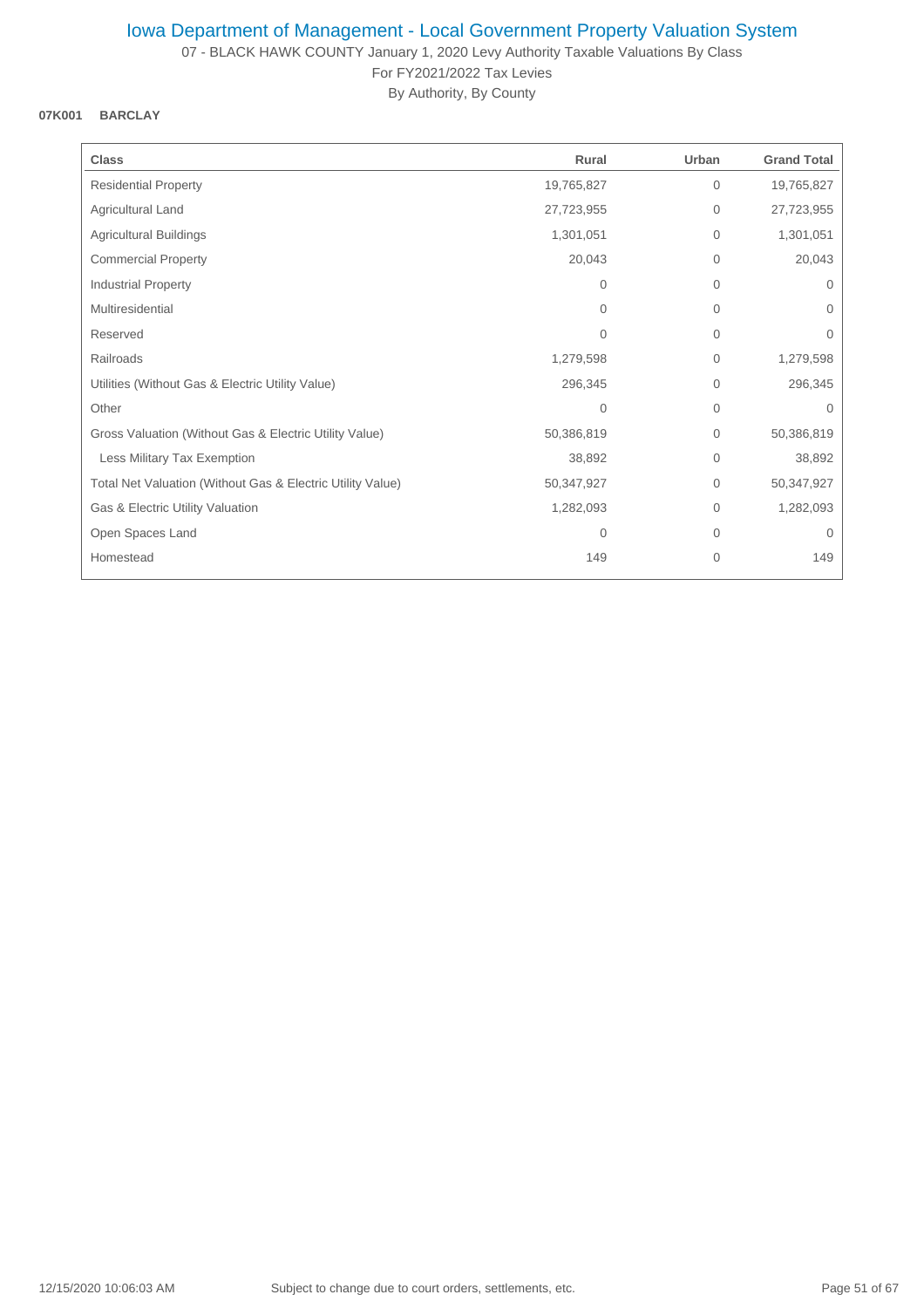07 - BLACK HAWK COUNTY January 1, 2020 Levy Authority Taxable Valuations By Class For FY2021/2022 Tax Levies

By Authority, By County

### **07K002 BENNINGTON**

| <b>Class</b>                                               | Rural      | Urban        | <b>Grand Total</b> |
|------------------------------------------------------------|------------|--------------|--------------------|
| <b>Residential Property</b>                                | 20,222,176 | $\mathbf 0$  | 20,222,176         |
| Agricultural Land                                          | 28,729,659 | $\mathbf 0$  | 28,729,659         |
| <b>Agricultural Buildings</b>                              | 1,308,610  | $\mathbf 0$  | 1,308,610          |
| <b>Commercial Property</b>                                 | 0          | $\mathbf{0}$ | $\mathbf 0$        |
| Industrial Property                                        | $\Omega$   | $\mathbf{0}$ | $\overline{0}$     |
| Multiresidential                                           | $\Omega$   | $\Omega$     | $\Omega$           |
| Reserved                                                   | $\Omega$   | $\Omega$     | $\Omega$           |
| Railroads                                                  | 0          | $\mathbf{0}$ | 0                  |
| Utilities (Without Gas & Electric Utility Value)           | 427,808    | $\mathbf 0$  | 427,808            |
| Other                                                      | 0          | $\mathbf{0}$ | $\Omega$           |
| Gross Valuation (Without Gas & Electric Utility Value)     | 50,688,253 | $\mathbf 0$  | 50,688,253         |
| Less Military Tax Exemption                                | 51,856     | $\mathbf{0}$ | 51,856             |
| Total Net Valuation (Without Gas & Electric Utility Value) | 50,636,397 | $\mathbf{0}$ | 50,636,397         |
| Gas & Electric Utility Valuation                           | 12,080,300 | $\mathbf{0}$ | 12,080,300         |
| Open Spaces Land                                           | 0          | $\mathbf{0}$ | $\mathbf{0}$       |
| Homestead                                                  | 150        | 0            | 150                |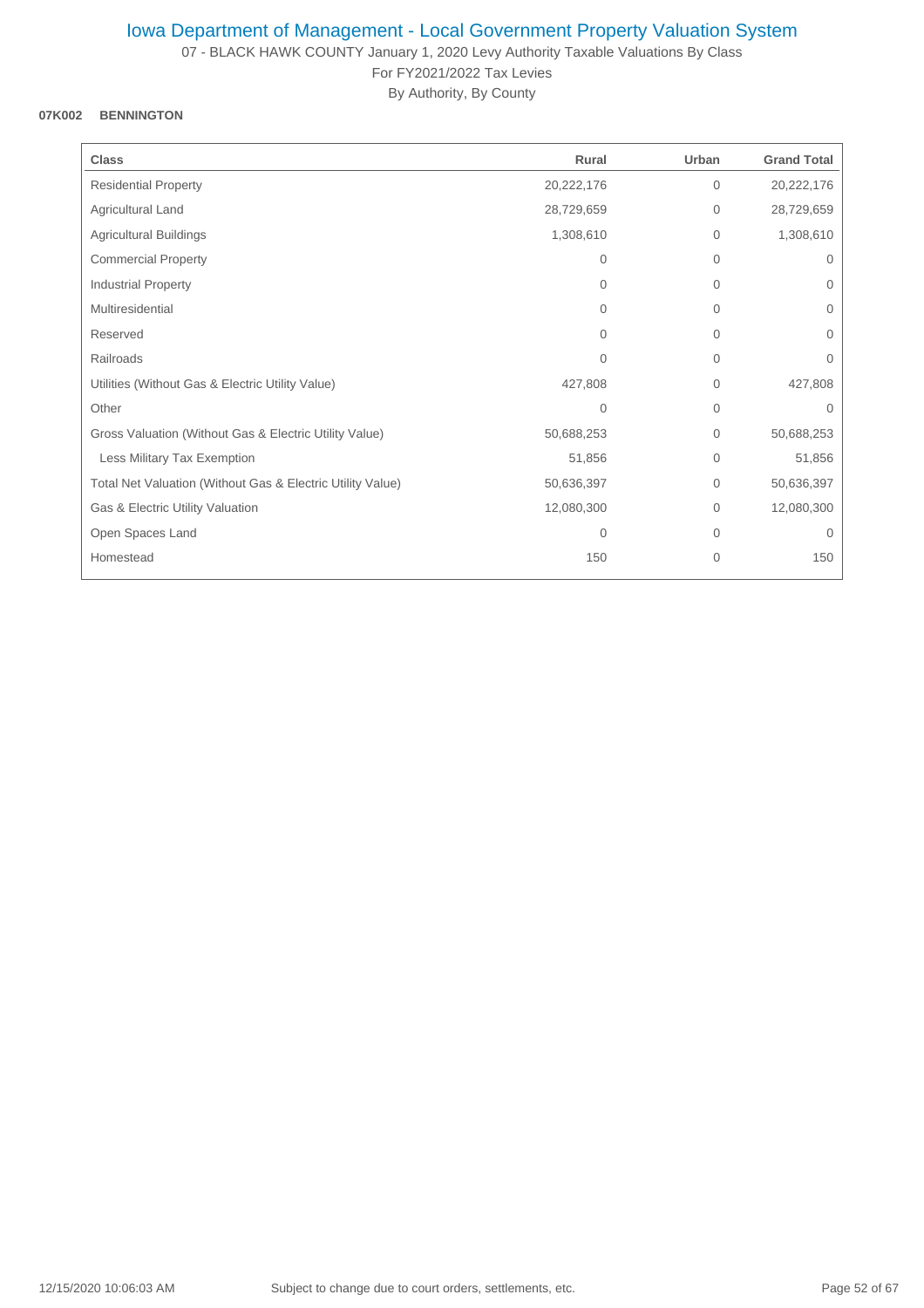07 - BLACK HAWK COUNTY January 1, 2020 Levy Authority Taxable Valuations By Class For FY2021/2022 Tax Levies

By Authority, By County

### **07K003 BIG CREEK**

| <b>Class</b>                                               | Rural      | Urban        | <b>Grand Total</b> |
|------------------------------------------------------------|------------|--------------|--------------------|
| <b>Residential Property</b>                                | 12,280,975 | $\mathbf{0}$ | 12,280,975         |
| Agricultural Land                                          | 14,731,433 | $\mathbf 0$  | 14,731,433         |
| <b>Agricultural Buildings</b>                              | 723,523    | $\mathbf{0}$ | 723,523            |
| <b>Commercial Property</b>                                 | 1,402,254  | $\mathbf{0}$ | 1,402,254          |
| Industrial Property                                        | $\Omega$   | $\mathbf{0}$ | $\Omega$           |
| Multiresidential                                           | $\Omega$   | $\Omega$     | $\Omega$           |
| Reserved                                                   | $\Omega$   | $\mathbf{0}$ | $\mathbf 0$        |
| Railroads                                                  | 1,531,268  | 0            | 1,531,268          |
| Utilities (Without Gas & Electric Utility Value)           | 657,739    | $\mathbf 0$  | 657,739            |
| Other                                                      | $\Omega$   | $\mathbf{0}$ | $\Omega$           |
| Gross Valuation (Without Gas & Electric Utility Value)     | 31,327,192 | $\mathbf{0}$ | 31,327,192         |
| Less Military Tax Exemption                                | 22,224     | $\mathbf{0}$ | 22,224             |
| Total Net Valuation (Without Gas & Electric Utility Value) | 31,304,968 | $\Omega$     | 31,304,968         |
| Gas & Electric Utility Valuation                           | 925,172    | $\mathbf{0}$ | 925,172            |
| Open Spaces Land                                           | 0          | $\mathbf{0}$ | $\mathbf{0}$       |
| Homestead                                                  | 86         | 0            | 86                 |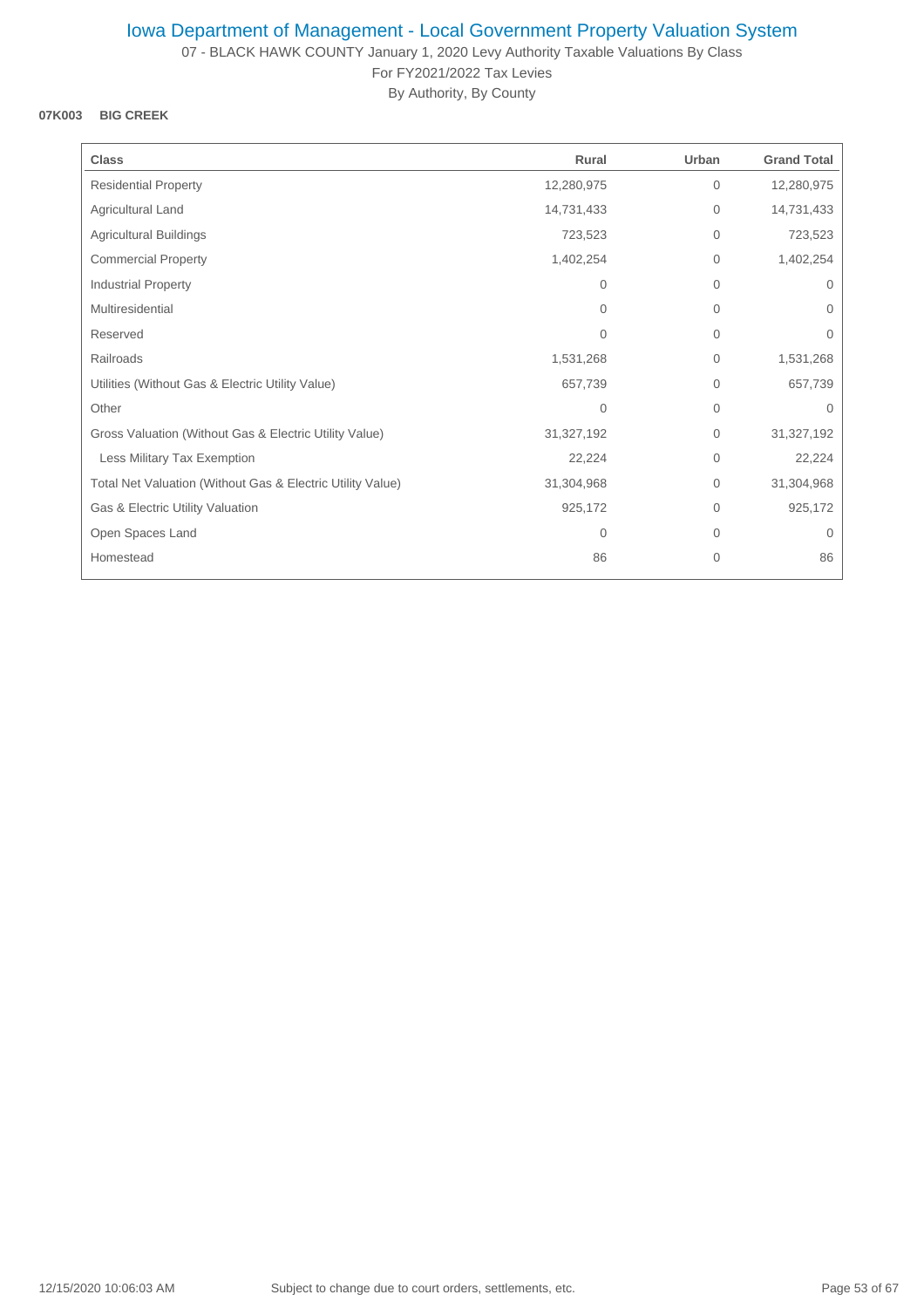07 - BLACK HAWK COUNTY January 1, 2020 Levy Authority Taxable Valuations By Class For FY2021/2022 Tax Levies

By Authority, By County

## **07K004 BLACK HAWK**

| <b>Class</b>                                               | Rural          | Urban          | <b>Grand Total</b> |
|------------------------------------------------------------|----------------|----------------|--------------------|
| <b>Residential Property</b>                                | 18,175,440     | 0              | 18,175,440         |
| Agricultural Land                                          | 18,902,667     | 0              | 18,902,667         |
| <b>Agricultural Buildings</b>                              | 1,435,605      | 0              | 1,435,605          |
| <b>Commercial Property</b>                                 | 412,803        | $\mathbf{0}$   | 412,803            |
| Industrial Property                                        | 0              | 0              | $\mathbf 0$        |
| Multiresidential                                           | $\Omega$       | $\overline{0}$ | $\mathbf{0}$       |
| Reserved                                                   | $\Omega$       | 0              | $\Omega$           |
| Railroads                                                  | $\Omega$       | 0              | $\Omega$           |
| Utilities (Without Gas & Electric Utility Value)           | 7,576,348      | 0              | 7,576,348          |
| Other                                                      | $\overline{0}$ | $\overline{0}$ | $\Omega$           |
| Gross Valuation (Without Gas & Electric Utility Value)     | 46,502,863     | $\mathbf{0}$   | 46,502,863         |
| Less Military Tax Exemption                                | 31,484         | 0              | 31,484             |
| Total Net Valuation (Without Gas & Electric Utility Value) | 46,471,379     | 0              | 46,471,379         |
| Gas & Electric Utility Valuation                           | 693,148        | $\Omega$       | 693,148            |
| Open Spaces Land                                           | $\Omega$       | $\Omega$       | $\Omega$           |
| Homestead                                                  | 106            | 0              | 106                |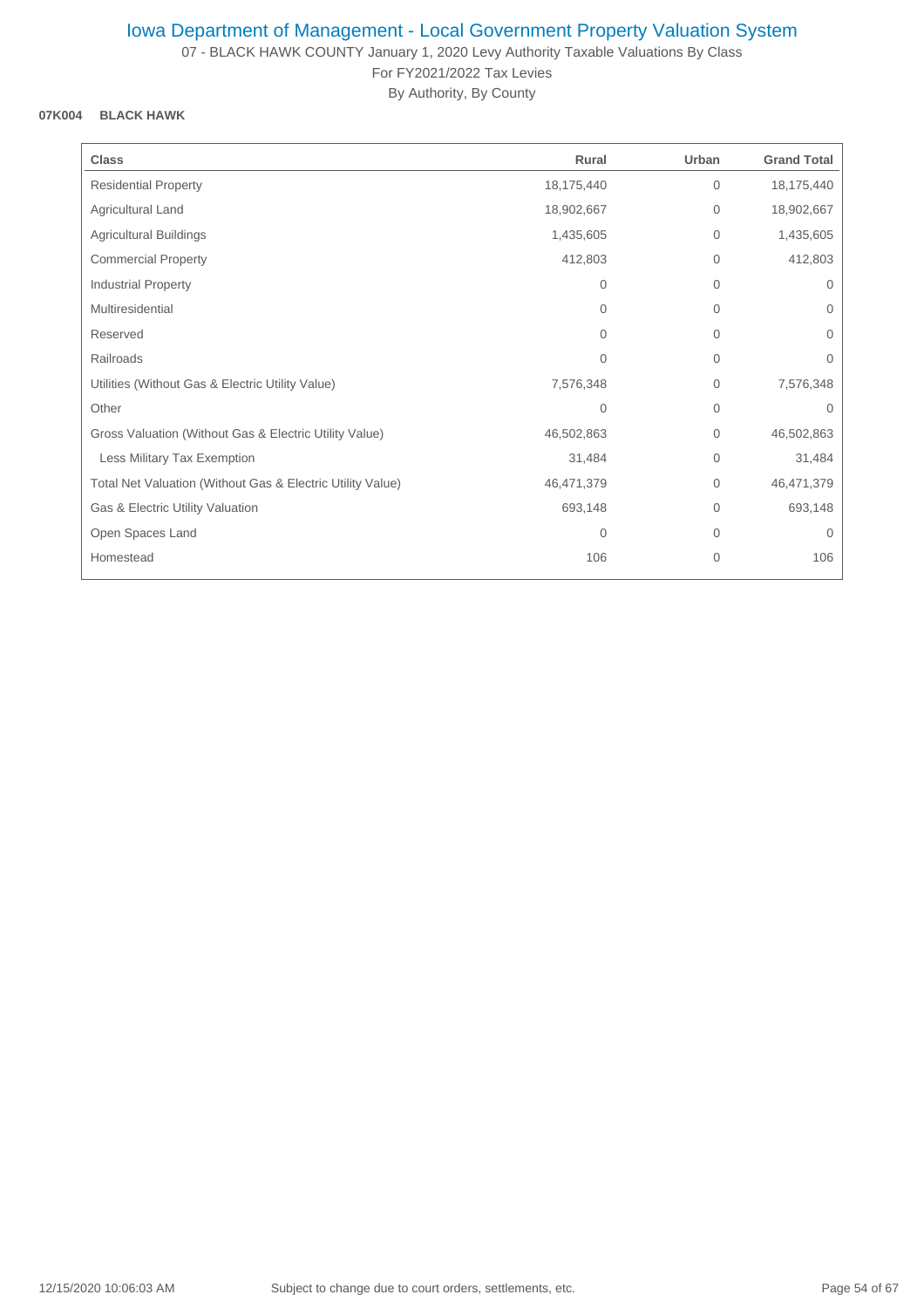07 - BLACK HAWK COUNTY January 1, 2020 Levy Authority Taxable Valuations By Class For FY2021/2022 Tax Levies

By Authority, By County

## **07K005 CEDAR**

| <b>Class</b>                                               | Rural      | Urban        | <b>Grand Total</b> |
|------------------------------------------------------------|------------|--------------|--------------------|
| <b>Residential Property</b>                                | 50,089,071 | $\mathbf{0}$ | 50,089,071         |
| Agricultural Land                                          | 15,107,964 | $\mathbf{0}$ | 15,107,964         |
| <b>Agricultural Buildings</b>                              | 552,432    | $\mathbf{0}$ | 552,432            |
| <b>Commercial Property</b>                                 | 5,125,627  | $\mathbf{0}$ | 5,125,627          |
| Industrial Property                                        | 0          | $\mathbf{0}$ | $\mathbf{0}$       |
| Multiresidential                                           | 77,928     | $\Omega$     | 77,928             |
| Reserved                                                   | $\Omega$   | $\mathbf{0}$ | $\Omega$           |
| Railroads                                                  | 2,852,534  | 0            | 2,852,534          |
| Utilities (Without Gas & Electric Utility Value)           | 2,286,903  | 0            | 2,286,903          |
| Other                                                      | 0          | $\mathbf{0}$ | $\Omega$           |
| Gross Valuation (Without Gas & Electric Utility Value)     | 76,092,459 | $\mathbf{0}$ | 76,092,459         |
| Less Military Tax Exemption                                | 185,200    | $\mathbf{0}$ | 185,200            |
| Total Net Valuation (Without Gas & Electric Utility Value) | 75,907,259 | $\mathbf{0}$ | 75,907,259         |
| Gas & Electric Utility Valuation                           | 3,232,496  | $\Omega$     | 3,232,496          |
| Open Spaces Land                                           | 0          | $\mathbf{0}$ | $\mathbf{0}$       |
| Homestead                                                  | 550        | 0            | 550                |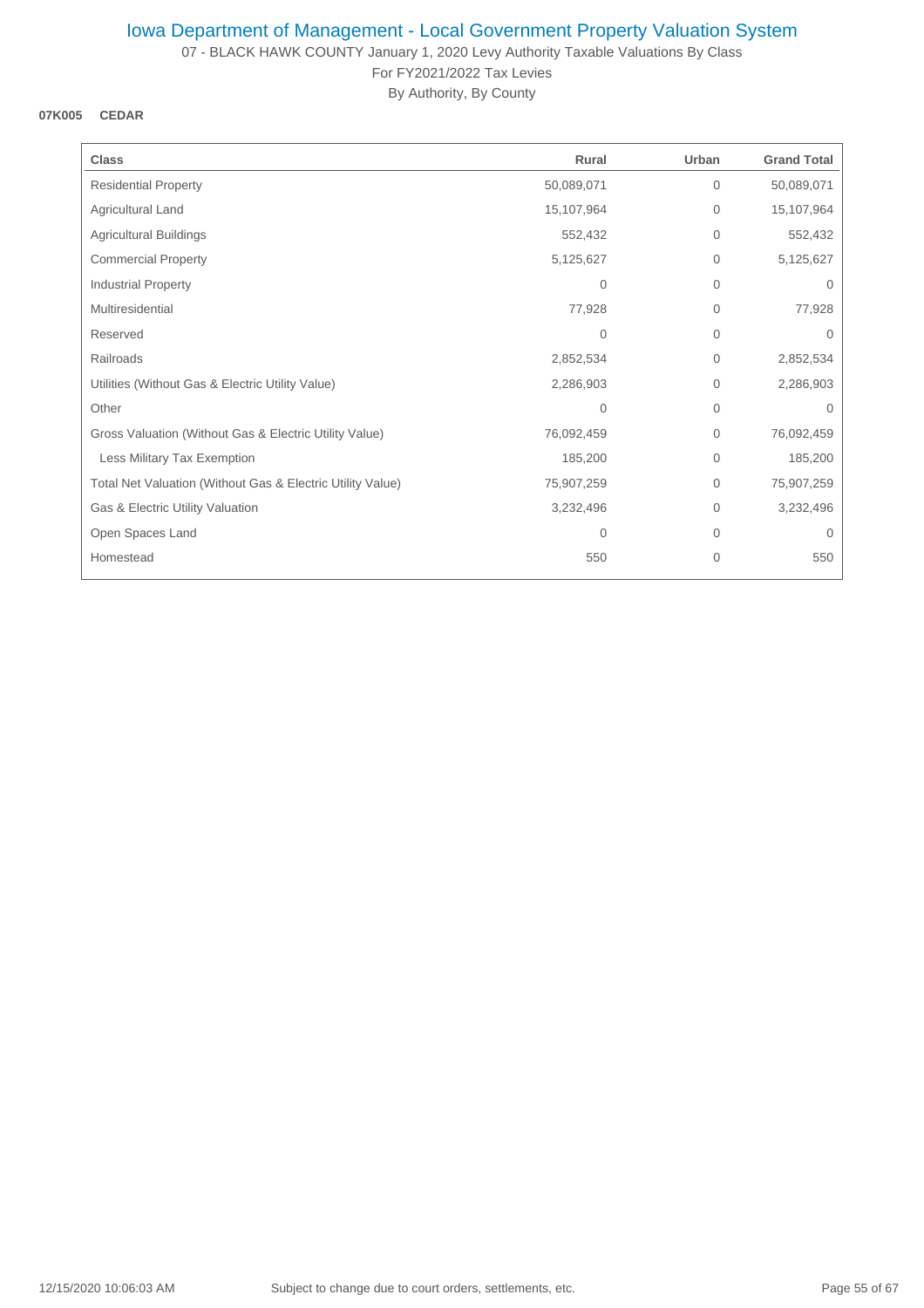07 - BLACK HAWK COUNTY January 1, 2020 Levy Authority Taxable Valuations By Class For FY2021/2022 Tax Levies

By Authority, By County

### **07K006 CEDAR FALLS**

| <b>Class</b>                                               | Rural      | Urban          | <b>Grand Total</b> |
|------------------------------------------------------------|------------|----------------|--------------------|
| <b>Residential Property</b>                                | 16,254,267 | $\mathbf{0}$   | 16,254,267         |
| Agricultural Land                                          | 14,447,384 | 0              | 14,447,384         |
| <b>Agricultural Buildings</b>                              | 499,993    | $\mathbf 0$    | 499,993            |
| <b>Commercial Property</b>                                 | 243,135    | 0              | 243,135            |
| Industrial Property                                        | 0          | 0              | $\mathbf{0}$       |
| Multiresidential                                           | $\Omega$   | $\Omega$       | $\Omega$           |
| Reserved                                                   | $\Omega$   | $\overline{0}$ | $\Omega$           |
| Railroads                                                  | 443,339    | 0              | 443,339            |
| Utilities (Without Gas & Electric Utility Value)           | 706,163    | 0              | 706,163            |
| Other                                                      | 0          | $\overline{0}$ | $\Omega$           |
| Gross Valuation (Without Gas & Electric Utility Value)     | 32,594,281 | 0              | 32,594,281         |
| Less Military Tax Exemption                                | 31,484     | 0              | 31,484             |
| Total Net Valuation (Without Gas & Electric Utility Value) | 32,562,797 | $\overline{0}$ | 32,562,797         |
| Gas & Electric Utility Valuation                           | 163,501    | $\Omega$       | 163,501            |
| Open Spaces Land                                           | 0          | 0              | $\mathbf{0}$       |
| Homestead                                                  | 88         | 0              | 88                 |
|                                                            |            |                |                    |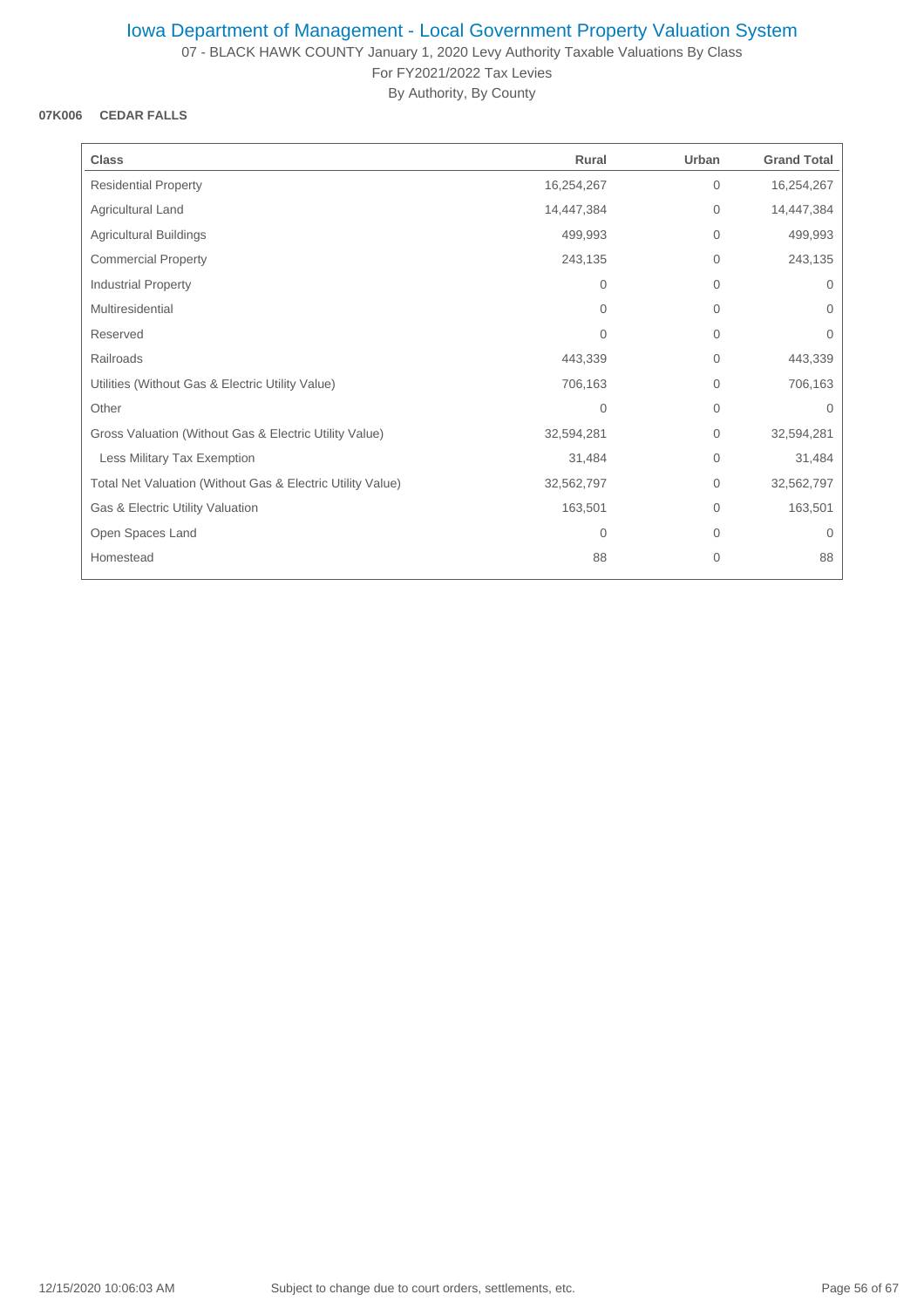07 - BLACK HAWK COUNTY January 1, 2020 Levy Authority Taxable Valuations By Class For FY2021/2022 Tax Levies

By Authority, By County

### **07K007 EAGLE**

| <b>Class</b>                                               | Rural      | Urban        | <b>Grand Total</b> |
|------------------------------------------------------------|------------|--------------|--------------------|
| <b>Residential Property</b>                                | 20,247,300 | $\mathbf{0}$ | 20,247,300         |
| Agricultural Land                                          | 30,628,978 | $\mathbf 0$  | 30,628,978         |
| <b>Agricultural Buildings</b>                              | 1,242,175  | 0            | 1,242,175          |
| <b>Commercial Property</b>                                 | 524,997    | $\mathbf 0$  | 524,997            |
| <b>Industrial Property</b>                                 | $\Omega$   | $\mathbf 0$  | 0                  |
| Multiresidential                                           | $\Omega$   | $\mathbf{0}$ | $\Omega$           |
| Reserved                                                   | $\Omega$   | $\mathbf 0$  | $\Omega$           |
| Railroads                                                  | $\Omega$   | $\mathbf 0$  | 0                  |
| Utilities (Without Gas & Electric Utility Value)           | 378,092    | $\mathbf 0$  | 378,092            |
| Other                                                      | $\Omega$   | $\mathbf 0$  | $\Omega$           |
| Gross Valuation (Without Gas & Electric Utility Value)     | 53,021,542 | $\mathbf 0$  | 53,021,542         |
| Less Military Tax Exemption                                | 35,188     | $\mathbf 0$  | 35,188             |
| Total Net Valuation (Without Gas & Electric Utility Value) | 52,986,354 | $\mathbf 0$  | 52,986,354         |
| Gas & Electric Utility Valuation                           | 1,061,502  | $\mathbf 0$  | 1,061,502          |
| Open Spaces Land                                           | 0          | $\mathbf 0$  | $\mathbf{0}$       |
| Homestead                                                  | 139        | $\mathbf{0}$ | 139                |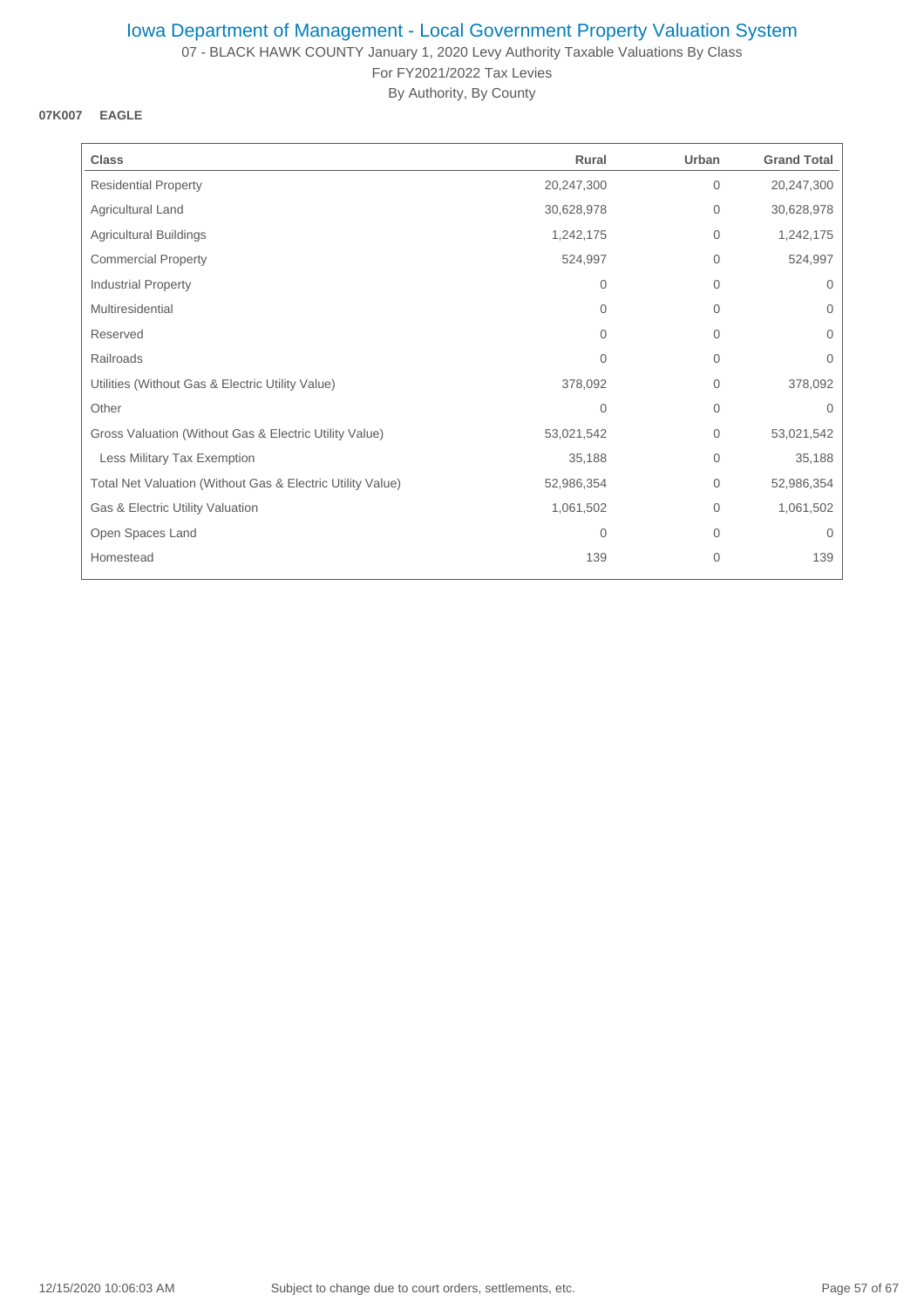07 - BLACK HAWK COUNTY January 1, 2020 Levy Authority Taxable Valuations By Class For FY2021/2022 Tax Levies

By Authority, By County

## **07K008 EAST WATERLOO**

| <b>Class</b>                                               | Rural          | Urban        | <b>Grand Total</b> |
|------------------------------------------------------------|----------------|--------------|--------------------|
| <b>Residential Property</b>                                | 9,875,505      | $\mathbf 0$  | 9,875,505          |
| Agricultural Land                                          | 6,756,463      | $\mathbf 0$  | 6,756,463          |
| <b>Agricultural Buildings</b>                              | 207,522        | $\mathbf{0}$ | 207,522            |
| <b>Commercial Property</b>                                 | 4,018,063      | $\mathbf 0$  | 4,018,063          |
| Industrial Property                                        | $\Omega$       | $\mathbf{0}$ | $\Omega$           |
| Multiresidential                                           | 90,454         | $\mathbf{0}$ | 90,454             |
| Reserved                                                   | $\Omega$       | $\mathbf 0$  | $\Omega$           |
| Railroads                                                  | 52,870         | $\mathbf 0$  | 52,870             |
| Utilities (Without Gas & Electric Utility Value)           | 214,015        | $\mathbf{0}$ | 214,015            |
| Other                                                      | $\overline{0}$ | $\mathbf{0}$ | $\Omega$           |
| Gross Valuation (Without Gas & Electric Utility Value)     | 21,214,892     | $\mathbf 0$  | 21,214,892         |
| Less Military Tax Exemption                                | 25,928         | $\mathbf 0$  | 25,928             |
| Total Net Valuation (Without Gas & Electric Utility Value) | 21,188,964     | $\mathbf 0$  | 21,188,964         |
| Gas & Electric Utility Valuation                           | 739,931        | $\mathbf{0}$ | 739,931            |
| Open Spaces Land                                           | $\mathbf{0}$   | $\mathbf 0$  | $\Omega$           |
| Homestead                                                  | 83             | $\mathbf 0$  | 83                 |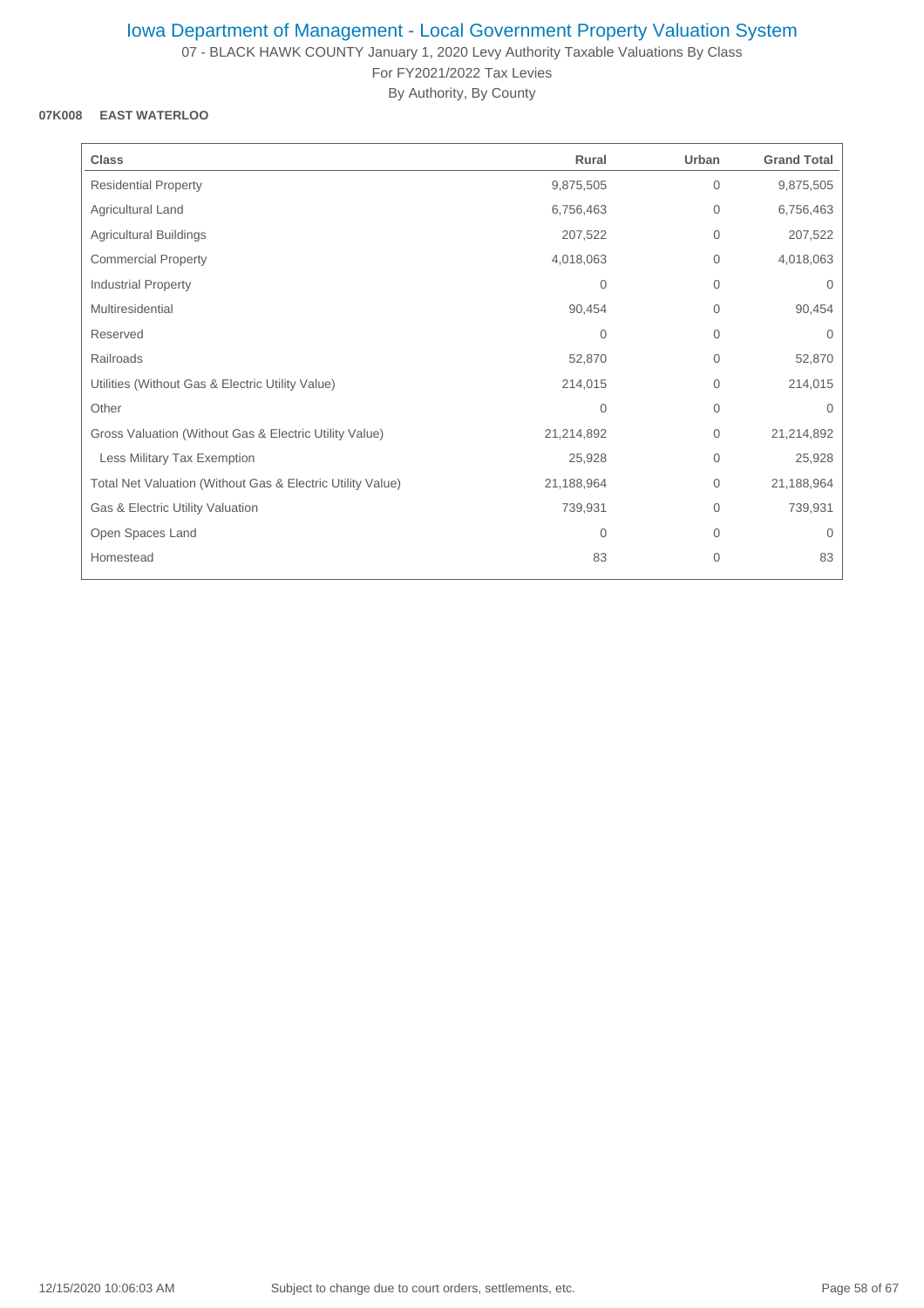07 - BLACK HAWK COUNTY January 1, 2020 Levy Authority Taxable Valuations By Class For FY2021/2022 Tax Levies

By Authority, By County

#### **07K009 FOX**

| <b>Class</b>                                               | Rural          | Urban        | <b>Grand Total</b> |
|------------------------------------------------------------|----------------|--------------|--------------------|
| <b>Residential Property</b>                                | 20,637,678     | $\mathbf 0$  | 20,637,678         |
| Agricultural Land                                          | 25,648,867     | 0            | 25,648,867         |
| <b>Agricultural Buildings</b>                              | 2,415,880      | $\mathbf{0}$ | 2,415,880          |
| <b>Commercial Property</b>                                 | 1,095,057      | $\mathbf 0$  | 1,095,057          |
| Industrial Property                                        | 0              | $\mathbf 0$  | 0                  |
| Multiresidential                                           | $\Omega$       | $\mathbf 0$  | $\Omega$           |
| Reserved                                                   | $\Omega$       | $\mathbf 0$  | $\Omega$           |
| Railroads                                                  | $\Omega$       | $\mathbf 0$  | 0                  |
| Utilities (Without Gas & Electric Utility Value)           | 1,708,555      | $\mathbf 0$  | 1,708,555          |
| Other                                                      | $\overline{0}$ | $\mathbf{0}$ | $\Omega$           |
| Gross Valuation (Without Gas & Electric Utility Value)     | 51,506,037     | $\mathbf 0$  | 51,506,037         |
| Less Military Tax Exemption                                | 40,744         | $\mathbf 0$  | 40,744             |
| Total Net Valuation (Without Gas & Electric Utility Value) | 51,465,293     | $\mathbf 0$  | 51,465,293         |
| Gas & Electric Utility Valuation                           | 2,606,015      | $\mathbf 0$  | 2,606,015          |
| Open Spaces Land                                           | 0              | $\mathbf 0$  | $\mathbf{0}$       |
| Homestead                                                  | 142            | $\mathbf{0}$ | 142                |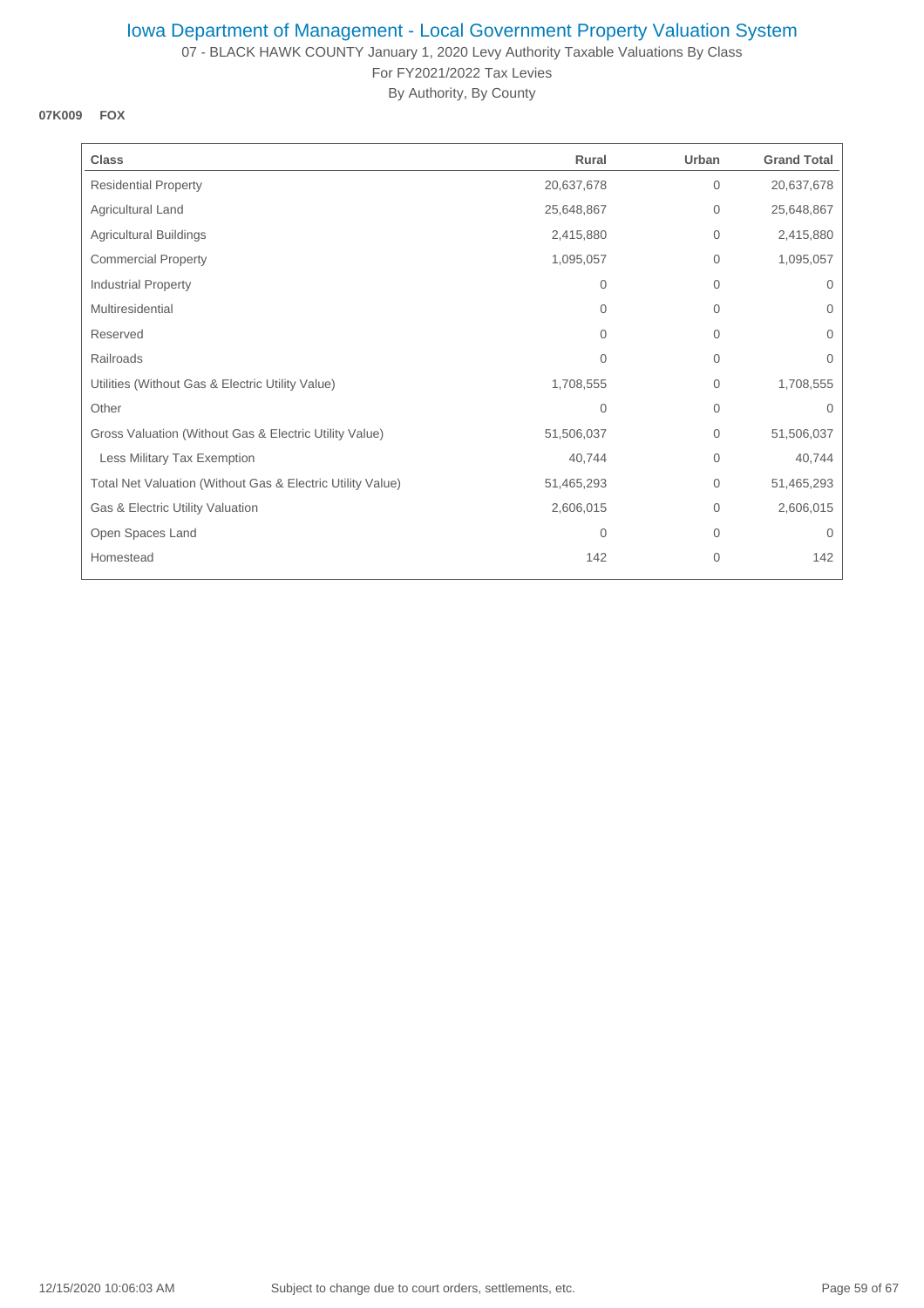07 - BLACK HAWK COUNTY January 1, 2020 Levy Authority Taxable Valuations By Class For FY2021/2022 Tax Levies

By Authority, By County

### **07K010 LESTER**

| <b>Class</b>                                               | Rural      | Urban        | <b>Grand Total</b> |
|------------------------------------------------------------|------------|--------------|--------------------|
| <b>Residential Property</b>                                | 21,878,668 | $\mathbf{0}$ | 21,878,668         |
| Agricultural Land                                          | 21,112,899 | $\mathbf{0}$ | 21,112,899         |
| <b>Agricultural Buildings</b>                              | 1,111,241  | $\mathbf{0}$ | 1,111,241          |
| <b>Commercial Property</b>                                 | 0          | $\mathbf{0}$ | 0                  |
| Industrial Property                                        | 58,860     | $\mathbf{0}$ | 58,860             |
| Multiresidential                                           | $\Omega$   | $\Omega$     | $\Omega$           |
| Reserved                                                   | $\Omega$   | $\mathbf{0}$ | $\Omega$           |
| Railroads                                                  | 470,888    | $\mathbf{0}$ | 470,888            |
| Utilities (Without Gas & Electric Utility Value)           | 271,607    | $\mathbf{0}$ | 271,607            |
| Other                                                      | 0          | $\mathbf{0}$ | $\Omega$           |
| Gross Valuation (Without Gas & Electric Utility Value)     | 44,904,163 | $\mathbf{0}$ | 44,904,163         |
| Less Military Tax Exemption                                | 66,672     | $\mathbf{0}$ | 66,672             |
| Total Net Valuation (Without Gas & Electric Utility Value) | 44,837,491 | $\mathbf{0}$ | 44,837,491         |
| Gas & Electric Utility Valuation                           | 5,565,220  | $\mathbf{0}$ | 5,565,220          |
| Open Spaces Land                                           | 0          | $\mathbf{0}$ | $\mathbf{0}$       |
| Homestead                                                  | 178        | 0            | 178                |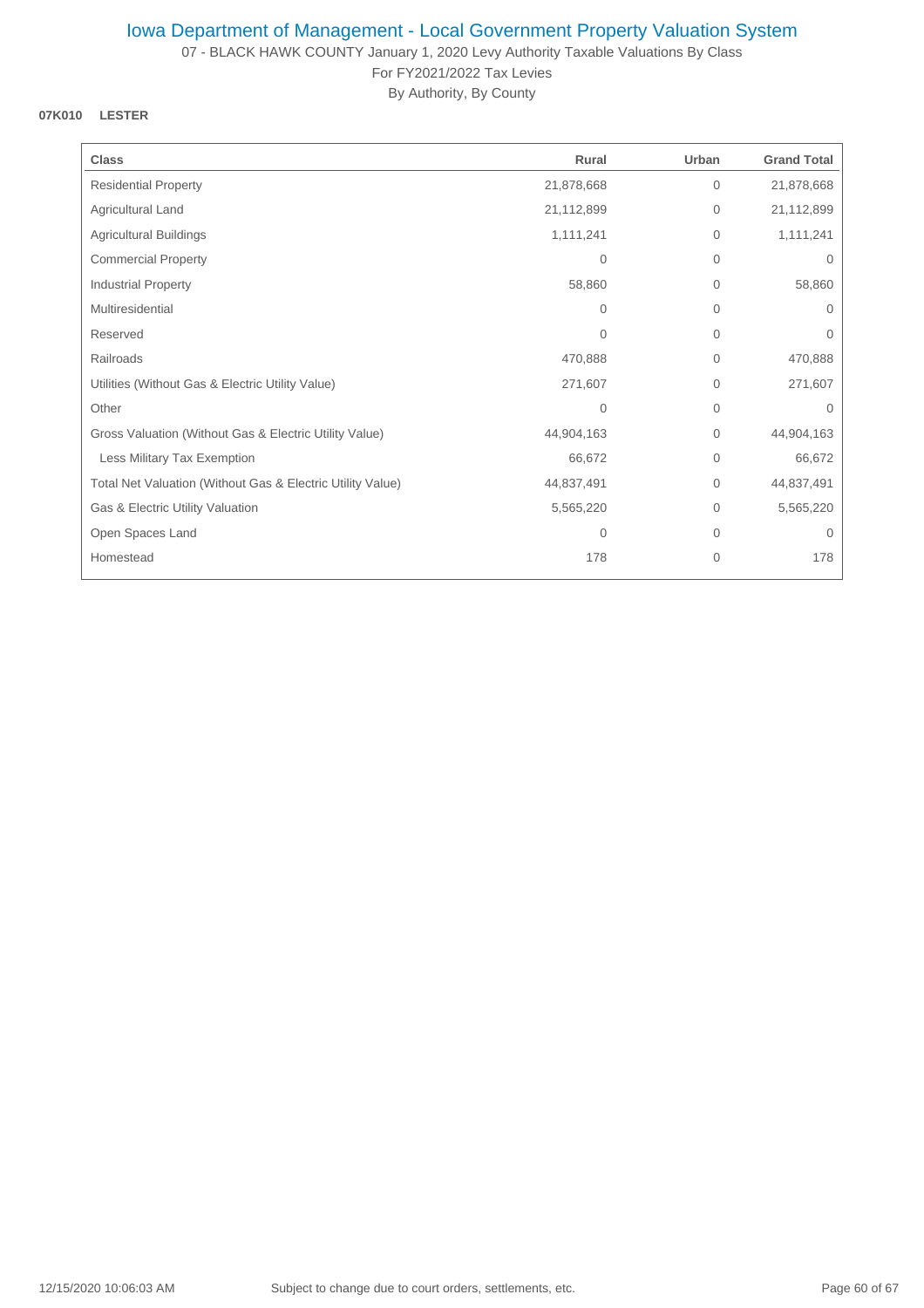07 - BLACK HAWK COUNTY January 1, 2020 Levy Authority Taxable Valuations By Class For FY2021/2022 Tax Levies

By Authority, By County

## **07K011 LINCOLN**

| <b>Class</b>                                               | Rural      | Urban        | <b>Grand Total</b> |
|------------------------------------------------------------|------------|--------------|--------------------|
| <b>Residential Property</b>                                | 14,711,329 | $\mathbf{0}$ | 14,711,329         |
| <b>Agricultural Land</b>                                   | 31,203,647 | $\mathbf 0$  | 31,203,647         |
| <b>Agricultural Buildings</b>                              | 1,130,762  | $\mathbf 0$  | 1,130,762          |
| <b>Commercial Property</b>                                 | 2,631,164  | $\mathbf{0}$ | 2,631,164          |
| <b>Industrial Property</b>                                 | $\Omega$   | $\mathbf{0}$ | $\mathbf{0}$       |
| Multiresidential                                           | 7,084      | $\mathbf 0$  | 7,084              |
| Reserved                                                   | $\Omega$   | $\mathbf{0}$ | $\Omega$           |
| Railroads                                                  | 0          | $\mathbf 0$  | 0                  |
| Utilities (Without Gas & Electric Utility Value)           | 604,656    | $\mathbf{0}$ | 604,656            |
| Other                                                      | 0          | $\mathbf{0}$ | $\Omega$           |
| Gross Valuation (Without Gas & Electric Utility Value)     | 50,288,642 | $\mathbf 0$  | 50,288,642         |
| Less Military Tax Exemption                                | 29,632     | $\mathbf{0}$ | 29,632             |
| Total Net Valuation (Without Gas & Electric Utility Value) | 50,259,010 | $\mathbf{0}$ | 50,259,010         |
| Gas & Electric Utility Valuation                           | 823,856    | $\mathbf 0$  | 823,856            |
| Open Spaces Land                                           | 0          | $\mathbf 0$  | $\mathbf{0}$       |
| Homestead                                                  | 112        | 0            | 112                |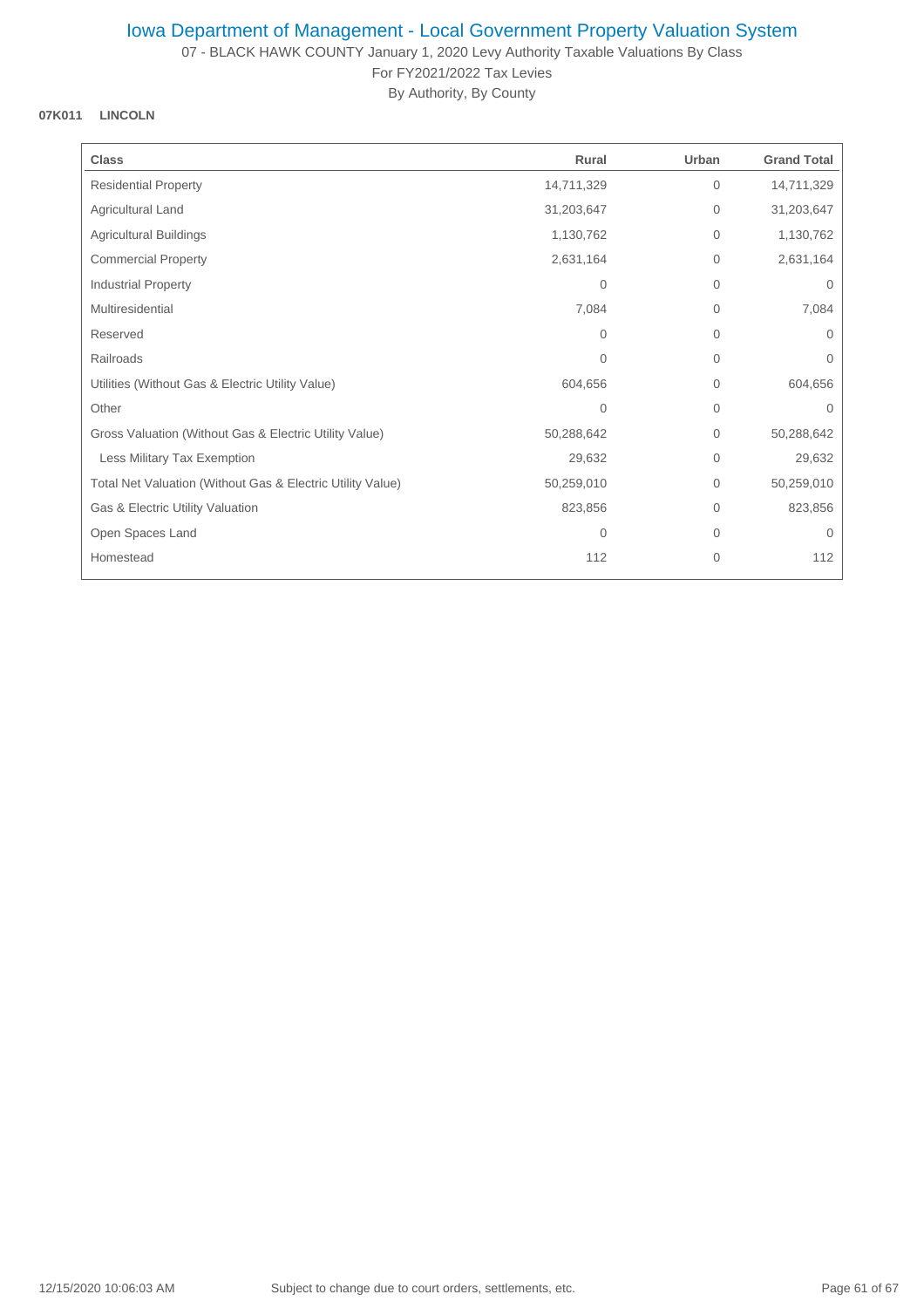07 - BLACK HAWK COUNTY January 1, 2020 Levy Authority Taxable Valuations By Class For FY2021/2022 Tax Levies

By Authority, By County

## **07K012 MOUNT VERNON**

| <b>Class</b>                                               | Rural        | Urban          | <b>Grand Total</b> |
|------------------------------------------------------------|--------------|----------------|--------------------|
| <b>Residential Property</b>                                | 44,005,346   | 0              | 44,005,346         |
| Agricultural Land                                          | 23, 166, 124 | $\mathbf{0}$   | 23, 166, 124       |
| Agricultural Buildings                                     | 1,004,342    | $\mathbf{0}$   | 1,004,342          |
| <b>Commercial Property</b>                                 | 300,528      | $\mathbf{0}$   | 300,528            |
| <b>Industrial Property</b>                                 | $\mathbf{0}$ | $\overline{0}$ | $\Omega$           |
| Multiresidential                                           | 2,080,830    | 0              | 2,080,830          |
| Reserved                                                   | $\Omega$     | $\mathbf{0}$   | $\Omega$           |
| Railroads                                                  | 333,018      | $\mathbf{0}$   | 333,018            |
| Utilities (Without Gas & Electric Utility Value)           | 485,344      | 0              | 485,344            |
| Other                                                      | $\mathbf{0}$ | $\overline{0}$ | $\Omega$           |
| Gross Valuation (Without Gas & Electric Utility Value)     | 71,375,532   | $\mathbf{0}$   | 71,375,532         |
| Less Military Tax Exemption                                | 162,976      | 0              | 162,976            |
| Total Net Valuation (Without Gas & Electric Utility Value) | 71,212,556   | 0              | 71,212,556         |
| Gas & Electric Utility Valuation                           | 19,113,155   | 0              | 19,113,155         |
| Open Spaces Land                                           | $\mathbf{0}$ | 0              | $\Omega$           |
| Homestead                                                  | 324          | 0              | 324                |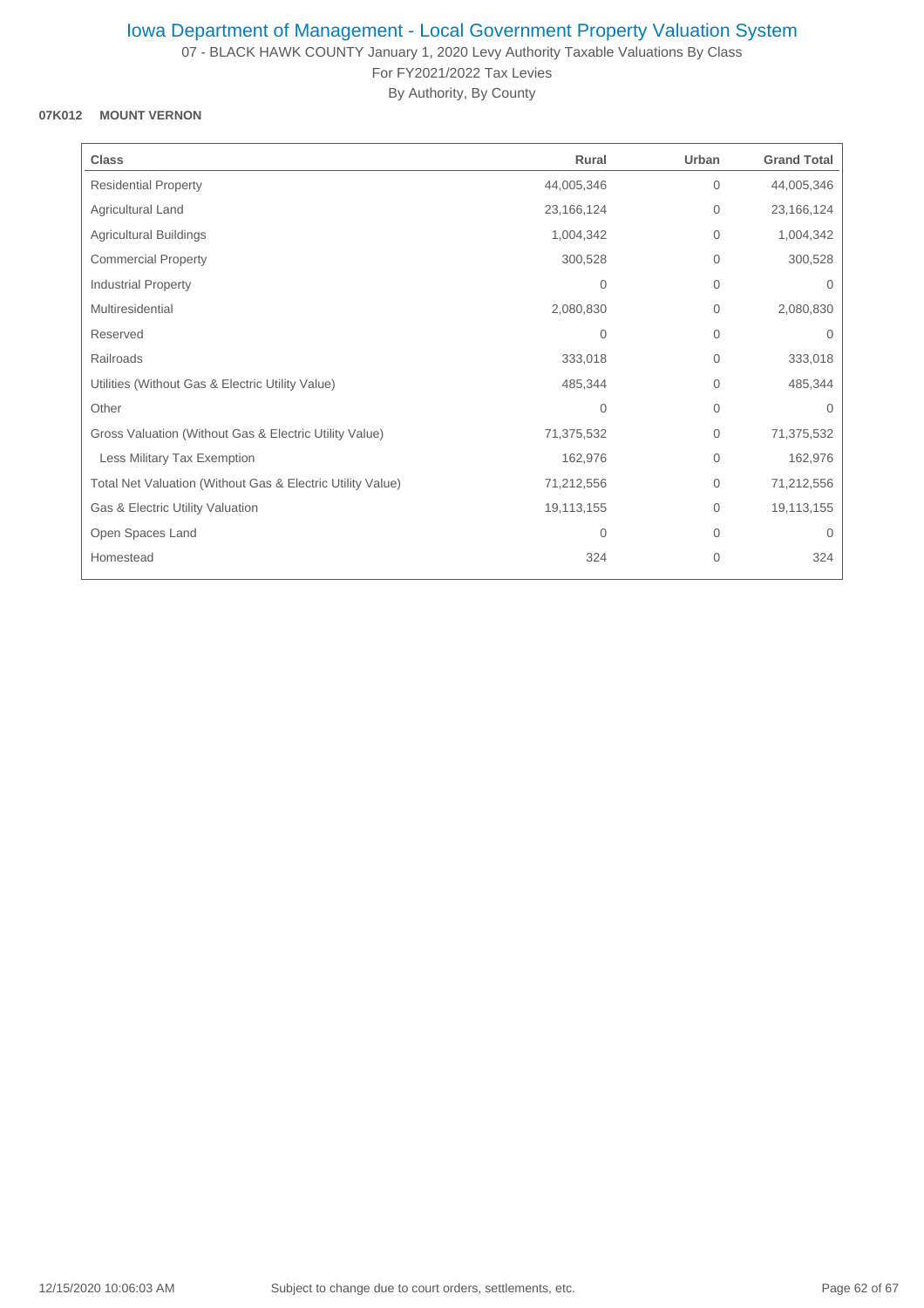07 - BLACK HAWK COUNTY January 1, 2020 Levy Authority Taxable Valuations By Class For FY2021/2022 Tax Levies

By Authority, By County

### **07K013 ORANGE**

| <b>Class</b>                                               | Rural      | Urban        | <b>Grand Total</b> |
|------------------------------------------------------------|------------|--------------|--------------------|
| <b>Residential Property</b>                                | 17,602,029 | $\mathbf{0}$ | 17,602,029         |
| Agricultural Land                                          | 14,478,323 | $\mathbf 0$  | 14,478,323         |
| <b>Agricultural Buildings</b>                              | 1,181,547  | $\mathbf 0$  | 1,181,547          |
| <b>Commercial Property</b>                                 | 369,378    | $\mathbf{0}$ | 369,378            |
| Industrial Property                                        | $\Omega$   | $\mathbf{0}$ | $\mathbf{0}$       |
| Multiresidential                                           | $\Omega$   | $\Omega$     | $\Omega$           |
| Reserved                                                   | $\Omega$   | $\mathbf{0}$ | $\Omega$           |
| Railroads                                                  | 0          | $\mathbf{0}$ | 0                  |
| Utilities (Without Gas & Electric Utility Value)           | 21,741,848 | $\mathbf 0$  | 21,741,848         |
| Other                                                      | 0          | $\mathbf 0$  | $\Omega$           |
| Gross Valuation (Without Gas & Electric Utility Value)     | 55,373,125 | $\mathbf{0}$ | 55,373,125         |
| Less Military Tax Exemption                                | 37,040     | $\Omega$     | 37,040             |
| Total Net Valuation (Without Gas & Electric Utility Value) | 55,336,085 | $\Omega$     | 55,336,085         |
| Gas & Electric Utility Valuation                           | 1,038,785  | $\mathbf{0}$ | 1,038,785          |
| Open Spaces Land                                           | 0          | $\mathbf{0}$ | $\mathbf{0}$       |
| Homestead                                                  | 109        | 0            | 109                |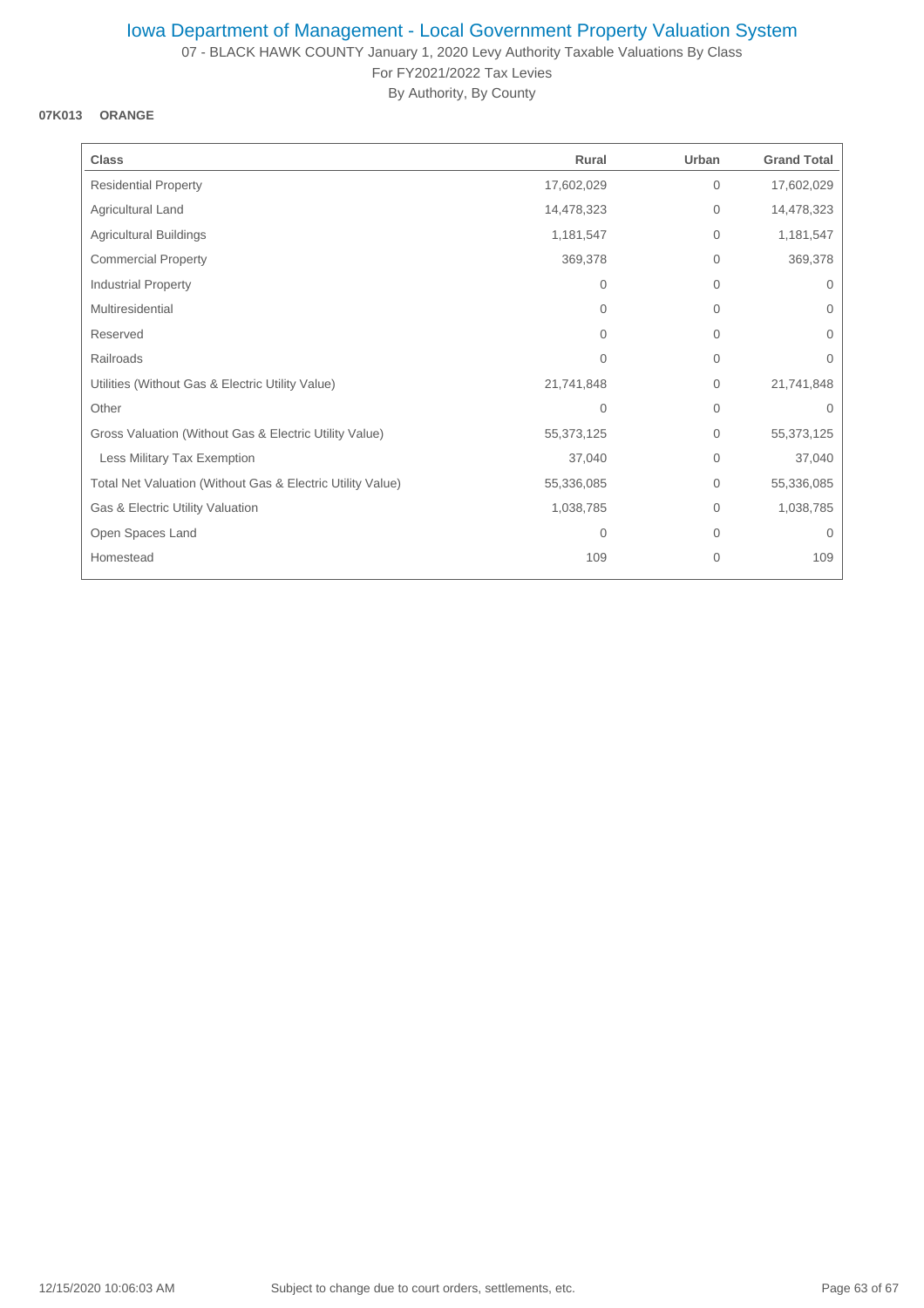07 - BLACK HAWK COUNTY January 1, 2020 Levy Authority Taxable Valuations By Class For FY2021/2022 Tax Levies

By Authority, By County

### **07K014 POYNER**

| <b>Class</b>                                               | Rural      | Urban        | <b>Grand Total</b> |
|------------------------------------------------------------|------------|--------------|--------------------|
| <b>Residential Property</b>                                | 46,180,376 | 0            | 46,180,376         |
| Agricultural Land                                          | 18,129,377 | 0            | 18,129,377         |
| Agricultural Buildings                                     | 810,764    | $\mathbf 0$  | 810,764            |
| <b>Commercial Property</b>                                 | 4,304,646  | 0            | 4,304,646          |
| <b>Industrial Property</b>                                 | 0          | 0            | $\mathbf 0$        |
| Multiresidential                                           | 201,339    | $\Omega$     | 201,339            |
| Reserved                                                   | $\Omega$   | $\mathbf{0}$ | $\Omega$           |
| Railroads                                                  | 904,480    | 0            | 904,480            |
| Utilities (Without Gas & Electric Utility Value)           | 1,237,782  | 0            | 1,237,782          |
| Other                                                      | 0          | 0            | $\Omega$           |
| Gross Valuation (Without Gas & Electric Utility Value)     | 71,768,764 | $\mathbf{0}$ | 71,768,764         |
| Less Military Tax Exemption                                | 135,196    | 0            | 135,196            |
| Total Net Valuation (Without Gas & Electric Utility Value) | 71,633,568 | 0            | 71,633,568         |
| Gas & Electric Utility Valuation                           | 4,296,369  | 0            | 4,296,369          |
| Open Spaces Land                                           | 0          | 0            | $\mathbf 0$        |
| Homestead                                                  | 389        | 0            | 389                |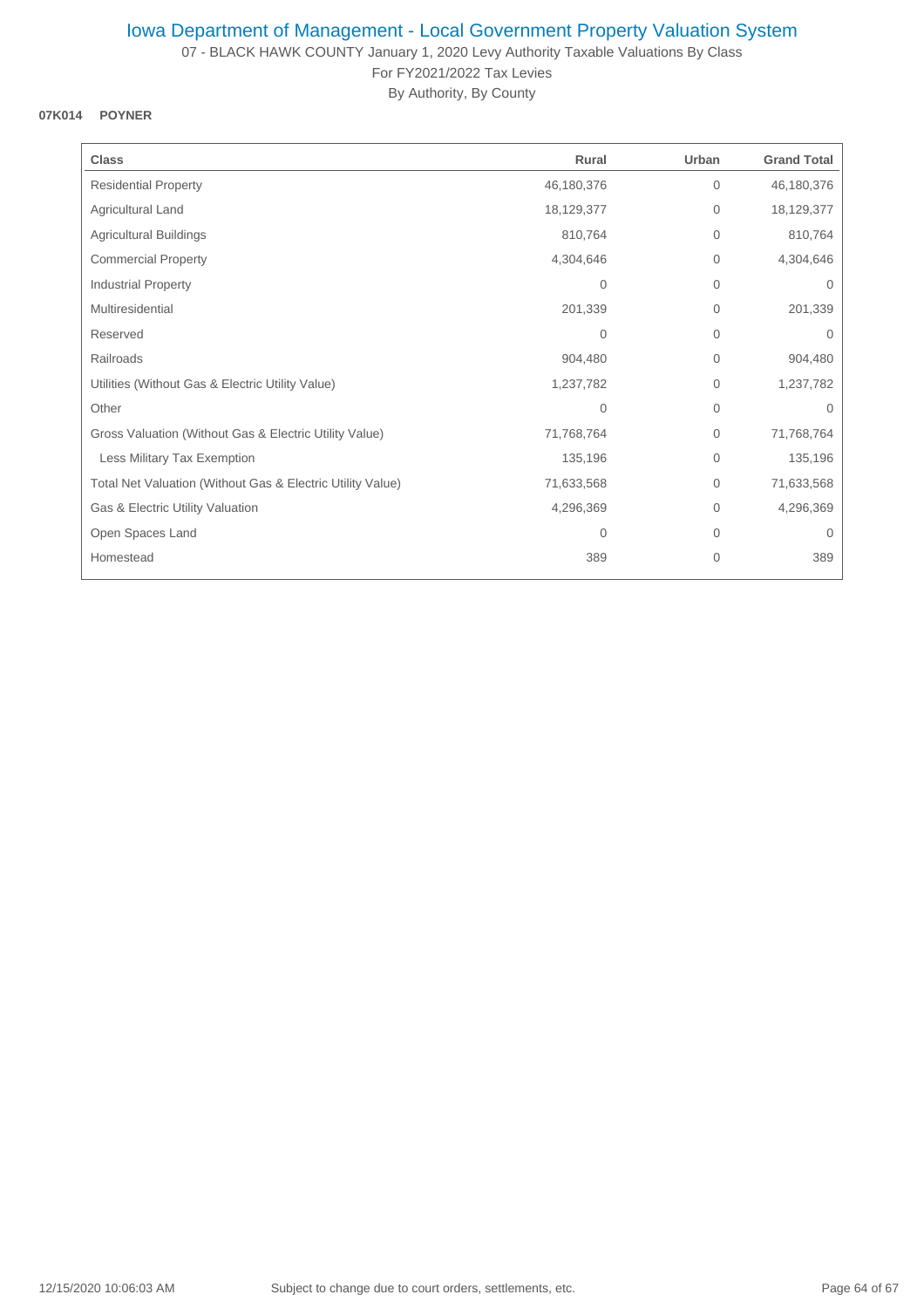07 - BLACK HAWK COUNTY January 1, 2020 Levy Authority Taxable Valuations By Class For FY2021/2022 Tax Levies

By Authority, By County

### **07K015 SPRING CREEK**

| <b>Class</b>                                               | Rural          | Urban          | <b>Grand Total</b> |
|------------------------------------------------------------|----------------|----------------|--------------------|
| <b>Residential Property</b>                                | 15,490,834     | $\mathbf{0}$   | 15,490,834         |
| Agricultural Land                                          | 16,797,560     | $\mathbf{0}$   | 16,797,560         |
| Agricultural Buildings                                     | 806,421        | $\overline{0}$ | 806,421            |
| <b>Commercial Property</b>                                 | 339,111        | $\mathbf 0$    | 339,111            |
| Industrial Property                                        | $\Omega$       | $\mathbf{0}$   | $\mathbf{0}$       |
| Multiresidential                                           | $\Omega$       | $\mathbf 0$    | $\mathbf{0}$       |
| Reserved                                                   | $\Omega$       | $\mathbf{0}$   | $\Omega$           |
| Railroads                                                  | $\Omega$       | $\mathbf 0$    | 0                  |
| Utilities (Without Gas & Electric Utility Value)           | 146,735        | $\overline{0}$ | 146,735            |
| Other                                                      | $\overline{0}$ | $\mathbf{0}$   | $\mathbf{0}$       |
| Gross Valuation (Without Gas & Electric Utility Value)     | 33,580,661     | $\overline{0}$ | 33,580,661         |
| Less Military Tax Exemption                                | 37,040         | $\mathbf 0$    | 37,040             |
| Total Net Valuation (Without Gas & Electric Utility Value) | 33,543,621     | $\mathbf 0$    | 33,543,621         |
| Gas & Electric Utility Valuation                           | 502,670        | $\mathbf 0$    | 502,670            |
| Open Spaces Land                                           | $\mathbf{0}$   | $\mathbf 0$    | $\Omega$           |
| Homestead                                                  | 100            | $\mathbf 0$    | 100                |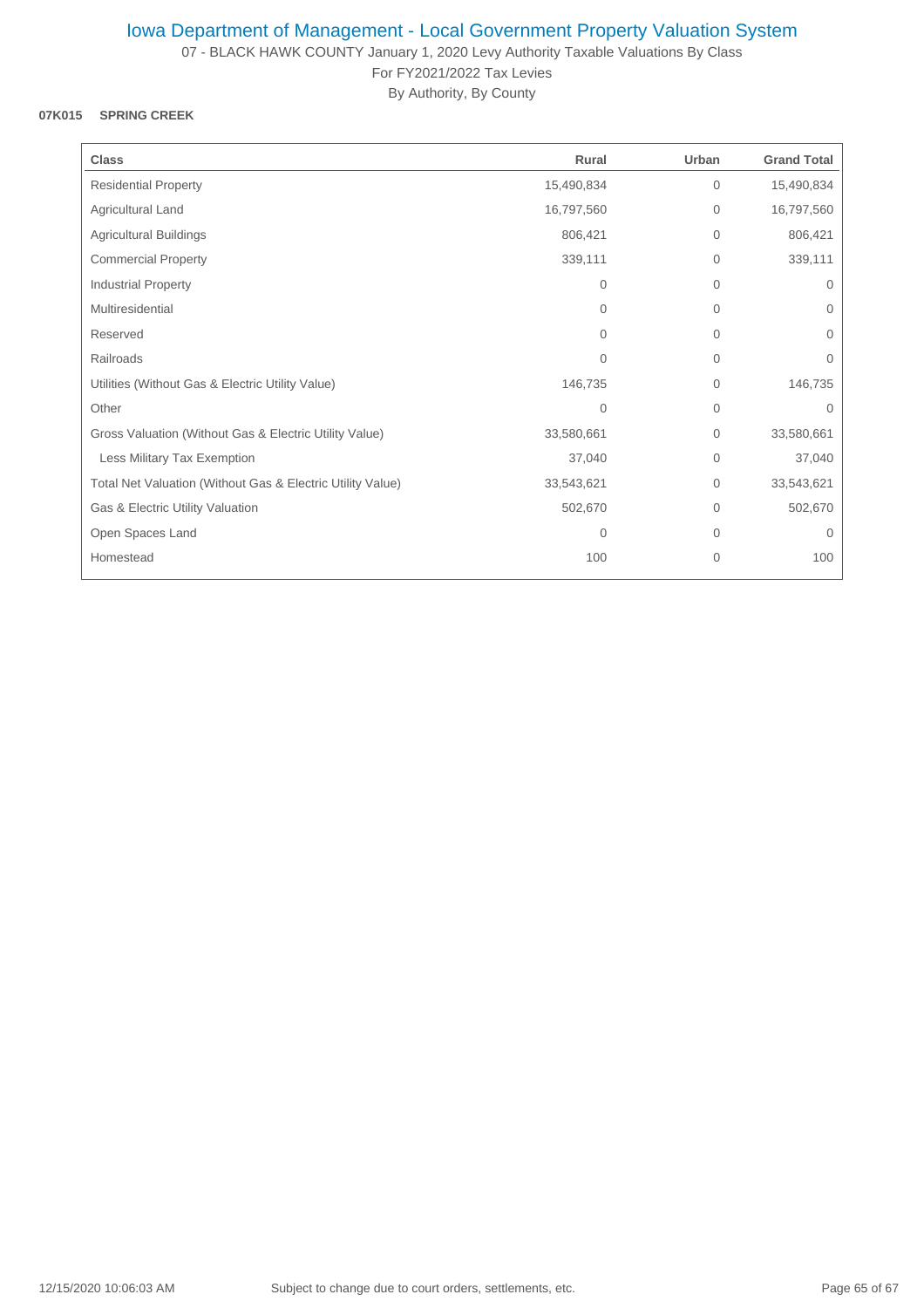07 - BLACK HAWK COUNTY January 1, 2020 Levy Authority Taxable Valuations By Class For FY2021/2022 Tax Levies

By Authority, By County

#### **07K016 UNION**

| <b>Class</b>                                               | Rural          | Urban          | <b>Grand Total</b> |
|------------------------------------------------------------|----------------|----------------|--------------------|
| <b>Residential Property</b>                                | 62,408,934     | $\mathbf{0}$   | 62,408,934         |
| Agricultural Land                                          | 6,315,607      | 0              | 6,315,607          |
| <b>Agricultural Buildings</b>                              | 420,935        | $\mathbf{0}$   | 420,935            |
| <b>Commercial Property</b>                                 | 9,542,691      | 0              | 9,542,691          |
| Industrial Property                                        | 0              | 0              | 0                  |
| Multiresidential                                           | $\Omega$       | 0              | $\Omega$           |
| Reserved                                                   | $\Omega$       | 0              | $\mathbf{0}$       |
| Railroads                                                  | 2,640,756      | 0              | 2,640,756          |
| Utilities (Without Gas & Electric Utility Value)           | 426,214        | $\overline{0}$ | 426,214            |
| Other                                                      | $\overline{0}$ | $\overline{0}$ | $\Omega$           |
| Gross Valuation (Without Gas & Electric Utility Value)     | 81,755,137     | 0              | 81,755,137         |
| Less Military Tax Exemption                                | 72,228         | 0              | 72,228             |
| Total Net Valuation (Without Gas & Electric Utility Value) | 81,682,909     | 0              | 81,682,909         |
| Gas & Electric Utility Valuation                           | 3,364,959      | 0              | 3,364,959          |
| Open Spaces Land                                           | 0              | 0              | $\mathbf 0$        |
| Homestead                                                  | 303            | 0              | 303                |